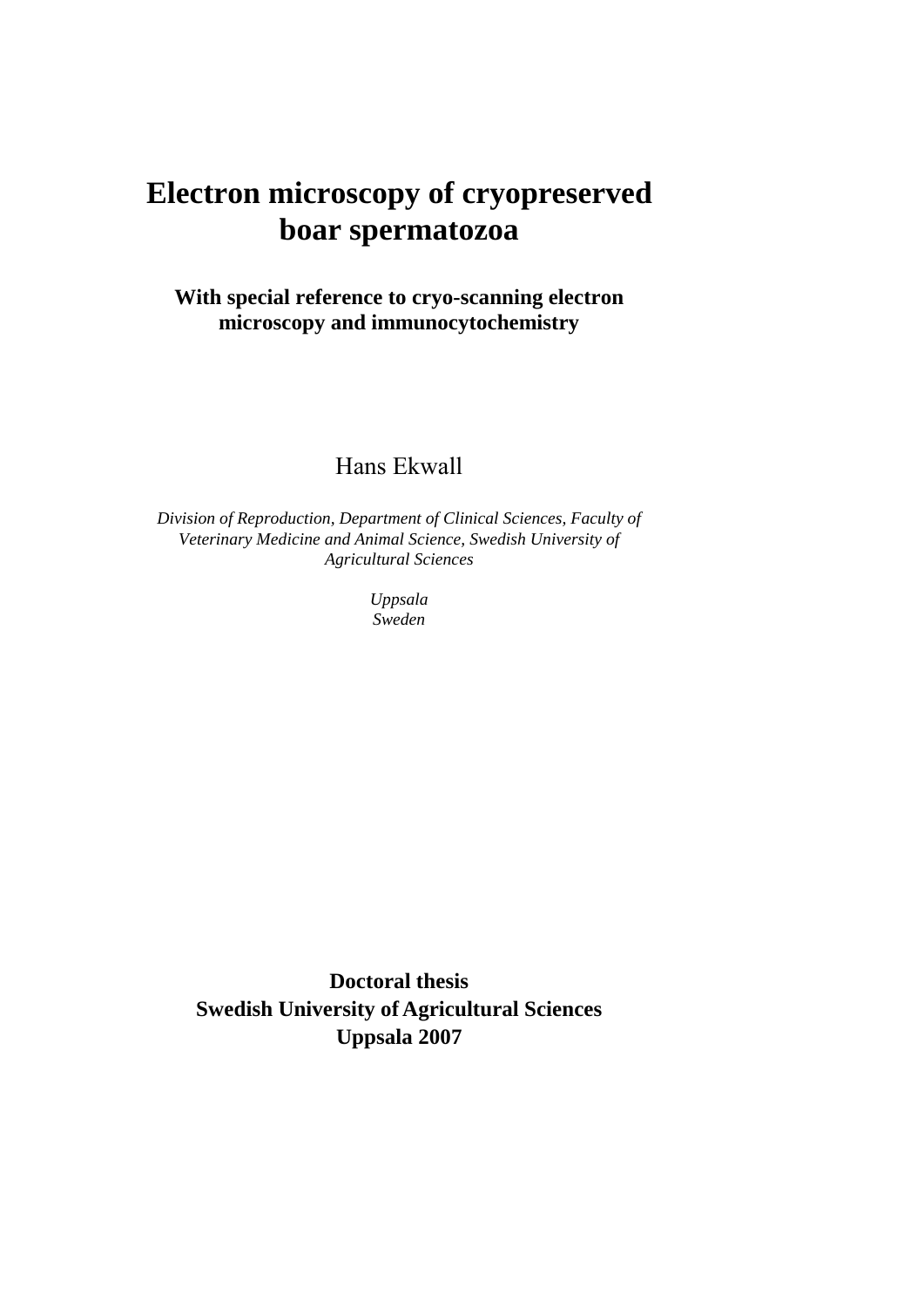**Acta Universitatis Agriculturae Sueciae**  2007: 123

ISSN 1652-6880 ISBN 978-91-85913-22-0 © 2007 Hans Ekwall, Uppsala Tryck: SLU Service/Repro, Uppsala 2007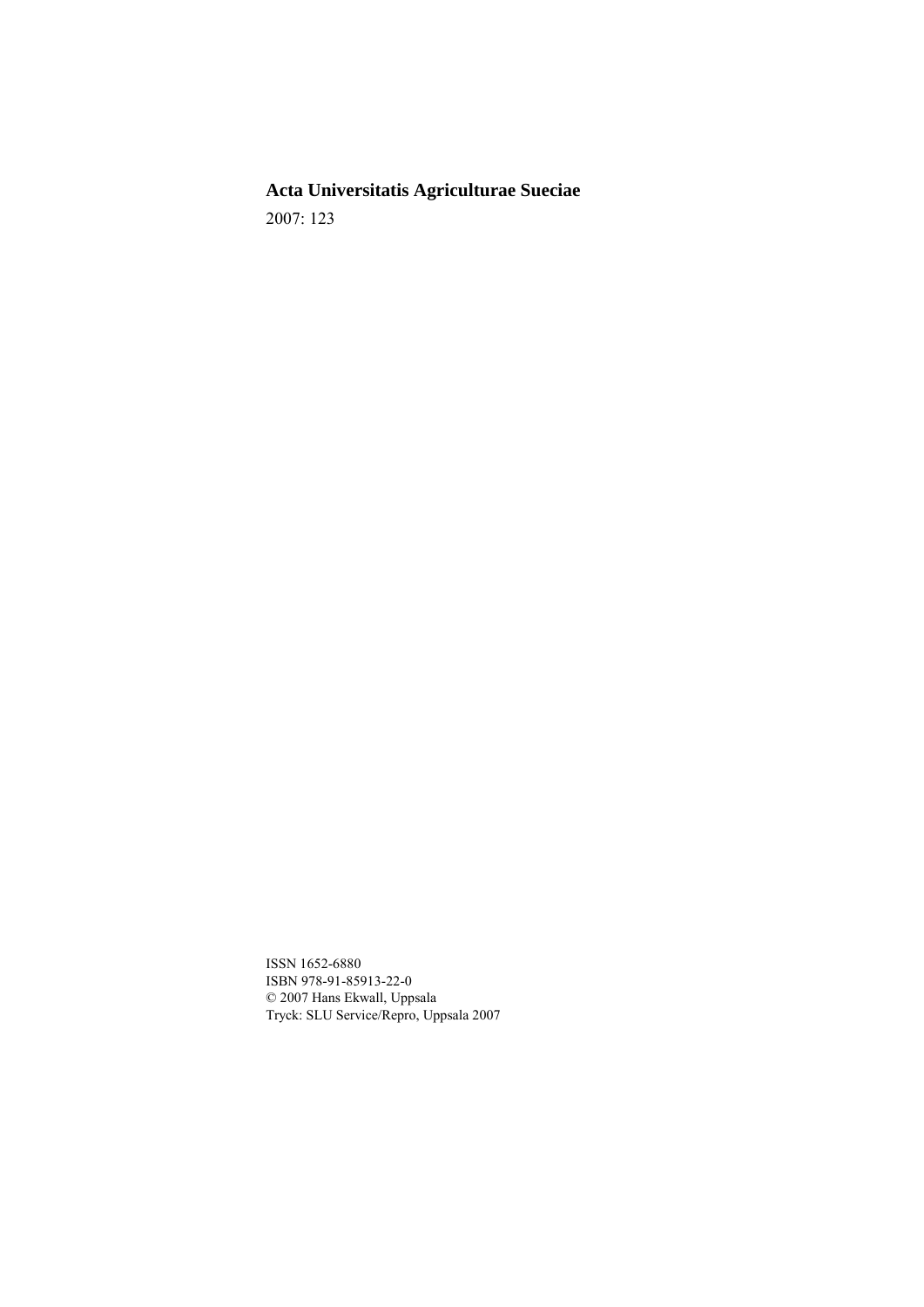**To Marianne and Tilda**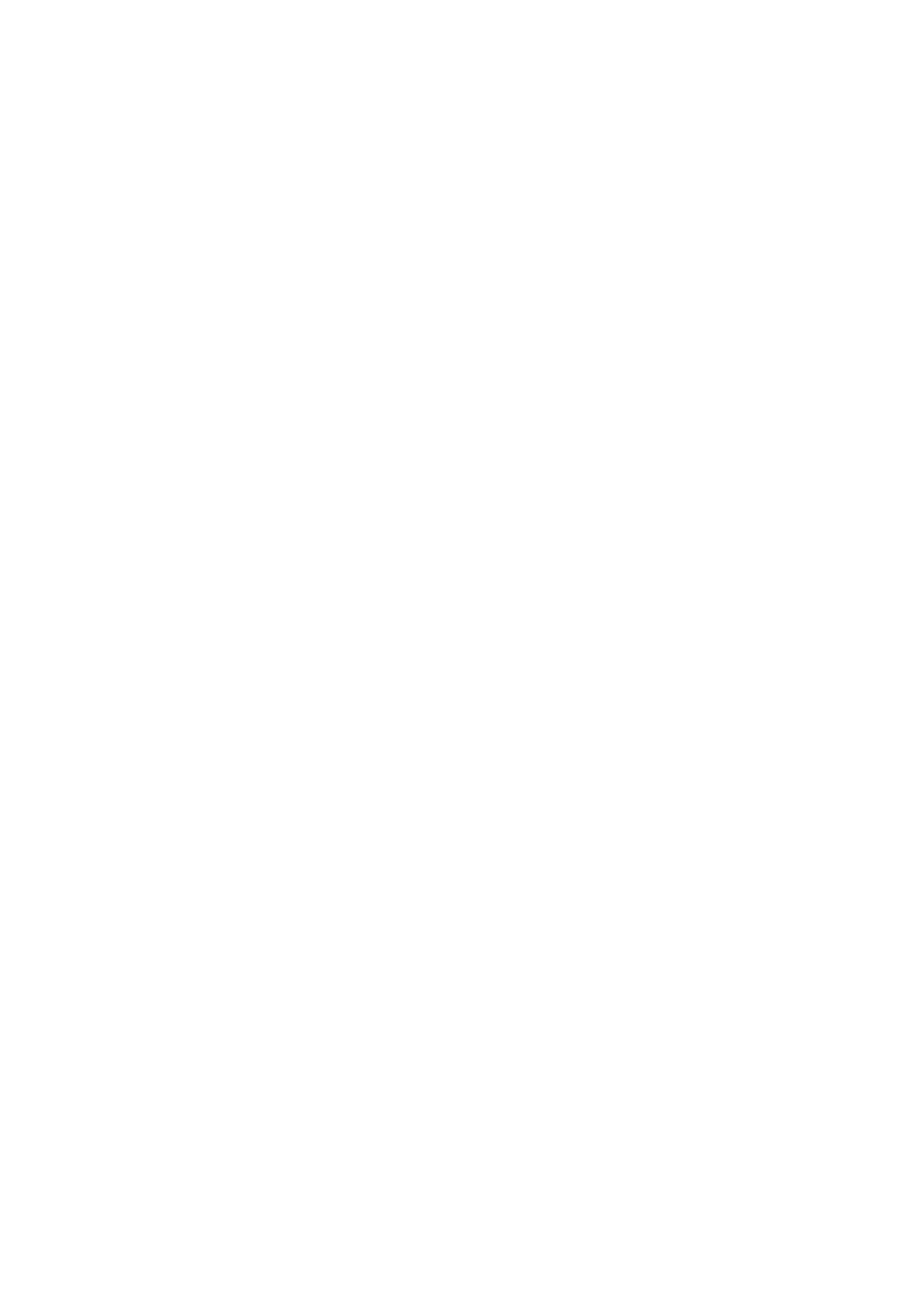## **Electron microscopy of cryopreserved boar spermatozoa**

#### **With special reference to cryo-scanning electron microscopy and immunocytochemistry**

### **Abstract**

**Ekwall, H. 2007.** Electron microscopy of cryopreserved boar spermatozoa. With special reference to cryo-scanning electron microscopy and immunocytochemistry.Doctoral thesis. ISSN 1652-6880, ISBN 978-91-85913-22-0.

Cryopreservation of boar spermatozoa is as yet sub-optimal, presumably owing to variation in dehydration and membrane intactness among boars. This thesis work investigated, using cryo-scanning electron microscopy (Cryo-SEM), how cooling rates below –5°C/min affect the frozen structure of boar semen in four different packages/volumes (maxi-straws and medium straws, FlatPacks [FPs] and MiniFlatPacks [MFPs]). The hypothesis tested was that the degree of dehydration differs between containers, as well as by cooling rate, which would explain differences in post-thaw viability among boars. Cryo-SEM allows the study of the fully hydrated ultrastructure of frozen sperm samples without introducing artefacts caused by fixation or processing. It further allows visualisation of the topography of the sample, including the distribution and amount/area of the frozen water which, when sublimated, leaves the partly or fully dehydrated extender and the spermatozoa intact. Furthermore, the thesis work investigated the effect of cooling/re-warming on the localisation of the hexose substrate carriers GLUT-3 and GLUT-5 and water/cryoprotectant channels (Aquaporin 7 [AQP7]) in the plasma membrane. Use of different cooling speeds and containers clearly affected the degree of (de)hydration of the extender/spermatozoa, thus explaining recorded differences in post-thaw sperm survival, but not inter-boar variation. The degree of dehydration was most favourable for the MFPs owing to their cryogenic properties. Ultrastructural analyses by SEM and transmission electron microscopy (TEM) of immunolabelling clearly showed that boar spermatozoa express the hexose/glucose transporters GLUT-3 and GLUT-5 in both the outer and the inner plasmalemma. Their distribution in the plasma membrane changed during the process of cryopreservation, particularly for GLUT-3, whose labelling decreased dramatically post-thaw. Likewise, the channel protein AQP7, involved in the transport of water and glycerol through the plasma membrane, is present in boar spermatozoa collected from the cauda epididymides and from different fractions of the ejaculate. The domain localisation changed in ejaculated spermatozoa during cryopreservation, with a clear redistribution and increasing intensity following freezing-thawing. Both hexose (GLUT-) transporters and AQP7 are markers of interest for non-empirical studies of boar semen cryopreservation.

*Key words:* spermatozoa, cryopreservation, cooling rates, cryo-packages, electron microscopy (EM), Cryo-SEM, TEM, immunocytochemistry, hexose transporters (GLUT), aquaporins (AQPs), pig.

*Author's address:* Hans Ekwall, Division of Reproduction, Department of Clinical Sciences, Swedish University of Agricultural Sciences (SLU), Box 7054, SE-750 07 Uppsala, Sweden. E-mail: hans.ekwall@kv.slu.se, hans.ekvall@telia.com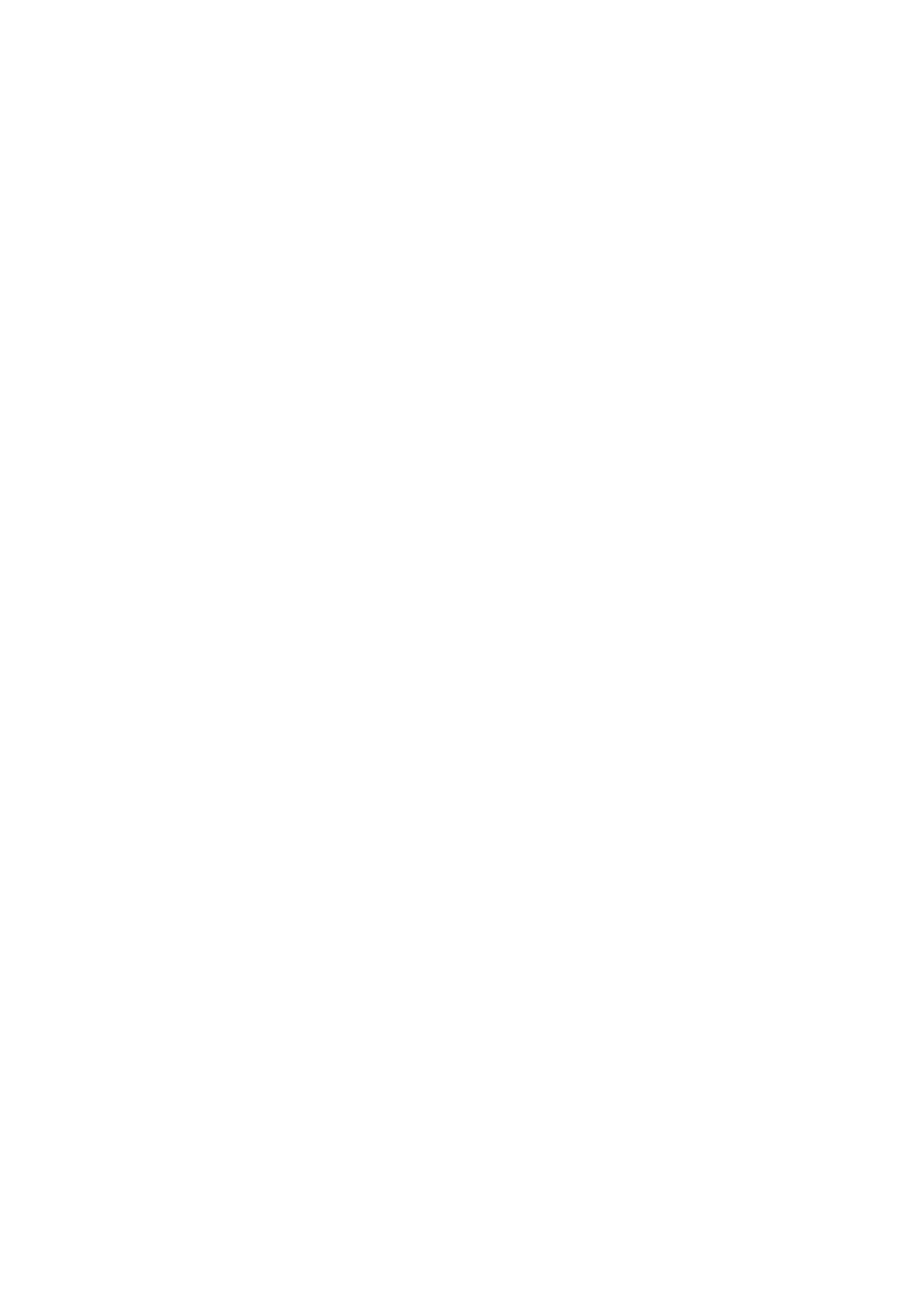## **Contents**

**Appendix** 

**Abbreviations** 

#### **Introduction, 11**

#### **Aims of the study, 17**

#### **Materials and methods, 18**

Animals, 18 Collection of semen, 18 Sperm evaluation pre-freezing, 18 Sperm freezing, 19 Semen evaluation during processing and post-thaw, 19 *Sperm motility, 19 Sperm viability, 20*  Classification of semen freezability, 20 Cryo-scanning electron microscopy (cryo-SEM), 20 Image analysis of cryo-SEM assessment, 21 SDS-electrophoresis and Western blot analysis, 21 Immunocytochemical localisation of hexose transporters -3 and -5, 22 *Scanning electron microscopy, 22 Transmission electron microscopy, 22*  Immunocytochemical localisation of Aquaporin 7, 23 Statistical analyses, 23

#### **Results, 24**

Sperm cryosurvival post-thaw, 24 Cryo-SEM of frozen boar semen, 24 *Ultrastructure of the frozen semen,* 24 *Quantitative differences between frozen areas,* 26 Expression of hexose transporters -3 and -5 in boar spermatozoa, 27 Immunocytochemistry of hexose transporters -3 and -5 in boar spermatozoa, 27 Immunocytochemistry of Aquaporin 7 in boar spermatozoa, 28

**General discussion, 29**

**General conclusions, 41**

**References, 42** 

**Acknowledgements, 52** 

**Populärvetenskaplig sammanfattning, 54**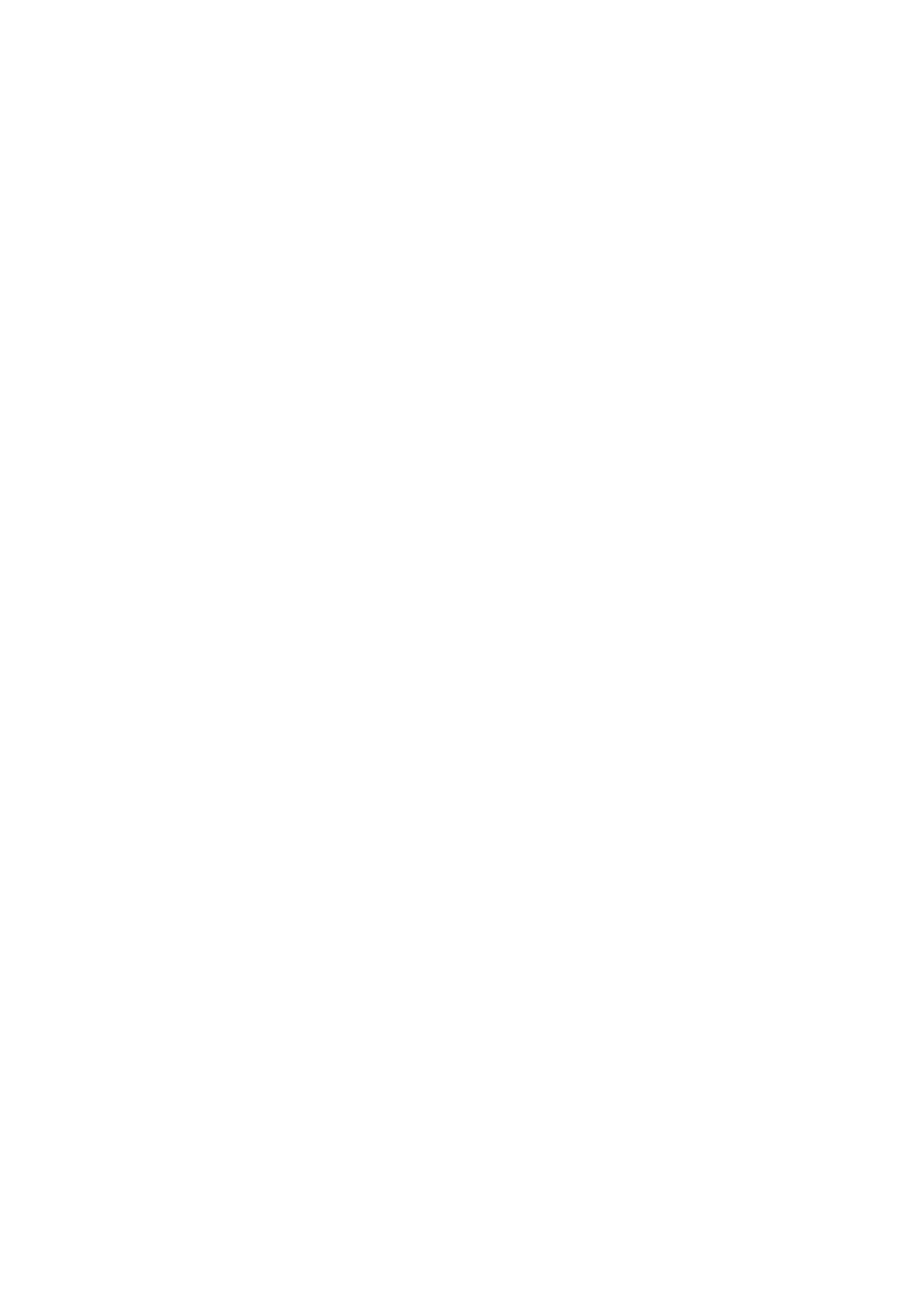## **Appendix**

#### **Papers I–V**

This thesis is based on the following papers, which will be referred to in the text by their Roman numerals:

- I. Ekwall, H. 2007: Cryo-scanning electron microscopy discloses differences in dehydration of frozen boar semen stored in large containers. *Reproduction in Domestic Animals* (in press) DOI No.: 10.1111/j.1439-0531.2007.00994.
- II. Hernandez, M., Ekwall, H., Roca, J., Vazquez, J.M., Martinez, E., & Rodriguez-Martinez, H. 2007: Cryo-scanning electron microscopy (Cryo-SEM) of semen frozen in medium-straws from good and sub-standard freezer AI-boars. *Cryobiology* 54: 63–70.
- III. Ekwall, H., Hernandez, M., Saravia, F., & Rodriguez-Martinez, H. 2007: Cryo-scanning electron microscopy (Cryo-SEM) of boar semen frozen in medium-straws and MiniFlatPacks. *Theriogenology* 67: 1463–1472.
- IV. Sancho, S., Casas, I., Ekwall, H., Saravia, F., Rodriguez-Martinez, H., Rodriguez-Gil, J.E., Flores, E., Pinart, E., Briz, M., Garcia-Gil, N., Bassols, J., Pruneda, A., Bussalleu, E., Yeste, M., & Bonet, S. 2007: Effects of cryopreservation on semen quality and the expression of sperm membrane hexose transporters in the spermatozoa of Iberian pigs. *Reproduction* 134: 111–121.
- V. Ekwall, H., & Rodriguez-Martinez, H. 2007: Immunocytochemical localization of aquaporin 7 (AQP7) in boar spermatozoa. (Submitted)

Reprints have been reproduced with permission of the journals concerned.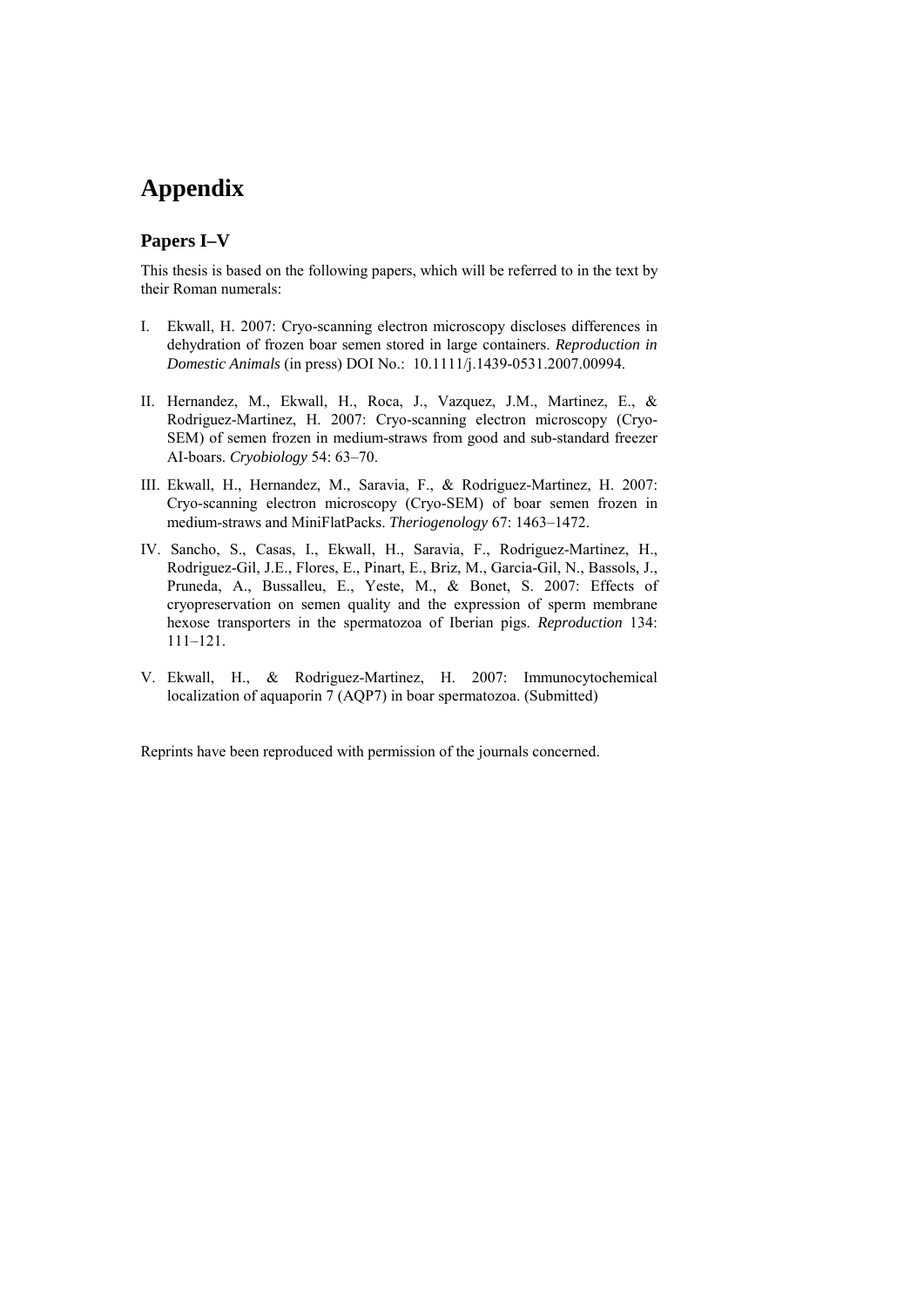## **Abbreviations**

| AI                                             | artificial insemination                                                  |
|------------------------------------------------|--------------------------------------------------------------------------|
| <b>ANOVA</b>                                   | analysis of variance                                                     |
| AQP                                            | aquaporin                                                                |
| ART                                            | assisted reproductive technique                                          |
| BSA                                            | bovine serum albumin                                                     |
| BSD                                            | back scatter detector                                                    |
| <b>BTS</b>                                     | Beltsville thawing solution                                              |
| CASA                                           | computer-assisted sperm analysis                                         |
| <b>CPA</b>                                     | cryoprotectant agent                                                     |
| cryo-SEM                                       | cryo-scanning electron microscopy                                        |
| <b>DNA</b>                                     | deoxyribonucleic acid                                                    |
| EМ<br>ЕT                                       | electron microscopy                                                      |
|                                                | embryo transfer                                                          |
| FITC-PNA                                       | fluorescein isothiocyanate-labelled peanut (Arachis hypogaea) agglutinin |
| FP                                             | FlatPack                                                                 |
| GLM                                            | General Linear Model                                                     |
| <b>GLUT</b>                                    | hexose transporter proteins                                              |
| GLUT-3                                         | hexose transporter protein-3                                             |
| GLUT-5                                         | hexose transporter protein-5                                             |
| IgG                                            | immunoglobulin                                                           |
| KО                                             | knockout                                                                 |
| LEY                                            | lactose-egg yolk                                                         |
| LEYGO                                          | lactose-egg yolk-glycerol-OrvusEsPaste                                   |
| LIN                                            | linearly motile                                                          |
| LN <sub>2</sub>                                | liquid nitrogen                                                          |
| <b>MANOVA</b>                                  | multi-analysis of variance                                               |
| MFP                                            | MiniFlatPack                                                             |
| NGS                                            | normal goat serum                                                        |
| P <sub>1</sub> , P <sub>2</sub><br><b>PATN</b> | portion 1, portion 2                                                     |
|                                                | pattern analysis technique                                               |
| PBB<br><b>PBS</b>                              | phosphate-BSA buffer                                                     |
|                                                | phosphate-buffered saline                                                |
| PI<br>PMI                                      | propidium iodide                                                         |
|                                                | plasma membrane integrity                                                |
| R <sub>123</sub>                               | rhodamine-123                                                            |
| RT                                             | room temperature                                                         |
| $S1-4$                                         | stages $1-4$                                                             |
| SD.                                            | standard deviation                                                       |
| SDS                                            | sodium dodecyl sulphate                                                  |
| SED                                            | secondary electron detector                                              |
| <b>SEM</b>                                     | scanning electron microscopy                                             |
| SLU                                            | Swedish University of Agricultural Sciences                              |
| TEM                                            | transmission electron microscopy                                         |
| TSM                                            | total sperm motility                                                     |
| VAP                                            | average path velocity                                                    |
| <b>VCL</b>                                     | curvilinear velocity                                                     |
| <b>VIA</b>                                     | sperm viability                                                          |
| <b>VSL</b>                                     | straight linear velocity                                                 |
| ZP                                             | zona pellucida                                                           |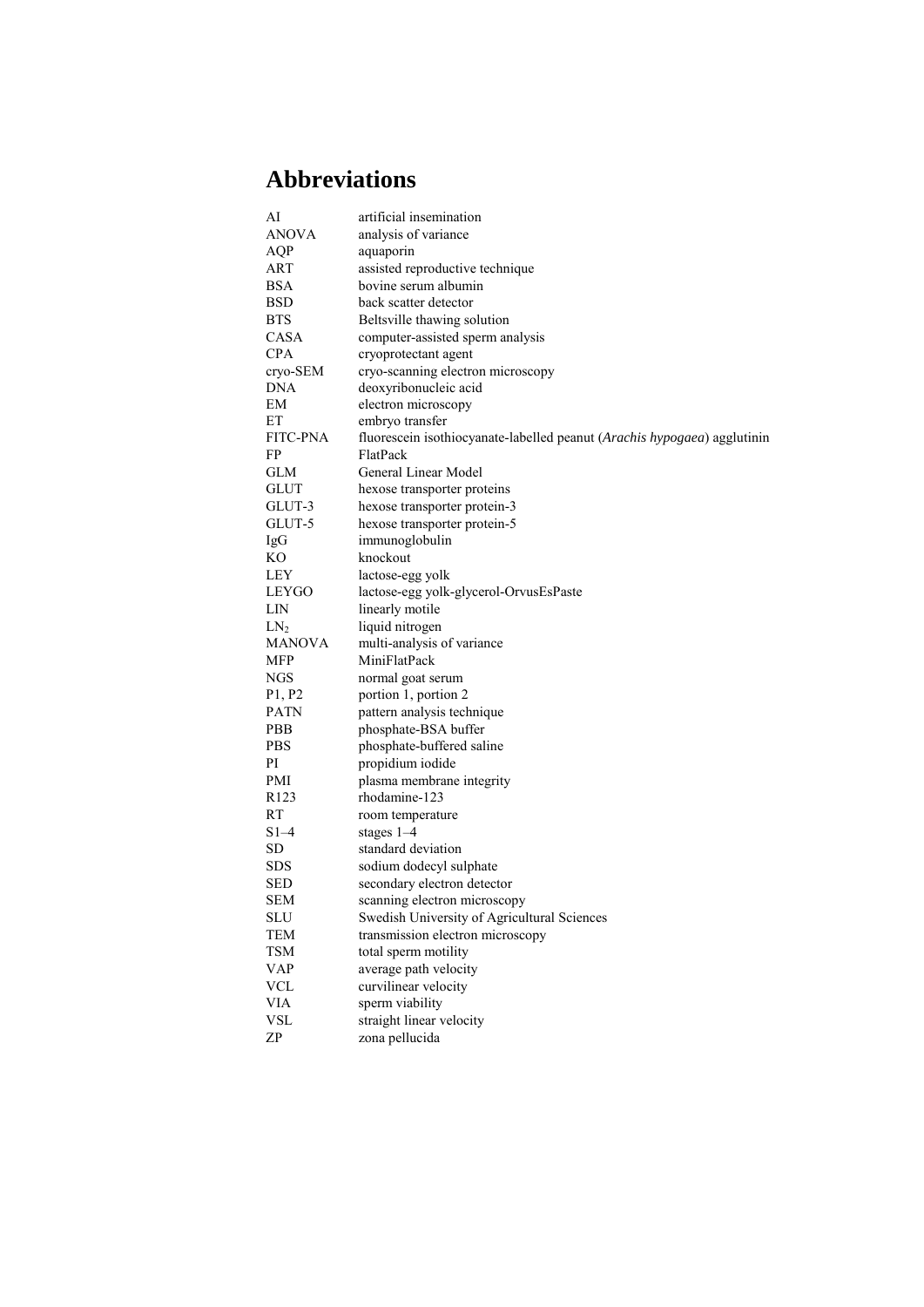### **Introduction**

Cryobiology is the multidisciplinary science that studies the physical and biological behaviour of cells, tissues and organs at temperatures below the freezing point of water (0°C), with reference to their long-term storage for scientific research or medical application (Walcerz & Karow 1996; Karlsson 2002). Its impact follows the successful short-term preservation at above-zero temperatures of, among others, blood and bone marrow cells for transplantation (King 2004). Mammalian cells exist in an ionic environment and are kept viable by maintaining a similar concentration of ionic salts in the intra-cellular space to balance the osmotic pressure across the plasma membrane. Therefore, cryobiology is primarily concerned with the changes of the phase of water (including changes from the liquid to/from the solid phase, and even sublimation/condensation), with the amount of free and bound water, and also, with the occurrence of changes in ionic concentration, caused by directional movement of water across the membrane, following phase changes (e.g. formation/dissolution of ice and de/rehydration phenomena) (Mazur 1963; 1984).

When a mammalian cell is subjected to slow cooling to temperatures below zero (which is the most commonly used procedure in biomedicine), water freezes to form ice, primarily extra-cellularly. This ice becomes, over time, surrounded by an increasing number of solutes which disturb the homeostatic osmotic pressure of the cell. The cell responds by allowing water to leave the intra-cellular compartment, thus compensating for the fact that the extra-cellular milieu is becoming increasingly hyper-osmotic. Such a phenomenon leads not only to dehydration, but also, to a hyper-concentrated solute environment within the cell, which ultimately affects its viability (toxic effect) (Watson & Fuller 2001). These changes during cooling and freezing reverse when thawing or re-warming occurs, which is also an essential component of cryobiology. Slow re-warming allows water to reflux to the places where solutes are concentrated, but since these concentrations *per se* are toxic, cells are unable to survive the process. A more rapid re-warming is therefore desirable, since these toxic solute concentrations are then present only momentarily. However, both customary cooling and re-warming rates affect the fluidity of the plasma and organelle membranes by rearrangement of structural proteins and dislocation of the constituent lipids. They can even disrupt the cytoskeletal proteins or the chromatin structure to such an extent that the deoxyribonucleic acid (DNA) may be damaged (Watson 1981; Watson & Fuller 2001). In cells in suspension, such as spermatozoa, both the form and volume of the sample to be cooled/re-warmed, and the concentration of the contained cells play major roles during the most damaging interval in the process, i.e. during the changes in phase of the extra-cellular water, when heat is either dissipated (during cooling) or incorporated (during re-warming) (Mazur *et al* 1972; Mazur 1984; Mazur & Cole 1985; 1989; Morris *et al* 1999).

Obviously, the challenge has been, and still is, to take specimens through the temperature region in which damage can occur (i.e. cooling) and back again (re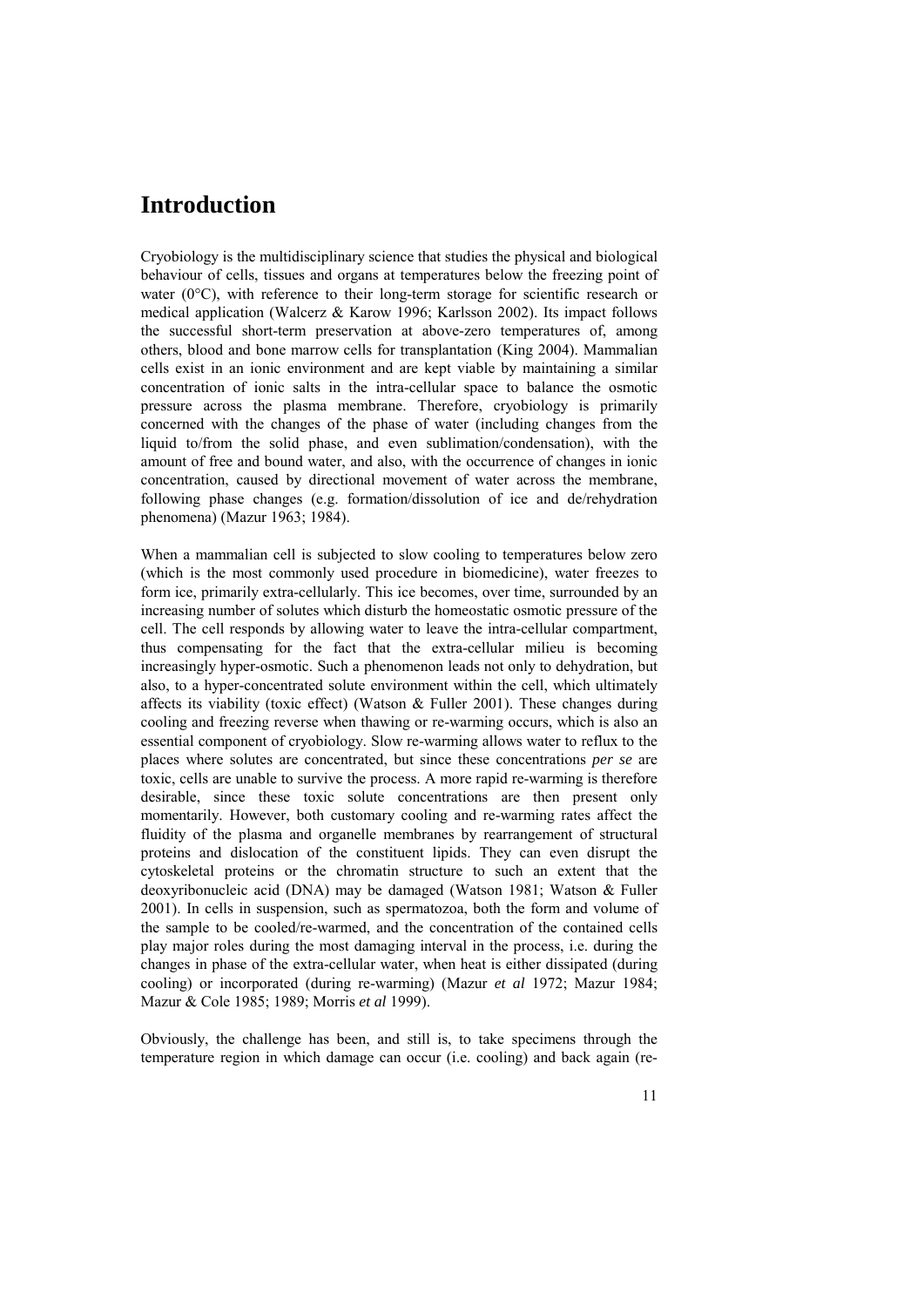warming) without causing irreparable cell damage. Thus far, this challenge has been successfully met only for some cell suspensions and several relatively simple tissue systems (Mazur & Cole 1985; 1989; Morris *et al* 1999), despite the use of cooling and re-warming protocols that involve addition of cryoprotectant agents (CPAs) (often toxic substances), use of specific cooling rates run by programmable freezers, and use of suitable cryogenic containers and handling protocols (Watson & Fuller 2001). Interestingly, such combinations of procedures have resulted in findings that question the previously mentioned classic theory of freezing and thawing events (Mazur 1984), and the reasons for cell damage, particularly when specific cells such as spermatozoa are considered (Morris 2006; Morris *et al* 2007).

The spermatozoon, a highly differentiated, terminal cell with several sub-cellular compartments, has been used as a model for investigating the effects of cryopreservation procedures on cell survival and function (Mazur & Cole 1985; 1989; Yudin *et al* 1988). To be fully functional, spermatozoa must reach the site of fertilisation and the oocyte; they must capacitate, undergo the acrosome reaction when in contact with the zona pellucida (ZP), penetrate it, and fuse with the oolemma. Freezing could interfere with, or ablate, the capacity of the spermatozoon to undergo one or more of these steps (Critser, Ameson *et al* 1987; Critser, Huse-Bender *et al* 1987). Consequently, multiple levels of biological function must be considered in assessing the role of the biophysical parameters that are regarded as critical for cell survival during freezing and thawing (Hammerstedt *et al* 1990; Rodriguez-Martinez 2007b). For gene banking or breeding through assisted reproductive techniques (ARTs), such as artificial insemination (AI) or embryo transfer (ET), both gametes (but particularly spermatozoa) and embryos are cryopreserved (Watson & Holt 2001). Semen from both domestic and wild animals, as well as humans, has been frozen following extrapolation of protocols used for other species, with varying results post-thaw (Gao *et al* 1997; Curry 2000; Holt 2000a). Spermatozoa from some species (including avian and human) are easy to cryopreserve, as indicated by the good survival rates achieved, while others are more difficult (such as the equine or porcine species), or nearly impossible (such as marsupials) (Watson & Holt 2001).

One of the species in which AI has increased exponentially during the past years has been the porcine, using liquid-stored semen. Boar ejaculated spermatozoa (often from the sperm-rich fraction of the ejaculate) are re-suspended at low concentrations in chemically defined extenders and stored at 16–20°C for several days before use. Artificial insemination with these spermatozoa usually results in fertility rates similar to those obtained after natural mating (for a review, see Rodriguez-Martinez 2007a). However, boar spermatozoa are one of the most demanding cell types with respect to sustaining viability during freezing and thawing, with a large proportion of the spermatozoa not surviving these procedures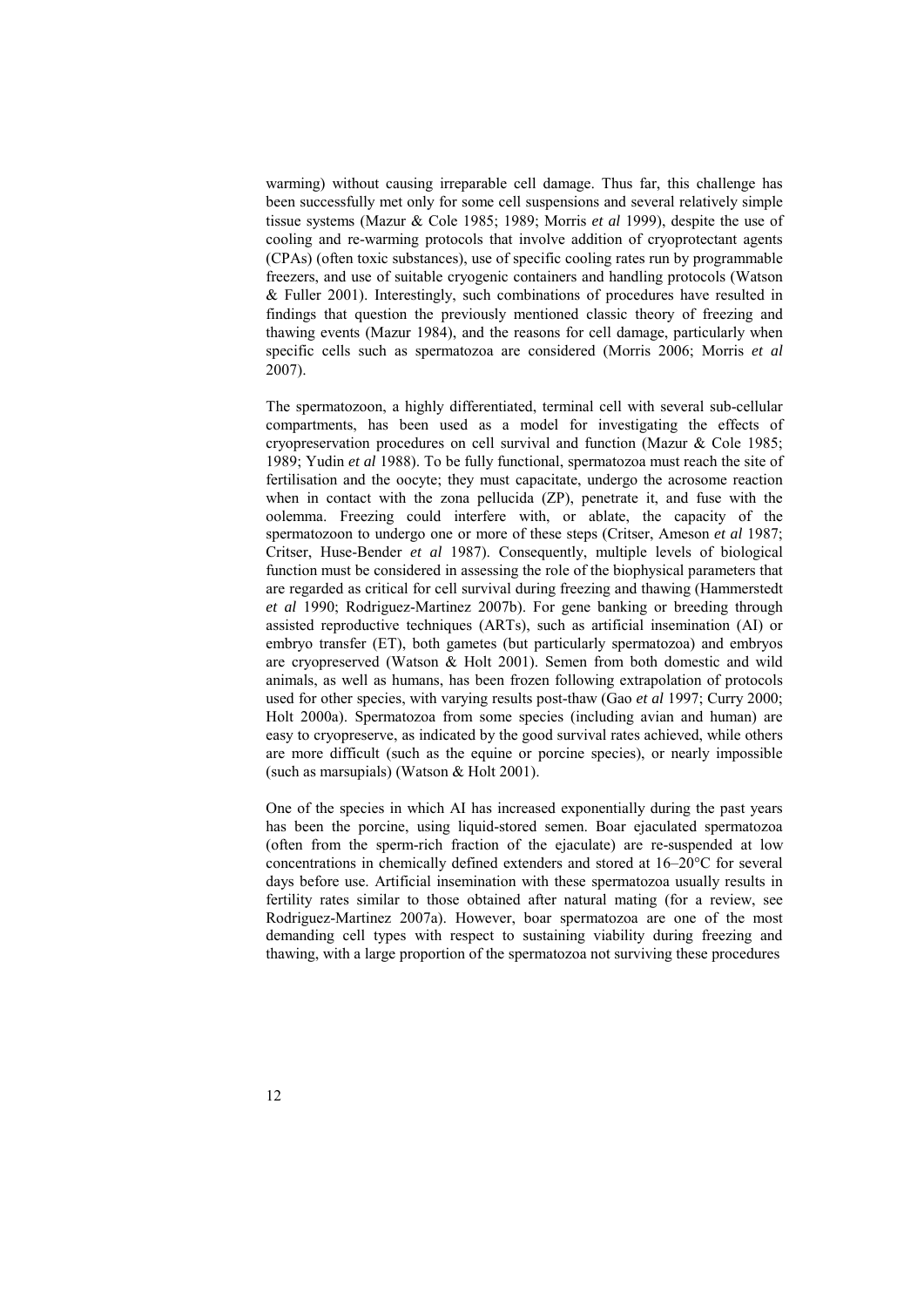(Penfold & Watson 2001). Those spermatozoa that do survive are, moreover, usually a mixture of cells, some of which survive well while others show modified motility and a shortened lifespan, factors which compromise their fertilising ability. Insemination with such spermatozoa leads, ultimately, to lowered pregnancy rates and fewer piglets born, compared with AI using liquid-stored semen (Larsson  $\&$ Einarsson 1976; Larsson & Ersmar 1980; Johnson 1985; Johnson *et al* 2000).

Because of low post-thaw survival, boar semen has been traditionally frozen in large containers, such as 5 mL maxi-straws, holding about 5 billion spermatozoa (Westendorf *et al* 1975). Such large cylinders are cryogenically unsuitable, since because of their large section-to-surface ratio the dissipation of heat during cooling and the consequent incorporation of energy during re-warming take very long time (Weitze *et al* 1987; Yoshida 2000; Watson & Fuller 2001). Efforts have been made to use other, cryogenically more suitable packaging, such as the 5 mL FlatPack (FP) (Eriksson & Rodriguez-Martinez 2000), or smaller containers such as 0.5 mL medium-straws (Roca, Rodriguez-Martinez *et al* 2006) and the novel, 0.5 mL, MiniFlatPack (MFP) (Saravia *et al* 2005). More efficient freezing and re-warming of the spermatozoa would be expected in these latter types of packaging, leading to higher survival rates among the processed cells (Eriksson *et al* 2002; Roca, Rodriguez-Martinez *et al* 2006; Saravia *et al* 2005; 2007; Wongtawan *et al* 2006). However, whether these survival rates are a consequence of improved, more homogenous cooling and freezing remains to be seen, particularly considering the interactions that occur during cryopreservation between cooling rates, and the volume and shape of the samples to be frozen, among other factors.

In studies of cryopreservation, the emphasis has been on how cell survival relates to the physical responses of the cell to the physico-chemical events involved in the process, primarily the intactness of the plasmalemma. However, the other membrane-bound organelles present within the cell may also suffer (Armitage & Mazur 1984). As yet, little has been done to determine how these intra-cellular structures and organelles respond to freezing, partly because it is difficult to assay their state and function *in situ* in an instantly recognisable fashion. Cryosubstitution (Bwanga, Ekwall *et al* 1991) and the related ice granulometry determinations at transmission electron microscopy (TEM) level (Courtens & Paquignon 1985; Courtens *et al* 1989; 1992; Ekwall, Eriksson *et al* 1997; Rodriguez-Martinez & Ekwall 1998) have been the methods used to determine, indirectly, the presence of ice crystals in frozen spermatozoa, including those of pigs. Boar semen slowly frozen in extender containing glycerol as CPA, and packaged in maxi-straws or plastic bags (FPs) showed larger globular masses of extra-cellular ice (lakes of free water) and freeze-concentrated extender/CPAcontaining spermatozoa (veins). Differences in the size of both lakes and veins were evident between containers, and also, between regions within the maxistraws. These differences reflect variation in the formation of ice and the ability of water to leave the CPA-sperm-bearing extender, which showed varying degrees of compaction/dehydration. In those areas with less dehydration, such as the centre of the maxi-straws, intra-cellular ice crystal shadows were present in the acrosome, between the acrosome and nucleus, in the mitochondria and the sub-plasmalemma, and along the entire spermatozoon, especially when ultra-rapid cooling was used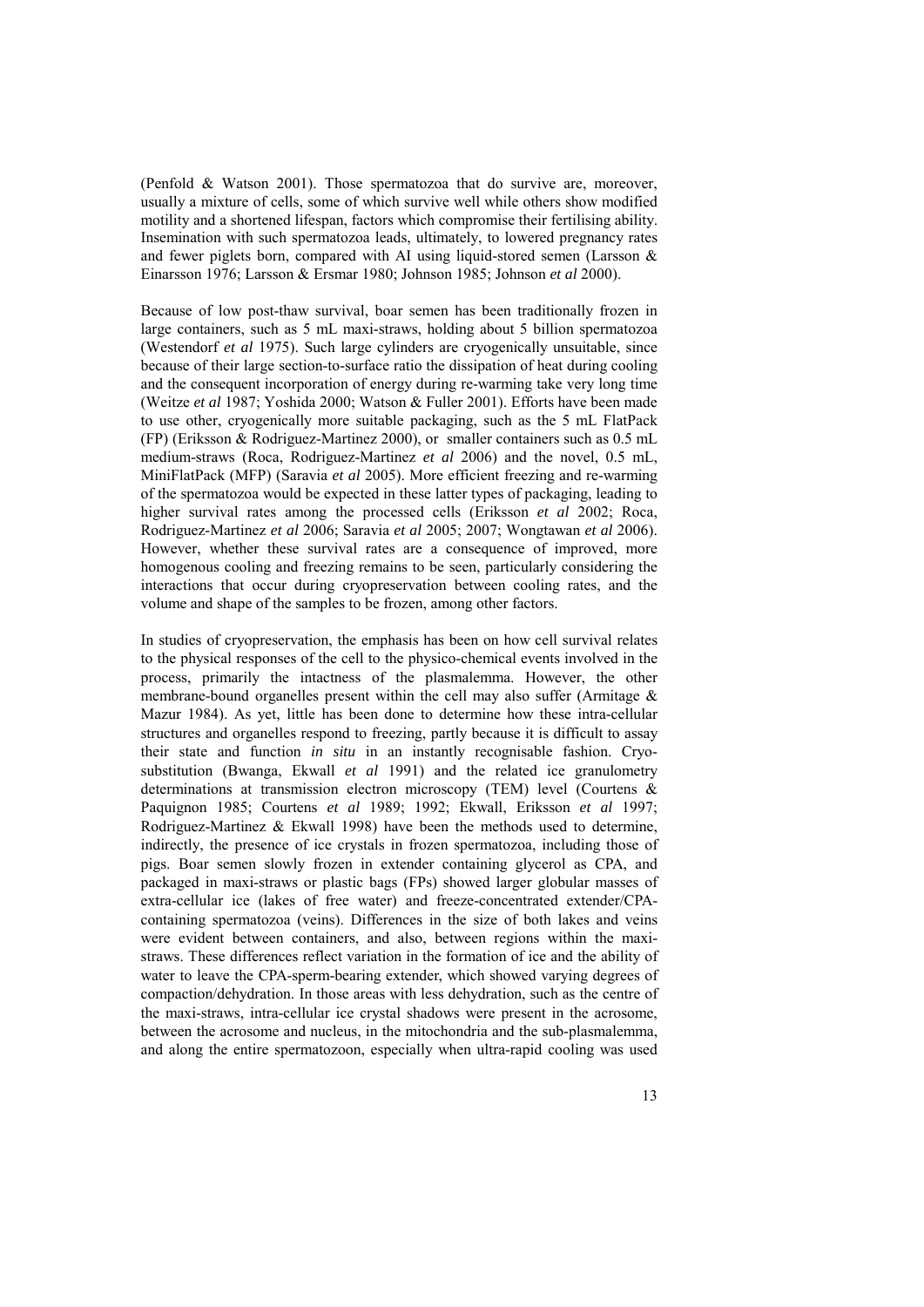(Bwanga, Ekwall *et al* 1991), compromising ~20% of these spermatozoa (Ekwall, Eriksson *et al* 1997). However, studies of other species, such as the equine or human species, whose spermatozoa are more hydrated, particularly at the sperm head region, than those of the pig, have failed to identify the presence of intracellular ice crystals during slow (10°C/min) or rapid (3,000°C/min) cooling (Morris *et al* 1999; 2007; Morris 2006). Further detailed studies are needed to elucidate inter-species differences.

Although valuable evidence is provided by the use of granulometry, in combination with freeze substitution, to determine the presence and size of ice, the sequence of practical steps required before the samples can be analysed makes the procedure fairly demanding and time-consuming, as well as potentially introducing artefacts (Rodriguez-Martinez & Ekwall 1998). Other methods are now available, such as cryo-scanning electron microscopy (cryo-SEM), which make it possible to directly study cells in their frozen state, including visualisation of inner structures (Ekwall, Eriksson & Rodriguez-Martinez 1997; Rodriguez-Martinez & Ekwall 1998; Nissje & Van Aelst 1999; Wyss *et al* 2002). In brief, frozen semen samples are fractured at liquid nitrogen  $(LN_2)$  temperature and the fracture surface is etched by controlled sublimation of the frozen aqueous phase. This is subsequently examined by cryo-SEM after platinum/palladium coating. The assessment of these nonchemically fixed, fully hydrated samples provides instant knowledge of the different components (such as extender and free water) and the microstructure of included cells. Moreover, cryo-SEM enables quantitative image analysis, thus allowing the study of differences between cooling rates, containers and location within frozen samples. Such data would be beneficial for developing new handling protocols for both freezing and thawing (Morris *et al* 1999; 2007), particularly in the porcine species.

Selection for sperm freezability has been pursued for decades among AI bull sires and has resulted in minor inter-animal variation, despite a common freezing method utilized for all sires. Such selection has not been applied in the pig. Despite efforts made to accommodate freezing methodologies (Hernandez *et al* 2007), the large variation seen in post-thaw sperm survival is still being attributed to individual boars, consequently forcing their pre-selection (for a review, see Roca, Hernandez *et al* 2006). This pre-selection for semen processing is usually based on post-thaw sperm characteristics, such as motility, membrane integrity and chromatin structure, and results in classifying the boars as "good-" or "bad freezers" (Hernandez *et al* 2006; 2007). Owing to the low degree of intra-boar variability present, this classification is useful, but tedious. Moreover, it is not known why these differences exist between boars. Variations in the plasma membrane (Ortman & Rodriguez-Martinez 1994; Medrano *et al* 2002), motility (Thurston *et al* 1999), chromatin stability (Hernandez *et al* 2006) and genetics (Thurston, Siggins *et al* 2002; Thurston, Watson *et al* 2002) have been listed as possible causes. Cryo-SEM studies of semen in a frozen state may disclose whether differences in freezing patterns can be seen among boars as a cause of variation.

Cold shock injury during temperature reduction in spermatozoa is a general phenomenon whose intensity varies among species, the pig being highly sensitive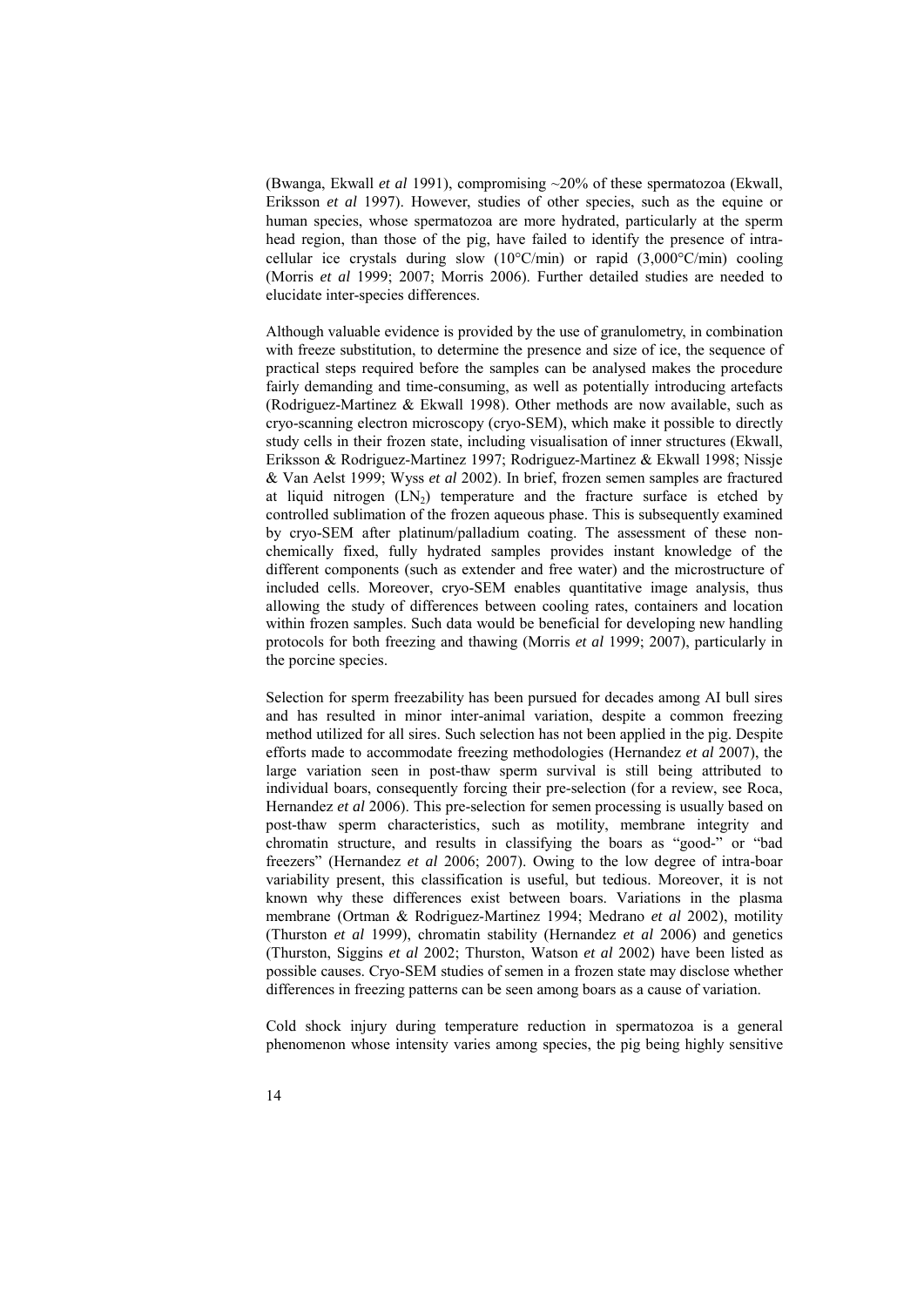(Wales & White 1959; Watson & Plummer 1985; Watson & Morris 1987). The possible mechanisms of cold shock injury include thermotropic instability of the plasma membrane, which may cause differences in solute concentration around the spermatozoa. There may also be protein dislocation and/or denaturation, causing loss in sperm membrane permeability and the membrane's eventual disruption during thawing (Waterhouse *et al* 2006, Saravia *et al* 2007). Examples of vital proteins are those belonging to the hexose transporter (GLUT) family, which play a role in the regulation of the glucose and fructose metabolism of unfrozen cells. These proteins are mainly responsible for the passage of hexoses across mammalian sperm membranes (Burant *et al* 1992; Angulo *et al* 1998), including those of the dog (Rigau *et al* 2002), rat (Farooqui *et al* 1997), human (Kokk *et al* 2005) and boar (Medrano *et al* 2006). Since the major substrate provided in most boar semen extenders used for cooling and freezing is glucose, studying the presence and temporal localisation of these GLUT proteins during the different steps of cryo-processing is of utmost importance in determining whether their function is impaired and therefore related to the decreased cell survival post-thaw.

Water transport across cell membranes is, as already pointed out, of vital significance, particularly with regard to fluid flow among cells and tissues. It is also of importance when cells such as spermatozoa are confronted to different media during their transport in the female genitalia or during their manipulation and processing for AI or storage (including cryopreservation). Water moves across the plasma membrane by two main mechanisms: by passive osmotic pressure, and by active transport through molecular water channels. These channels are built by specific membrane proteins, the so-called "Aquaporins (AQPs)" (Verkman *et al* 1996; Borgnia *et al* 1999; Izumi *et al* 2006). Aquaporins have been demonstrated in cell membranes with a tenfold to 100-fold higher capacity for water permeation than diffusion (Agre *et al* 2002), and have been detected in both rat and human testicular spermatozoa (Calamita *et al* 2001; Saito *et al* 2004). Functionally, AQPs are divided into those that selectively transport water, and those that transport glycerol (Rodriguez *et al* 2006) and possibly other small solutes (Wang *et al* 2006), in addition to water, being also called "aquaglyceroporins". One of the latter group, AQP7, has been found in the rat testis, and its gene is particularly expressed by spermatids, where it has been attributed a role for glycerol transport as a carbon source for mature sperm metabolism (Borgnia *et al* 1999). As mentioned previously, in the cryopreservation of cells, the movement of water and CPAs such as glycerol across plasma membranes plays a central role in their survival post-thaw. The replacement of water by glycerol, which occurs during cell cryopreservation (Mazur 1984), may therefore be modulated by some types of AQPs, such as AQP7, which are involved in transporting neutral solutes with a small molecular weight, such as glycerol or urea (Ishibashi *et al* 1994; 1997; Tsukaguchi *et al* 1998), as well as water. It is noteworthy that glycerol is by far the most widely used CPA for boar semen preservation. Therefore, studies aiming at disclosing whether AQP7 is present in boar spermatozoa and whether its location is affected by handling and cryopreservation, would provide cues for the nonempirical design of better cryopreservation methods.

The presence and localisation of both GLUT and AQPs in spermatozoa can be studied using different methods depending on the objective of the study. For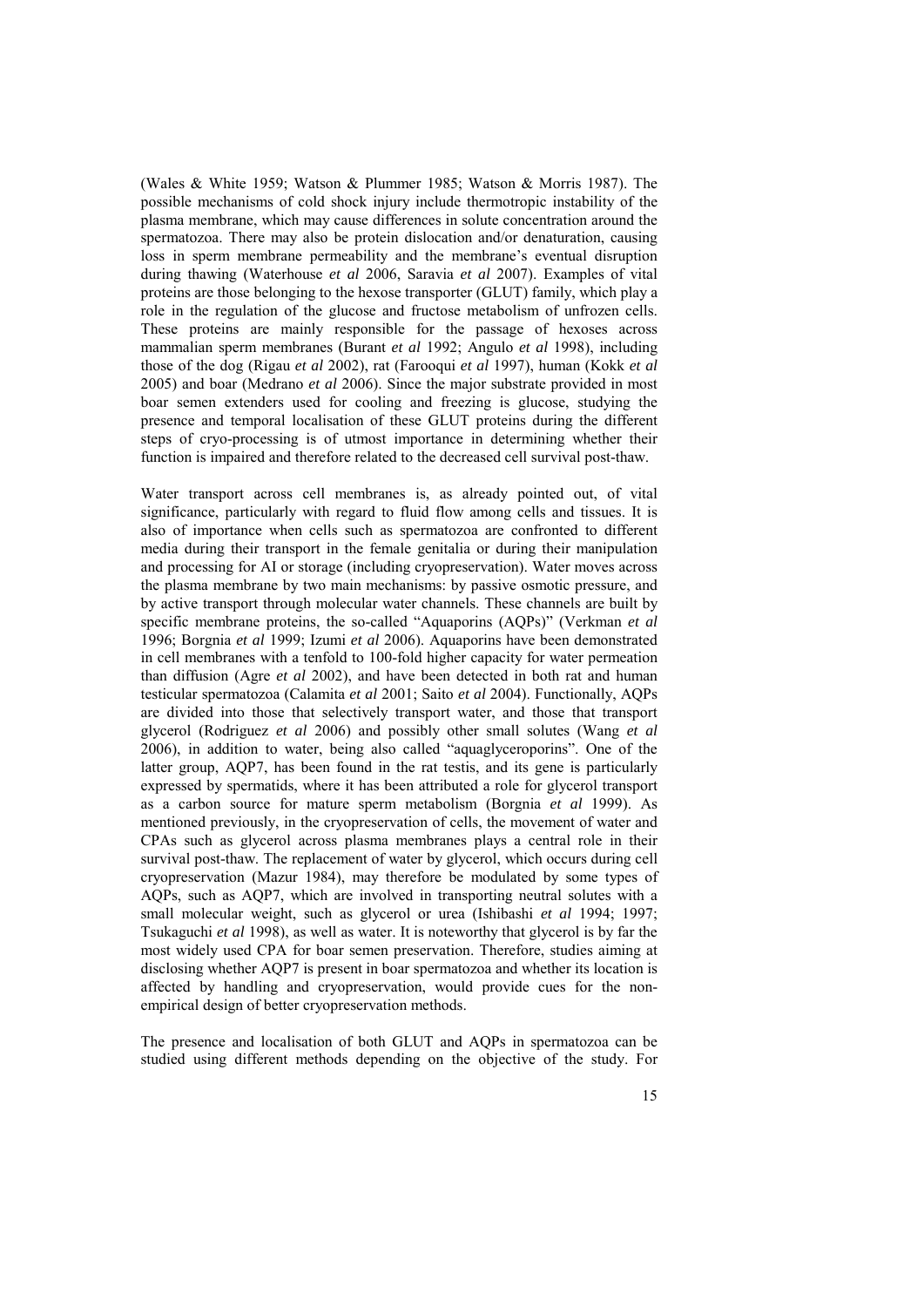instance, molecular determination by blotting methods provides evidence of the presence of GLUT and AQPs, but does not disclose their precise cell location. Fluorescent light microscopy after immunolabelling gives a general, but imprecise, view of the binding pattern, although it studies only a few cells. Flow cytometry, a very fast technique able to analyse thousands of spermatozoa per minute, can be used instead, but the method does not indicate where the binding sites are, for instance whether the labelling is in the inner or outer membrane face. On the other hand, immunocytochemistry at the electron microscopy (EM) level exposes details of the binding sites thanks to its higher resolution. Immunocytochemistry for GLUT or AQP7 proteins has not been previously applied to boar spermatozoa when studied at the various stages of the cryopreservation procedure.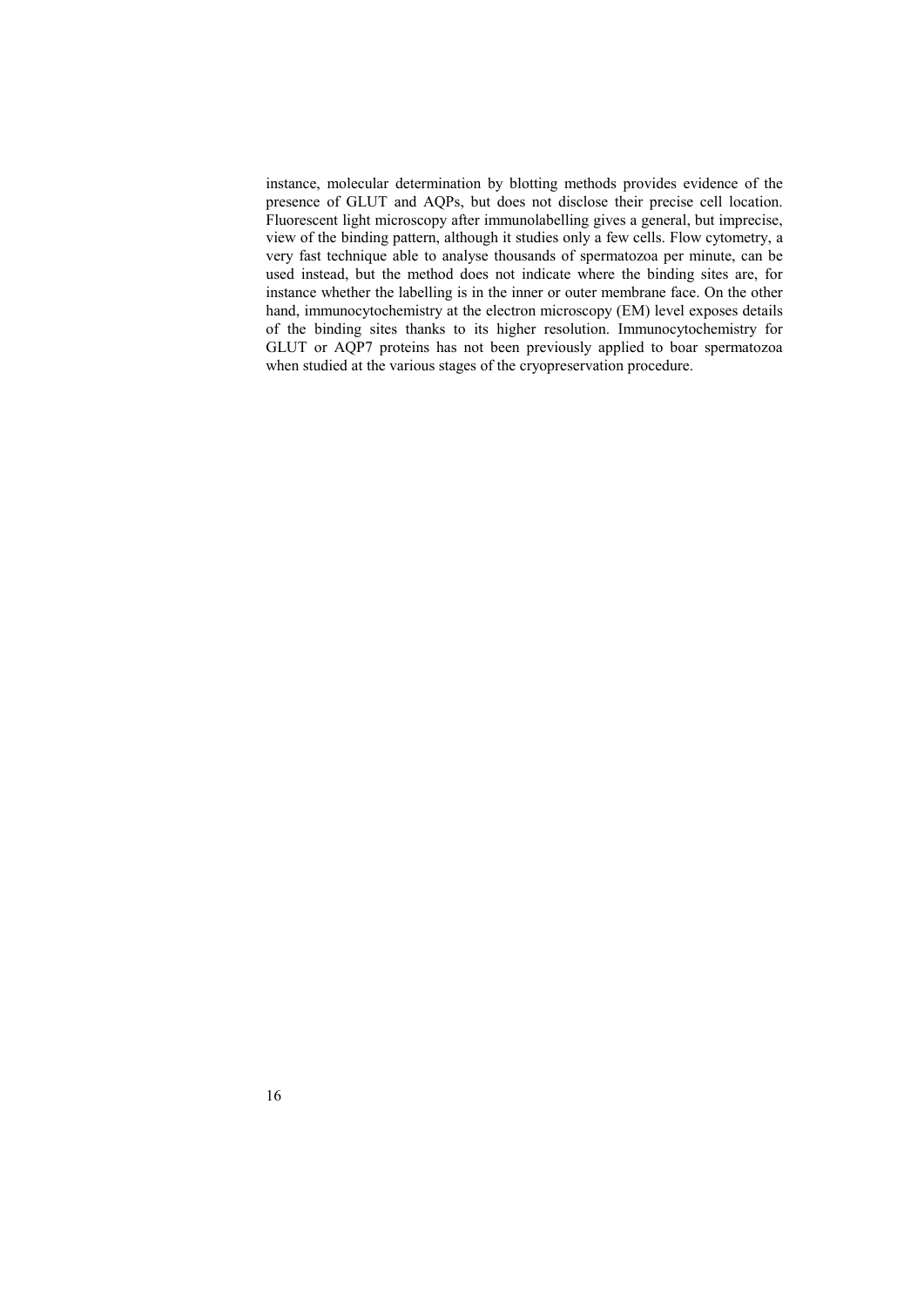## **Aims of the study**

The general aim of this thesis work was to investigate, using cryo-SEM, how extracellular ice formation occurs during freezing of boar semen in containers of various cryo-biological properties, at different cooling velocities, and using the semen of different males, in the hope of helping to facilitate the development of this suboptimal biotechnology. Moreover, the presence, localisation and temporal modifications of membrane molecules involved in the transport of hexoses (GLUTs) or water/cryoprotectants (AQPs) in relation to sperm handling and cryoprocessing were disclosed using immunocytochemistry, combined with SEM and TEM.

The specific aims were to determine, using cryo-SEM –

\* how freezing rates affect the degree of dehydration of frozen boar semen in two different, large packages (5 mL) for single AI doses;

\* whether the degree of dehydration and ice crystal distribution differs among boars whose spermatozoa display different post-thaw viability, when processed in medium-straws (0.5 mL); and

\* how small, 0.5 mL containers, such as medium-straws or MFPs, affect the degree of *in situ* dehydration and levels of homogeneity of boar semen.

Also, the thesis work aimed to determine –

\* where the hexose-specific transporters GLUT-3 and GLUT-5 are located in boar spermatozoa, and whether their location varies during cooling and thawing; and

\* whether AQP7 is present in the membrane of boar spermatozoa, both epididymal and ejaculated, in relation to their extension, and to cooling and freezing-thawing.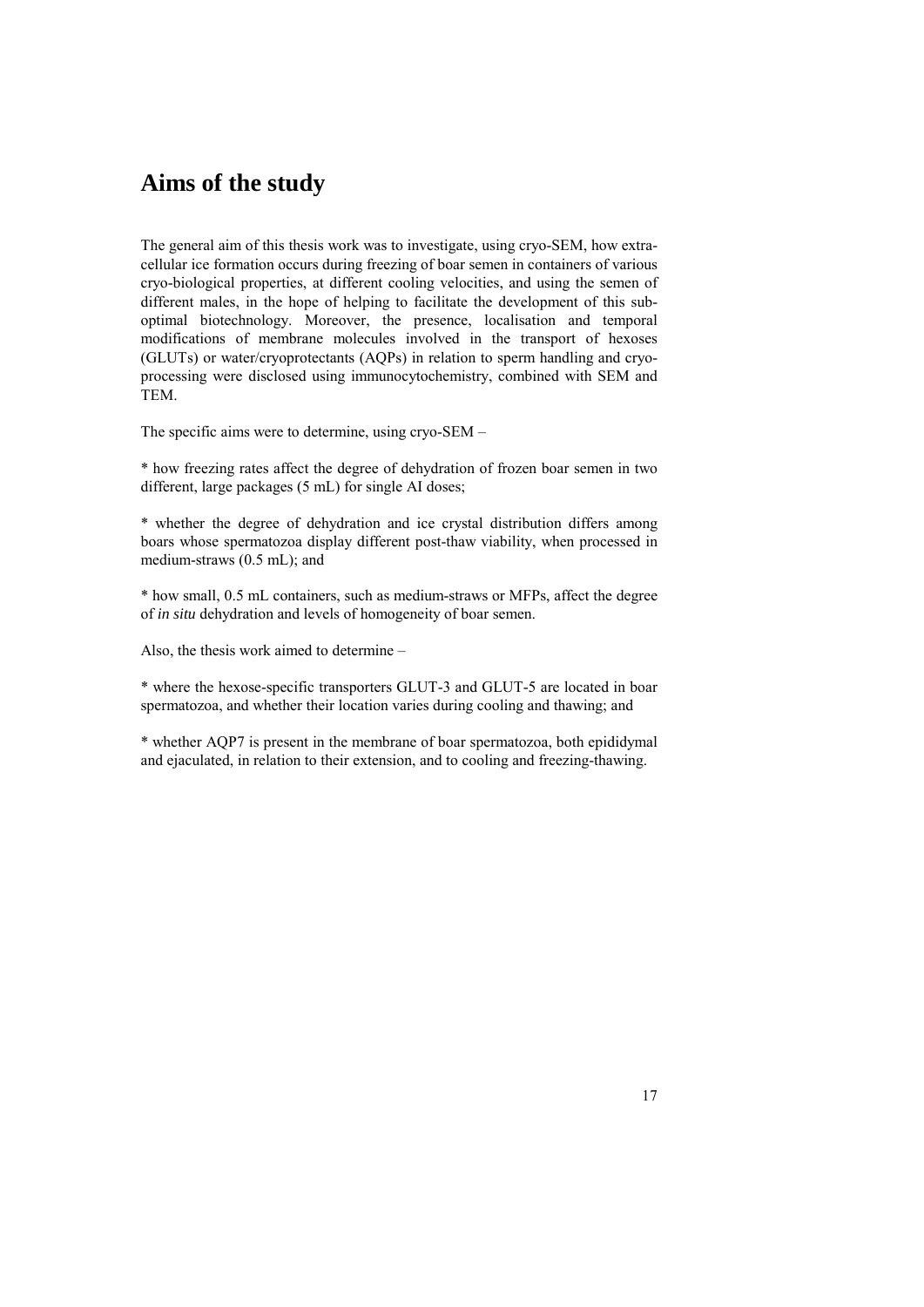## **Materials and Methods**

#### **Animals**

Ejaculated spermatozoa were collected from 29 sexually mature boars (aged 8 months to 5 years) of various breeds (Swedish Yorkshire, Swedish Landrace, Iberian) or commercial hybrid lines, while epididymal spermatozoa were removed from the caudae epididymides of six Swedish Yorkshire boars slaughtered at a local abbatoir. All boars were fed commercial pig feed, according to national (Swedish or Spanish) standards, and provided with water *ad libitum* while being housed in individual pens. The boars were selected according to either normal semen quality and proven fertility (**Papers I–V**) or normal development (for slaughtered boars, **Paper V**). Boars were either not pre-selected for freezability (**Papers I**, **III–V**) or classified as having different freezability (**Paper II**). The experimental protocol was designed in accordance with the relevant regulations on animal welfare. These were the guidelines established by the Animal Welfare Directive of the Government of Catalonia (Spain, **Paper IV**), the Region of Murcia (Spain, **Paper II**), or the Ethics Committee for Experimentation with Animals, Uppsala, Sweden, which reviewed and approved the experimental design in advance (**Papers I**, **III** and **V**).

#### **Collection of semen**

Semen was collected once or twice per week using the gloved-hand technique, either selecting the sperm-rich fraction of the ejaculate, collected in an insulated thermos flask (**Papers I–IV**), or as selected portions of the ejaculate (**Paper V**). In the latter case, two portions were collected, the first 10 mL from the sperm-rich fraction (portion 1 [P1]), which was collected in a 15 mL plastic tube, and the rest of the ejaculate (portion 2 [P2]), which was collected in a plastic bag, both inside an insulated thermos flask. In **Papers I**, **III** and **V** the spermatozoa were processed immediately, while in **Papers II** and **IV** the spermatozoa were suspended (1:2,  $v/v$ ) in Beltsville thawing solution (BTS) (IMV, Beltsville, MD, USA), cooled and maintained at 17ºC for shipment, within 24 h of collection, to the laboratory where they were cryopreserved and stored (University of Murcia, **Paper II**; and the Swedish University of Agricultural Sciences (SLU), **Paper IV**).

#### **Sperm evaluation pre-freezing**

Only ejaculates ( $n= 64$ ) with at least 70% of motile spermatozoa and 75% of morphologically normal spermatozoa were used (**Papers I**, **III–V**). Ejaculates included in **Paper II** had  $\geq 200 \times 10^6$  spermatozoa/mL,  $\geq 85\%$  spermatozoa with normal morphology,  $\geq 75\%$  of spermatozoa that were progressively motile and ≥80% displaying intact membranes before cooling and freezing.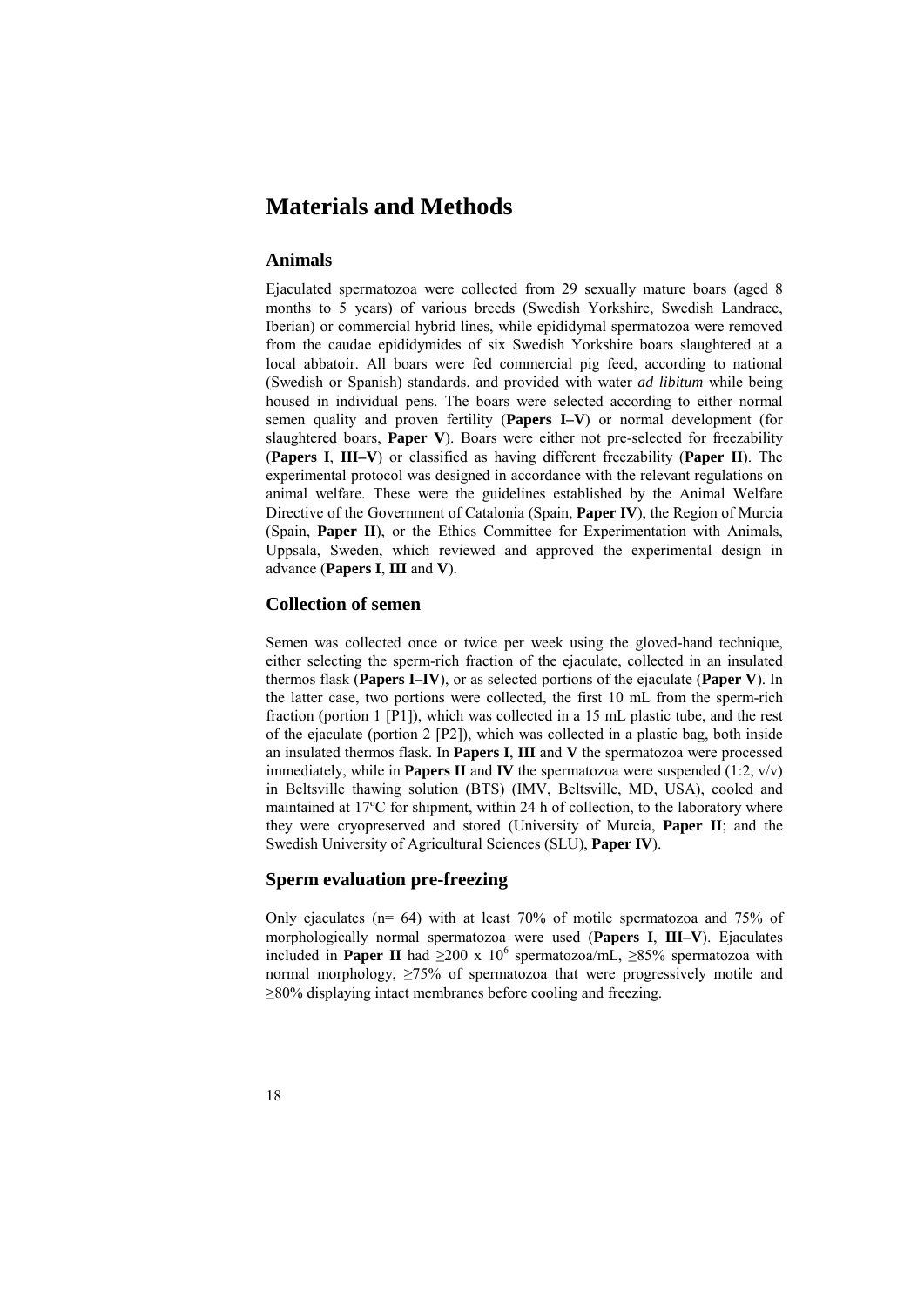#### **Sperm freezing**

Semen was processed using documented protocols, in **Paper I** following the method described by Eriksson & Rodriguez-Martinez (2000), in **Paper II** using the straw freezing procedure described by Westendorf *et al* (1975) and modified by Thurston *et al* (1999) and Carvajal *et al* (2004), and in **Papers III–V** following Saravia *et al*'s protocol (2005). In brief, the BTS-extended semen was spun in a programmable refrigerated centrifuge, whereupon the supernatant was discarded and the resulting pellets were re-extended in lactose-egg yolk (LEY, extender II) extender to a concentration of 1.5 x  $10^9$  cells/mL. After further cooling to 5°C within 90–120 min, the extended spermatozoa were re-suspended with LEYglycerol-OrvusEsPaste (LEYGO) extender (extender III) to yield a final concentration of 1 x  $10^9$  cells/mL and a final amount of glycerol of 3% (v/v). The cooled spermatozoa were then packed into 5 mL maxi-straws (**Paper I**), 5 mL FPs (**Paper I**), or 0.5 mL medium- plastic straws (**Papers II–V**) or MFPs (**Paper III**) before being frozen using controlled-rate freezers (**Papers I**, **III**, **V**: Mini Digitcool 1400; IMV, L'Aigle, France; **Paper II**: IceCube 1810; Minitüb, Tiefenbach, Germany). The cooling started from  $+5^{\circ}$ C to  $-5^{\circ}$ C at rates of 3 or 6°C/min, followed by different freezing rates being used from –5°C (**Paper I**: 2°C, 50°C or 1,200°C/min, the last by direct plunging into  $LN_2$ ; **Paper II**: from  $-5^{\circ}$ C to  $-80^{\circ}$ C at 40°C/min, held for 30 sec at –80°C, then cooled at 70°C/min to –150ºC; **Papers III–V**: 1 min for crystallisation at  $-5^{\circ}$ C and thereafter cooling at  $50^{\circ}$ C/min from  $-5$ to  $-140^{\circ}$ C). In all cases, the straws/bags were thereafter plunged into LN<sub>2</sub> (– 196°C) for storage.

In addition, in order to determine eventual changes in viability and immunolocalisation during semen processing (**Papers IV** and **V**), spermatozoa, after being extended in BTS and kept chilled at 17°C for approximately 24 h (A), or after being re-extended in extender-II and cooled to  $5^{\circ}$ C for 2 h (B), or (C) postthaw (**Paper IV**) were also studied during different stages of cryopreservation. In particular, they were studied for sperm viability (VIA) (motility and membrane integrity) as well as for GLUT-3 and GLUT-5 immunolocalisation. For AQP7 immunocytochemistry (**Paper V**), spermatozoa were studied at +20–21°C (stage 1 [S1]), at  $+16\degree$ C (stage 2 [S2]), at  $+5\degree$ C (stage 3 [S3]) and post-thaw (stage 4 [S4]).

#### **Semen evaluation during processing and post-thaw**

As mentioned, spermatozoa were studied for VIA (motility and membrane integrity) during different stages of cryopreservation and post-thaw. Frozen samples were thawed in circulating water at 50°C (**Papers I** and **II**) for 40 sec (maxi-straws), 13 sec (FPs) and 12 sec (medium-straws), or at 35°C for 20 sec (medium-straws and MFPs, **Papers III–V**).

#### *Sperm motility*

Sperm motility was assessed with computer-assisted sperm analysis (CASA) instruments (**Papers I**, **III** and **V**: SM-CMA; MTM Medical Technologies, Montreaux, Switzerland; **Paper II**: Sperm Class Analyzer®; Microptic, Barcelona, Spain) following incubation at 37–38°C for at least 30 min, using microscopes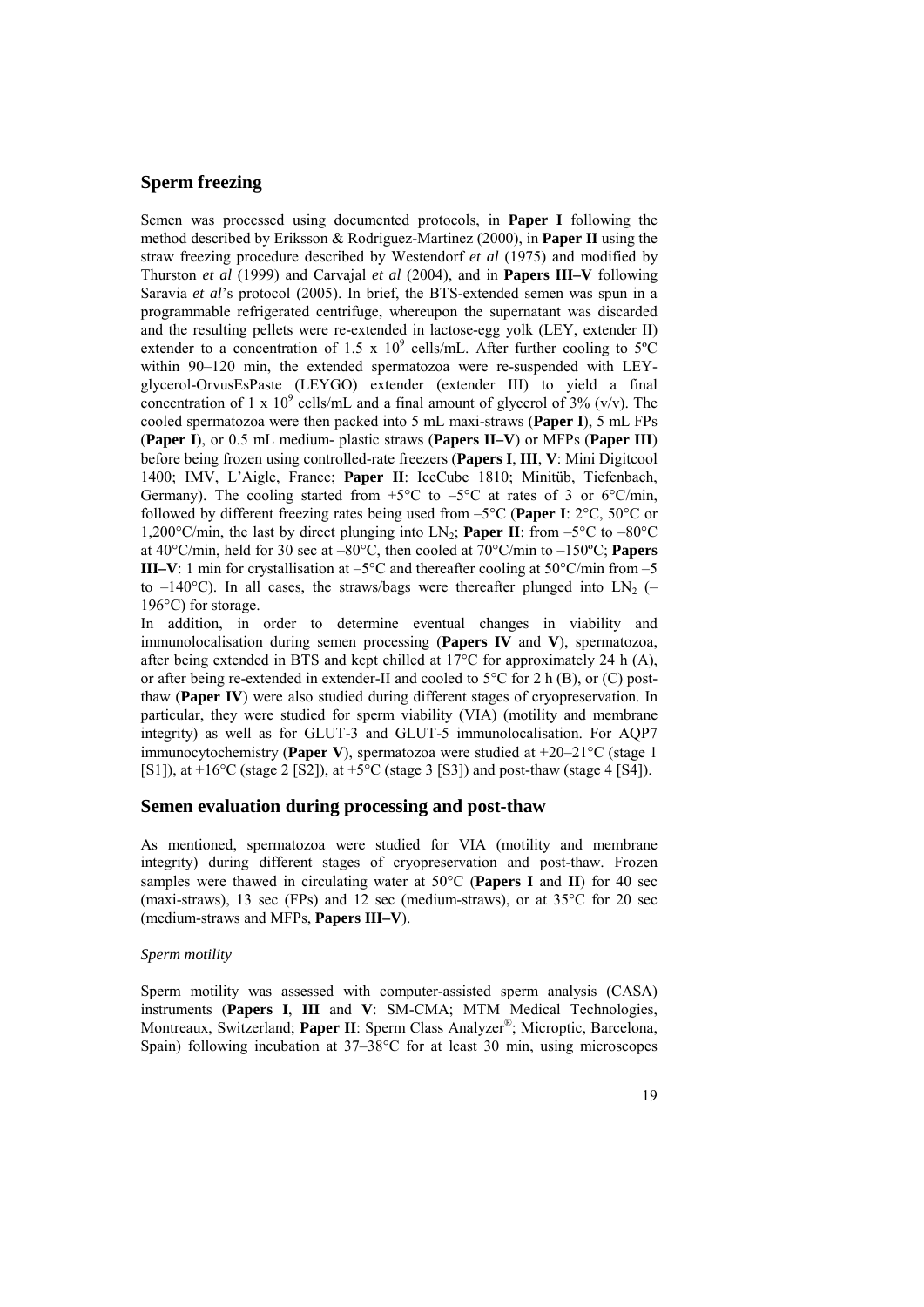equipped with a warm stage and phase contrast optics (200 x). One hundred to 200 spermatozoa were counted per sample, using pre-warmed Makler counting chambers (Sefi Medical Instruments, Haifa, Israel) to determine the percentages of motile spermatozoa and, among these, of those linearly motile (LIN) spermatozoa, after counting between three and eight predetermined optic fields (**Papers I** and **II**). As well, the following motility variables were recorded: percentage of LIN spermatozoa (%), straight linear velocity (VSL) ( $\mu$ m/s), average path velocity (VAP) (µm/s), and curvilinear velocity (VCL) (µm/s) (**Papers III** and **IV**).

#### *Sperm viability*

Sperm viability was evaluated in terms of plasma membrane integrity (PMI) (**Papers I–IV**) using the DNA-specific fluorochrome propidium iodide (PI) (**Papers I** and **II**) or the LIVE/DEAD Sperm Viability Kit L-7011 (Molecular Probes Inc., Eugene, OR, USA) (**Papers III** and **IV**) and flow cytometry. In addition, mitochondrial membrane potential and acrosomal integrity were microscopically determined in thawed samples (**Paper II**) using a triple fluorescent staining method which included PI, rhodamine-123 (R123) and fluorescein isothiocyanate-labelled peanut (*Arachis hypogaea*) agglutinin (FITC-PNA).

#### **Classification of semen freezability**

Following evaluations of post-thaw sperm quality, cryopreserved ejaculates included in **Paper II** were classified by multivariate pattern analysis technique (PATN) (Belbin 1993; Abaigar *et al* 1999) into three groups, as described in detail by Hernandez *et al* (2006). Those boars with the best frozen-thawed sperm characteristics (>60% of total sperm motility [TSM] and VIA) were identified as "good" freezers. By contrast, boars showing reduced frozen-thawed sperm characteristics were considered as "moderate" (40–60% TSM and VIA) or "bad" freezers ( $\leq$ 40% TSM and VIA). Only straws from boars classified as "good" (n= 5) or "poor" (n= 5) freezers were used.

#### **Cryo-scanning electron microscopy (cryo-SEM, Papers I–III)**

Cryo-SEM was performed on frozen-fractured, etched samples to examine their fine structure, in particular the size (area) of the solid-state water in the extracellular, outer-extender areas ("ice lakes"). Inside  $LN_2$ , the containers were manually broken, the plastic was removed, and a cylinder (maxi- or medium straw) or rectangle (FP or MFP) of the frozen semen was mounted in a mechanical grip holder. The grip holder was transferred to a cryostage (Oxford HT1500F Cryo System; Oxford systems, Oxon, UK) and then to a chamber attached to the microscope (JEOL Scanning Microscope 6320F; JEOL Ltd, Tokyo, Japan). Once the sample was inside the chamber, it was fractured in order to obtain a fresh, clean surface for examination. The temperature of the sample was raised by heating the holder to  $-92^{\circ}$ C for 30 sec in order to etch the surface by water sublimation. Sublimation removes crystalline ice and increases the contrast of the sample. The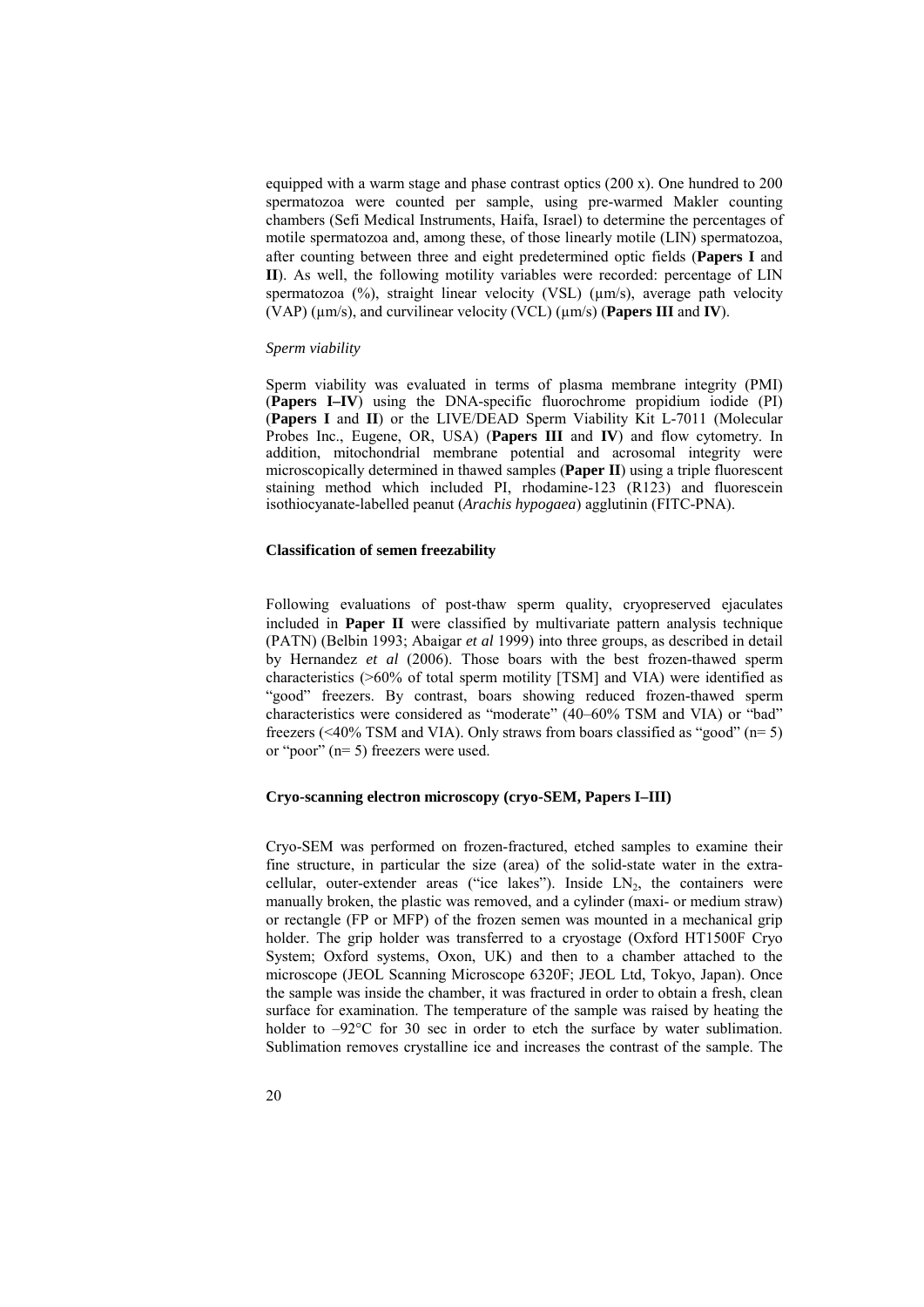temperature was then decreased to  $-130^{\circ}$ C to stabilise the frozen preparation whose surface was thereafter coated with platinum/palladium to prevent charging and to obtain a good signal-to-noise ratio. The coated sample was then transferred to the microscope chamber where it was analysed at a temperature range of –125°C to  $-135$ °C.

#### **Image analysis of cryo-SEM assessment (Papers I–III)**

Digital images (seven to ten per container, at 600 x for image analysis and at 3– 4,000 x for fine structural examinations) were collected at 5 KV and stored on a computer (JEOL SemAfore software; JEOL Skandinavisk, Sundbyberg, Sweden). Image analysis (EasyImage 3000 software, version 1.3.0; Tekno Optik, Huddinge, Sweden) of the areas occupied by the partially sublimated, solid-state free water ("ice lakes") and of the sperm-containing, concentrated extender veins was then performed. Results were expressed in μm2 (**Paper I**). In **Papers II** and **III** three variables were retrieved per image to monitor the degree of hydration: the area of the frozen concentrated extender matrix (containing spermatozoa, e.g. veins), the area of the spaces occupied by the partially sublimated solid-state water (extracellular, outside the extender, e.g. lakes) and the degree of compartmentalisation in the sample (size and number of lakes per image).

#### **Sodium dodecyl sulphate (SDS)-electrophoresis and Western blot analysis (Paper IV)**

For Western blot analysis, sperm samples were homogenised in a mixer, briefly boiled and then centrifuged at 10,000 *g* for 15 min at 4°C. Western blotting was carried out on the resultant supernatants whose total protein content was calculated (Bradford 1976), after applying a commercial kit (Bio-Rad Laboratories, Hercules, CA, USA) to ensure a homogeneous loading of protein (20 µg) per lane. The immunological analysis was based on sodium dodecyl sulphate (SDS) gel electrophoresis (Laemmli 1970), followed by transfer to nitrocellulose membranes (Burnette 1981). Since the freezing extender contained a significant number of non-sperm proteins, the transfer of an equal quantity of sperm proteins to each electrophoretic lane was tested by previously staining each transferred membrane with Poinceau red (BioRad). Only those membranes holding nearly equal amounts of sperm protein/lane were subsequently subjected to the Western blot, being tested with the primary antibodies for GLUT-3 (an affinity-purified polyclonal antibody, 16 amino acid synthetic peptide, which recognises the facilitative GLUT-3 in mammalian tissues including spermatozoa) and GLUT-5 (a rabbit anti-GLUT 5 polyclonal antibody (twelve amino acid peptide) which reacts with GLUT-5 and does not cross-react with GLUT-1, 2, 3 or 4) (Chemicon Europe Ltd, Hampshire, UK). Detection of immunoreactivity was done with a peroxidase-conjugated antirabbit secondary antibody developed using the ECL Plus detection system (Amersham, Buckinghamshire, UK).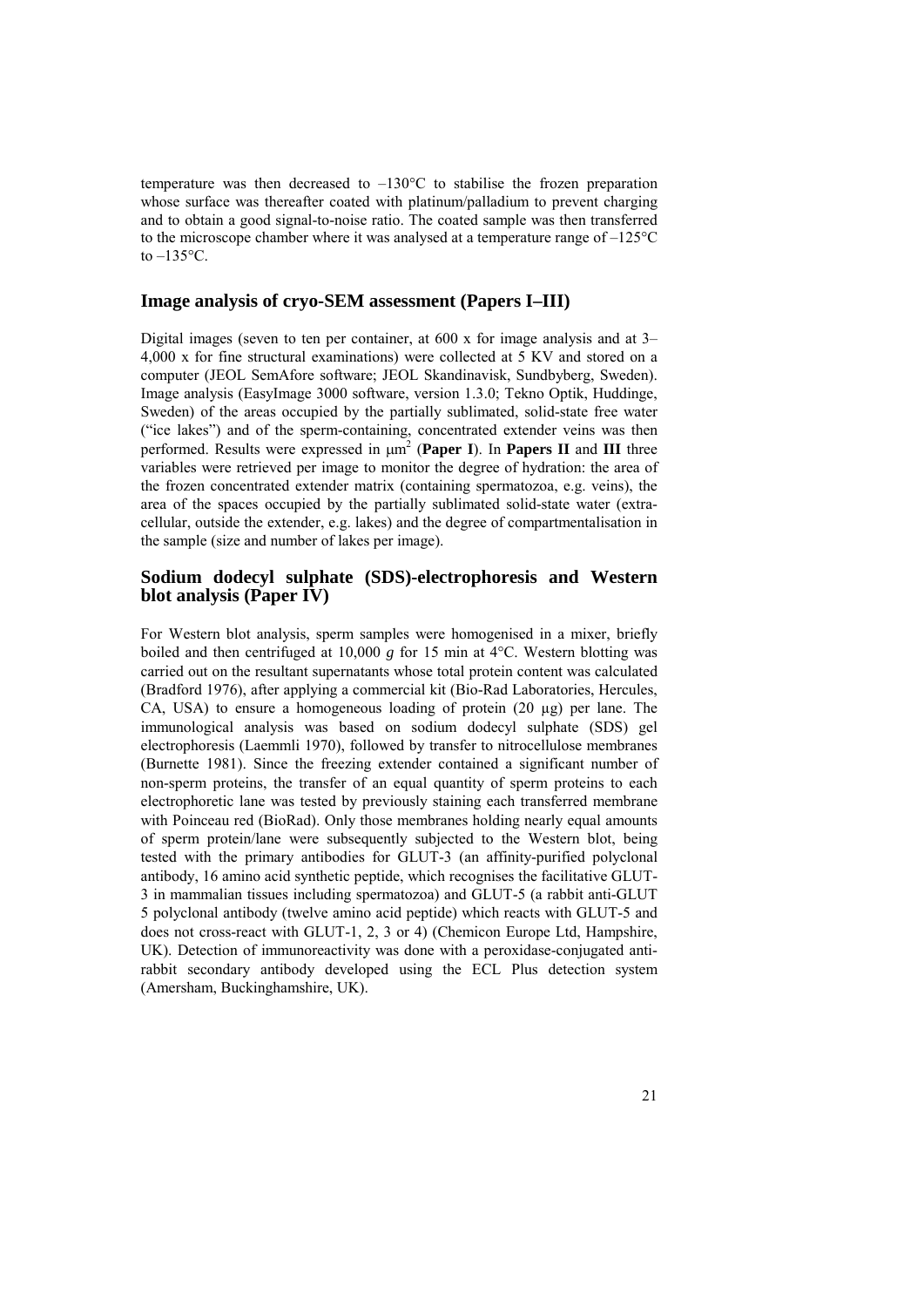#### **Immunocytochemical localisation of hexose transporters -3 and-5 (Paper IV)**

*Scanning electron microscopy:* Smears were prepared by spreading sperm suspensions from each sampling point onto superfrost polylysine-coated slides which, immediately after being briefly air-dried, were fixed in buffered paraformaldehyde (0.5%) for 15 min at room temperature (RT) and further washed with phosphate-buffered saline (PBS), pH 7.2-7.4. The smears were then incubated with the same primary antibodies to GLUT-3 and GLUT-5 used for Western blotting, at a dilution of 1:500  $(v/v)$  in PBS. The spermatozoa were further washed with PBS and incubated with goat anti-rabbit immunoglobulin (IgG)-15 nm gold (1:25) (Auroprobe; Amersham, Buckinghamshire, UK) for 1 h 50 min at RT. Silver enhancement (IntenSE<sup>TM</sup> silver enhancement system for microscopy, code RPN 491; Amersham Biosciences, Buckinghamshire, UK) was then applied for 10 min and samples were air-dried for 24 h in the dark. The smears were coated with platinum/palladium (High Resolution Sputter Coater; Agar Scientific, Accessories for Microscopy, Stansted, UK) for 30 sec. Selected regions of the glass were cut and mounted onto stubs for observation under an electron scanning microscope (JEOL SEM 6320F; JEOL Ltd, Tokyo, Japan) at 5 kV of filament intensity.

*Transmission electron microscopy:* The spermatozoa were suspension-fixed in 0.5% (w/v) paraformaldehyde in a 0.1 M phosphate (Sorensen's) buffer, pH 7.3, for 1 h at  $4^{\circ}$ C and centrifuged at 800 x g for 10 min. The resulting pellet was dehydrated in graded alcohol solutions, and progressively embedded at 4°C in LR-White acrylic resin (Acrylic Resin; TAAB Essentials for Microscopy, Reading, Berkshire, UK), transferred to capsules (one block/capsule) and polymerised for 24 h at 50°C. Semi-thin (1–3 μm) and ultra-thin (60–80 nm) sections were obtained. The latter were mounted on 300-mesh nickel grids (Amersham, Buckinghamshire, UK) for immunocytochemical labelling with the specific primary antibody (GLUT-3 and GLUT-5; see above) at 1:500 dilution (v/v in PBS) for 2 h at RT. Nonspecific binding was blocked by incubating the sections for 1 h at RT with 2% normal goat serum (NGS) in 1% BSA/PBS. Pre-immune rabbit serum and the specific antibody, pre-absorbed with saturating concentrations of the corresponding peptide, were used in the primary incubation step as negative stained controls. After extensive washing in phosphate-BSA buffer (PBB), pH 7.4, the sections were incubated with A-protein gold  $(AuroProbe^{TM}EM G 15 nm;$  Amersham Corporation, Louisville, KY, USA) at a dilution of 1:100 (w/v) in PBB for 1 h at RT. The sections were finally counterstained with uranyl acetate  $2\%$  (w/v) in distilled water for 30 min and in lead citrate  $3\%$  (w/v) in distilled water for 10 min (Reynolds 1963). Finally, the sections were examined using a transmission electron microscope (JEOL JEM-1230 Electron Microscope; JEOL Ltd, Tokyo, Japan) at 80 kV of filament intensity.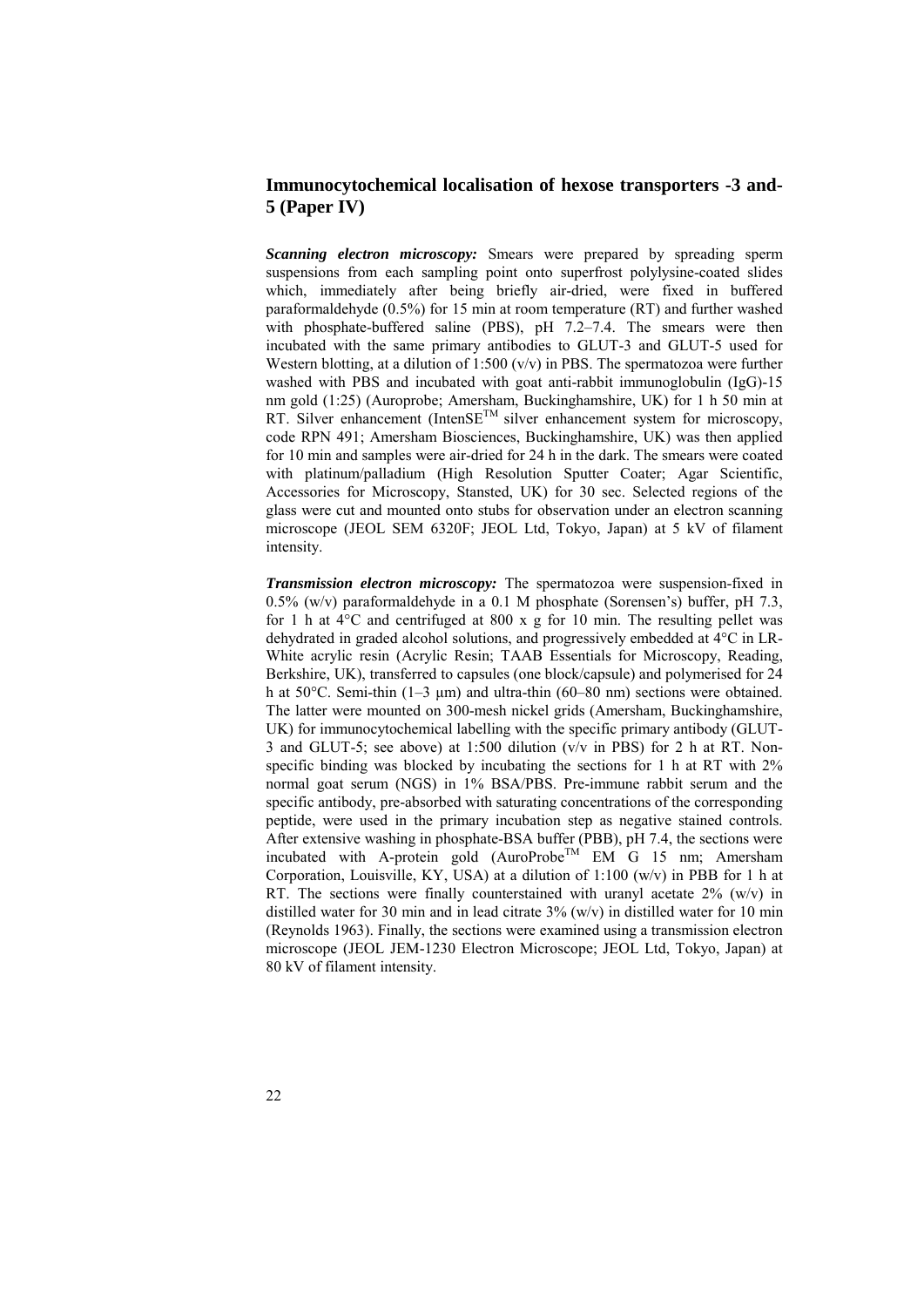#### **Immunocytochemical localisation of Aquaporin 7 (Paper V)**

Epididymal spermatozoa, collected post-mortem by manual aspiration from the cauda epididymides, and ejaculated spermatozoa from the whole  $(n=4)$  or from P1  $(n= 4)$  and P2 ( $n= 6$ ) of the ejaculate at different stages of cryopreservation (S1– S4) were suspended and fixed in 1% paraformaldehyde in PBS at RT for 1 h, followed by incubation for detection of AQP7. Sperm smears were prepared on polylysine-coated slides, air-dried and rinsed in PBS several times, finishing with distilled water. Subsequent blocking was done with 1% BSA/PBS for 10 min to reduce non-specific  $I\{gG(Y)\}$  binding, followed by incubation with the primary antibody (chicken polyclonal to AQP7) (ab15123; Abcam, Cambridge, UK) for 1 h at RT (1:500). A donkey-anti-chicken IgY(G) (1:100; H+L) conjugated with 4 nm colloidal gold (Jackson Immuno Research, West Grove, PA, USA) was used as secondary antibody. The binding was silver-enhanced with IntenSE<sup>TM</sup>, washed and dried. From each slide, round pieces of the glass with the incubated smear were cut out with a diamond pen and mounted on a SEM stub coated with platinum/palladium (60 mA for 30 sec) (208HR High Resolution Sputter Coater; Ted Pella, Redding, CA, USA) to avoid charging of the sample. Analysis was performed with a JEOL SEM 6320F electron microscope using its backscatter detector (BSD) and/or secondary electron detector (SED). The images were recorded using JEOL Semafore software. The labelling across different domains and sperm sources was visually scored by the same operator in order to provide an overall, albeit semi-quantitative, view of the distribution of the immunostaining.

#### **Statistical analyses**

In **Paper I** the data (sperm motility and the relative mean surface area, in  $\mu$ m<sup>2</sup>, of the areas of extra-cellular, unbound water, or ice lakes) were analysed using the General Linear Model (GLM) procedure of the Statistical Analysis Systems software (SAS Institute Inc., Cary, NC, USA). The model included packages (2) and freezing rates (3) for sperm motility and, in addition, locations within the package (2) for the areas of extra-cellular ice. Data derived from **Papers II–IV** were statistically examined using SPSS, version 14 (SPSS Inc., Chicago, IL, USA). The non-parametric Kruskal-Wallis test and Mann-Whitney U-test were used in Paper II to evaluate differences in cryo-SEM variables between boars ("good" and "bad" freezers) and groups. Spearman correlations were calculated to disclose relationships between post-thaw sperm quality variables and cryo-SEM measurements. In **Paper III** mean values for post-thaw CASA parameters and PMI were examined by analysis of variance (ANOVA) using the GLM procedure. The statistical model used included the effects of the boar, and the packaging system, and the interaction between boar and package. Differences in cryo-SEM variables between boars and packages were examined by ANOVA including the fixed effects of boar and package and the replicate as random effect. Pearson's correlations were calculated to disclose relationships between post-thaw sperm quality variables and cryo-SEM measurements. In **Paper IV** VIA was examined by a multi-analysis of variance (MANOVA). Student's *t*-test was used to compare least square means and a GLM was included to assess the differences among the various classes. For all studies, differences were considered statistically significant if P<0.05.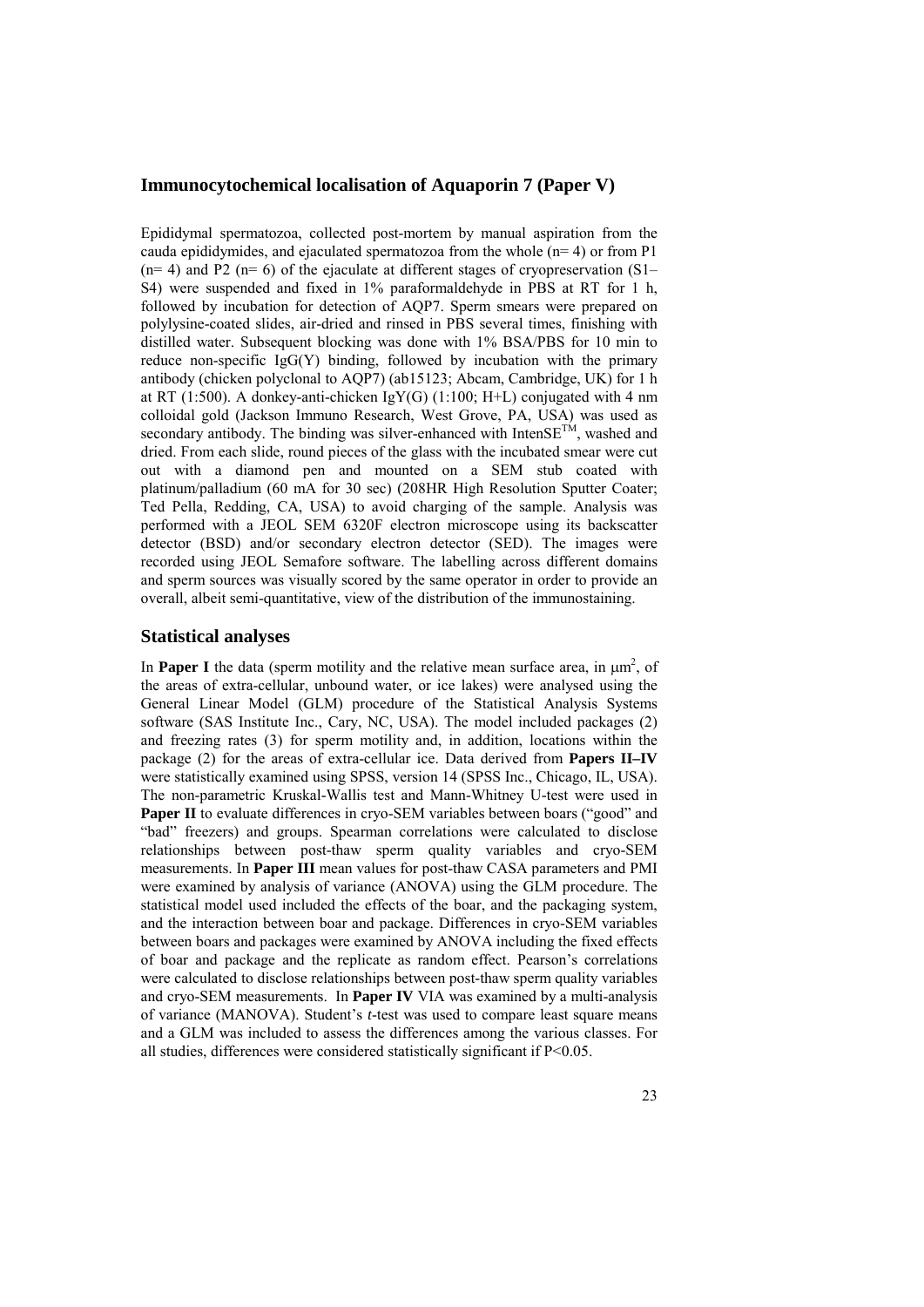## **Results**

#### **Sperm cryosurvival post-thaw**

Sperm viability post-thaw was primarily evaluated either by mapping PMI (**Papers II–IV**) (in **Paper II** also including mitochondrial membrane potential and acrosomal integrity) or by determining sperm motility by CASA (**Papers I–IV)**, in an attempt to disclose effects of freezing rate (**Paper I**), packaging container (**Paper III**) and the individual boar in terms of freezability potential (**Paper II**) and breed (**Paper IV**).

The proportion of spermatozoa with an intact plasma membrane post-thaw was significantly lower in the Entrepelado (P*<*0.05) than in the Lampiño Iberian breed (**Paper IV**). Regarding PMI, variation among males was seen, but not between containers, e.g. MFP and medium-straws (**Paper III**). Neither was there any interaction between boar and packaging system  $(P>0.05)$ . Acrosomal integrity, PMI and mitochondrial activity were included as components of VIA and allowed categorisation of sires with regard to freezability potential (**Paper II**).

Freezing rate significantly  $(P<0.05)$  affected the number of motile spermatozoa, with cells cooled at a rate of 50°C/min showing the highest cryosurvival (44–54%) compared with 2°C/min (32–34%) and 1,200°C/min (0%) (**Paper I**). At 50°C/min, the FP yielded significantly better post-thaw motility than did the maxi-straw, for both total motile spermatozoa  $(52.8 \text{ v. } 42.7\%; \text{ P} < 0.05)$  and those motile spermatozoa depicting linear progressive motility (68.6 v. 50.2%; P<0.05) (**Paper I**). Total sperm motility post-thaw did not differ statistically between mediumstraws and MFPs, with the exception of the percentages of LIN spermatozoa ( $P =$ 0.036) and VCL ( $P = 0.02$ ). The MFPs displayed the highest percentage of linearly motile spermatozoa and the lowest VCL, and revealed no variation among boars (**Paper III**). The percentages of sperm motility were lowest post-thaw (compared with other steps of cooling) but showed no significant differences between the Entrepelado and Lampiño Iberian breeds (**Paper IV**).

In sum, PMI was consistent post-thaw, no matter which container was used, with significant variation between animals and breeds. Sperm motility, on the other hand, was clearly affected by extreme cooling rates and container types, the smallest containers (medium-straws and MFPs) depicting the highest proportions of linearly motile spermatozoa post-thaw, to the extent of masking boar and breed variation.

#### **Cryo-SEM of frozen boar semen**

#### *Ultrastructure of the frozen semen*

The appearance of the cross-fractured straws and bags frozen in extender with glycerol as CPA, followed by deep etching to remove crystalline ice, revealed two major domains, one with extensive extra-cellular ice formation (lakes), and a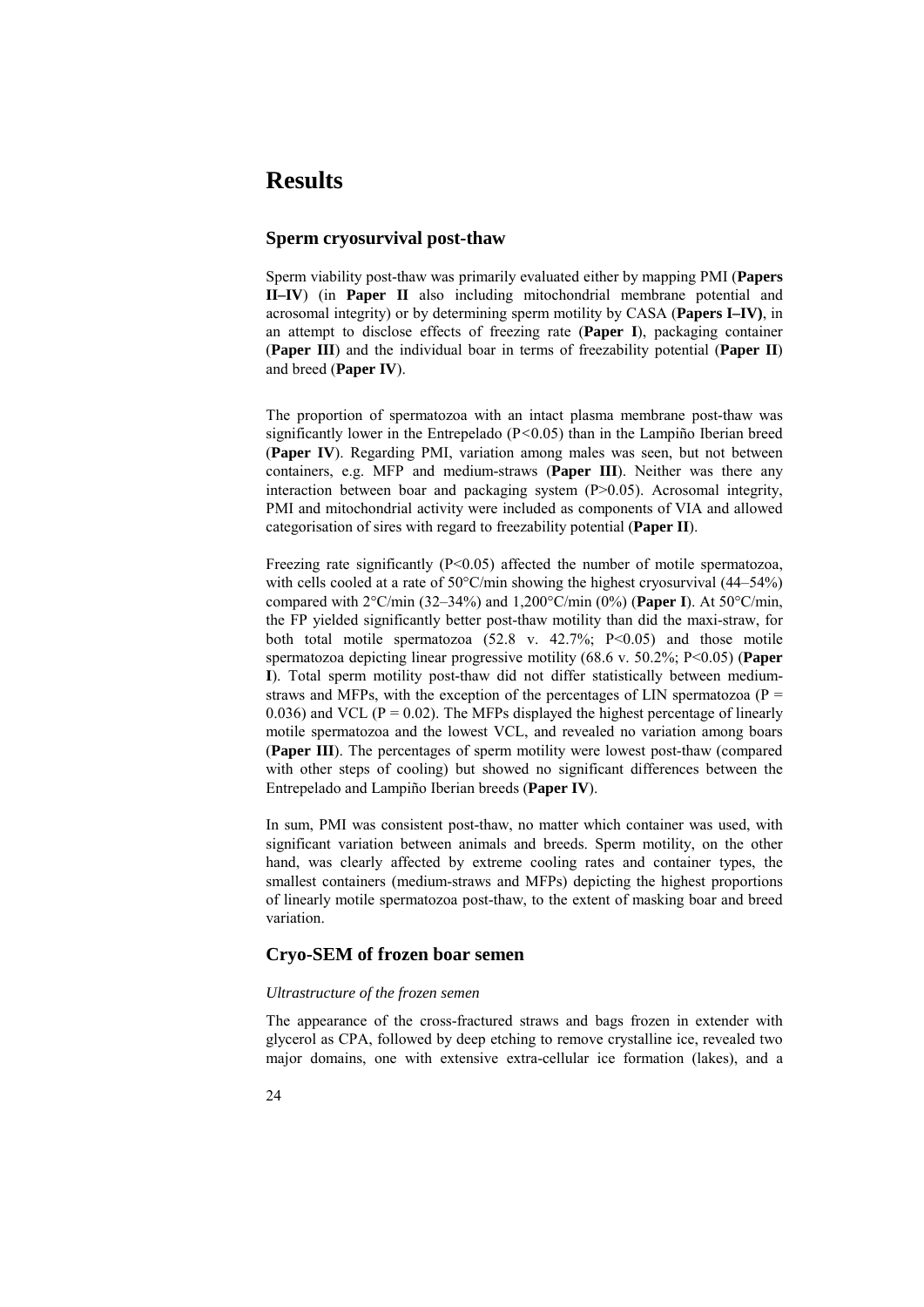complementary, homogenous, freeze-concentrated material (CPA and spermcontaining extender, e.g. veins). At higher magnification, the freeze-etched samples revealed that the spermatozoa had migrated into the freeze-concentrated material during solidification: spermatozoa were very rarely entrapped within the extracellular ice crystals, although a few sperm tails could be seen in these areas. Sperm details could be studied, with cells depicting an intact outer surface or inner structures fractured at different levels. Most spermatozoa appeared intact, without obvious signs of plasma membrane disruption, especially when smaller containers were considered and freezing had occurred at non-extreme speeds, e.g. 50ºC/min (**Papers I–III**).

At first sight, the distribution and shape of the veins differed between containers, being thinner and more compact, and apparently occupying less space in the FPs than in the maxi-straws and in the MFPs compared with medium-straws or the larger containers. Consequently, the size of the areas of ice was inversely proportional to the size of the veins, a finding that was later confirmed when quantifying the relative mean surface area of the ice lakes. Regarding shape and distribution, while in the FPs the shape of the icy areas was irregular and variable within the container, the "lakes" (and veins) in the maxi-straws formed radial patterns from the periphery towards the centre (**Paper I**). The distribution of components followed a similar trend, the area of the extra-cellular ice (i.e. the surface area of the "ice lakes") being larger in the periphery than in the centre (P<0.05), except for FPs frozen by  $LN_2$  plunging (**Paper I**). Samples that were frozen at higher rates (1,200°C) had a freeze-concentrated material which occupied a much larger cross-sectional area (see below).

In the comparison of medium-straws from two classes of boars, divided into "good" or "bad" freezers (Paper II), the cryo-SEM showed that neither the number nor the distribution of ice lakes (or their counterpart veins) followed a uniform pattern, irrespective of the group of boars under consideration or the section in the straw (peripheral v. central). The relative size and shape of the lakes varied within the same straw. The complementary relative surface (in %) of the veins (frozen concentrated extender and included spermatozoa) showed a similar, and homogenous, width in both groups of boars but without a linear trend of solidification.

The MFPs showed larger lakes than did the medium-straws (**Paper III**), the latter showing a highly asymmetrical organisation of lakes and veins depending on the position of the section. Smaller lakes were seen in the periphery and centre of the medium-straw, while larger lakes were seen in intermediate areas (**Paper III**). The degree of dehydration seemed higher in the MFPs, since the areas of individual lakes appeared larger, thus leading to thinner/smaller veins (**Paper III**).

In sum, the ultrastructure of the frozen boar semen was clearly defined by two major domains, the frozen free water (lakes) and the concentrated, CPA extender including the spermatozoa (veins). The latter became more homogenous the slower the freezing rate applied, probably in relation to a higher degree of dehydration of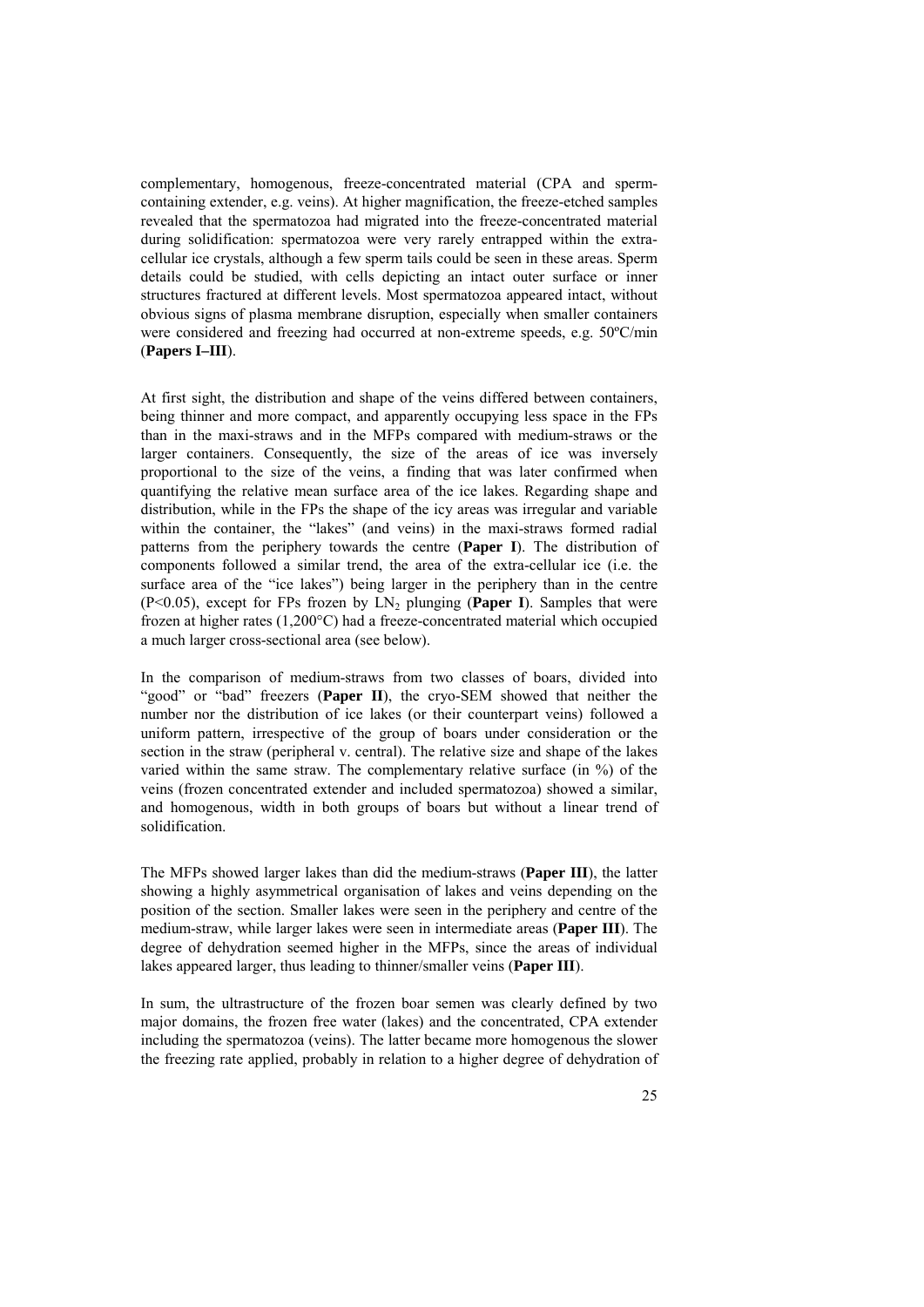the components of the veins towards the lakes. There were clear differences between containers, particularly in comparison with the maxi-straws, which depicted major regional differences.

#### *Quantitative differences between frozen areas*

The difference in size of the "lakes" between locations was numerically larger in the maxi-straws than in the FPs (**Paper I**), probably owing to differences in the degree of dehydration of the spermatozoa and the extender. The area of the "ice lakes" was smaller the faster the rate of cooling, with a dramatic difference between 2°C/min and 1,200°C/min rates (P<0.001), being more conspicuous (areawise) for maxi-straws than for FPs (**Paper I**). Numerical differences in the relative surface of the ice lakes between containers were only significant for the extreme speeds of cooling (**Paper I**). Spermatozoa frozen at 2°C/min or 50°C/min appeared very dehydrated, as did the surrounding extender in which they were embedded. By contrast, plunging into  $LN_2$  (1,200°C/min) caused freezing of water both extra- and intra-cellularly **(Paper I**), with clear evidence of sub-cellular distortion caused by the presence of intra-cellular ice crystals in the peri-nuclear and peri-axonemal areas, owing to a lack of sperm dehydration during the process.

The overall relative mean percentage of the lake fraction (i.e. of solid-state free water in the frozen straws) was  $\sim 80\%$  of the total surface while that of the veins was  $\sim$ 20%. There were no significant differences (P>0.05) between the two groups of boars (**Paper II**). In the "bad" sperm freezers the area of concentrated matrix (veins) averaged  $17.7\%$  (range  $10.5-21.3\%$ ), and the area of ice (lakes)  $82.3\%$ (range 78.7–89.6%). The average number of lakes was 35.6 (range 16–64). The corresponding values measured in "good" sperm freezers were 18.5% (range 11.6– 22.7%), 81.5% (range 77.7–88.4%) and 47.3 (range 12–111), respectively. None of the variables correlated significantly  $(P>0.05)$  with the outcome of post-thaw sperm quality (**Paper II**). However, significant inter-boar differences were detected for all the cryo-SEM measures (P<0.0001), with one sire showing a higher number of vein compartments, thus leading to a higher number of lakes per area  $(86.4\pm17.7, \text{mean} \pm \text{standard deviation} [\text{SD}]).$ 

The area occupied by lakes was significantly larger  $(P<0.001)$  in the MFPs (82%) than in the medium-straws (78%), and the converse was found for the area occupied by veins (18% and 22%, respectively; P<0.001), both variables having a low variation between replicates/ejaculates (**Paper III**). The mean number of lakes was lower in the MFPs  $(\sim 50)$  compared with the medium-straws (61), but owing to the large variation between ejaculates there were no significant differences within medium-straws (**Paper III**). While none of the cryo-SEM variables correlated significantly with post-thaw sperm quality in the medium-straws, TSM was significantly correlated with cryo-SEM measurements, area of veins, and area of lakes in the MFPs (**Paper III**).

In sum, the size of the extra-cellularly frozen, free water (lakes) depends on the speed of freezing, being larger the slower the freezing, probably because slow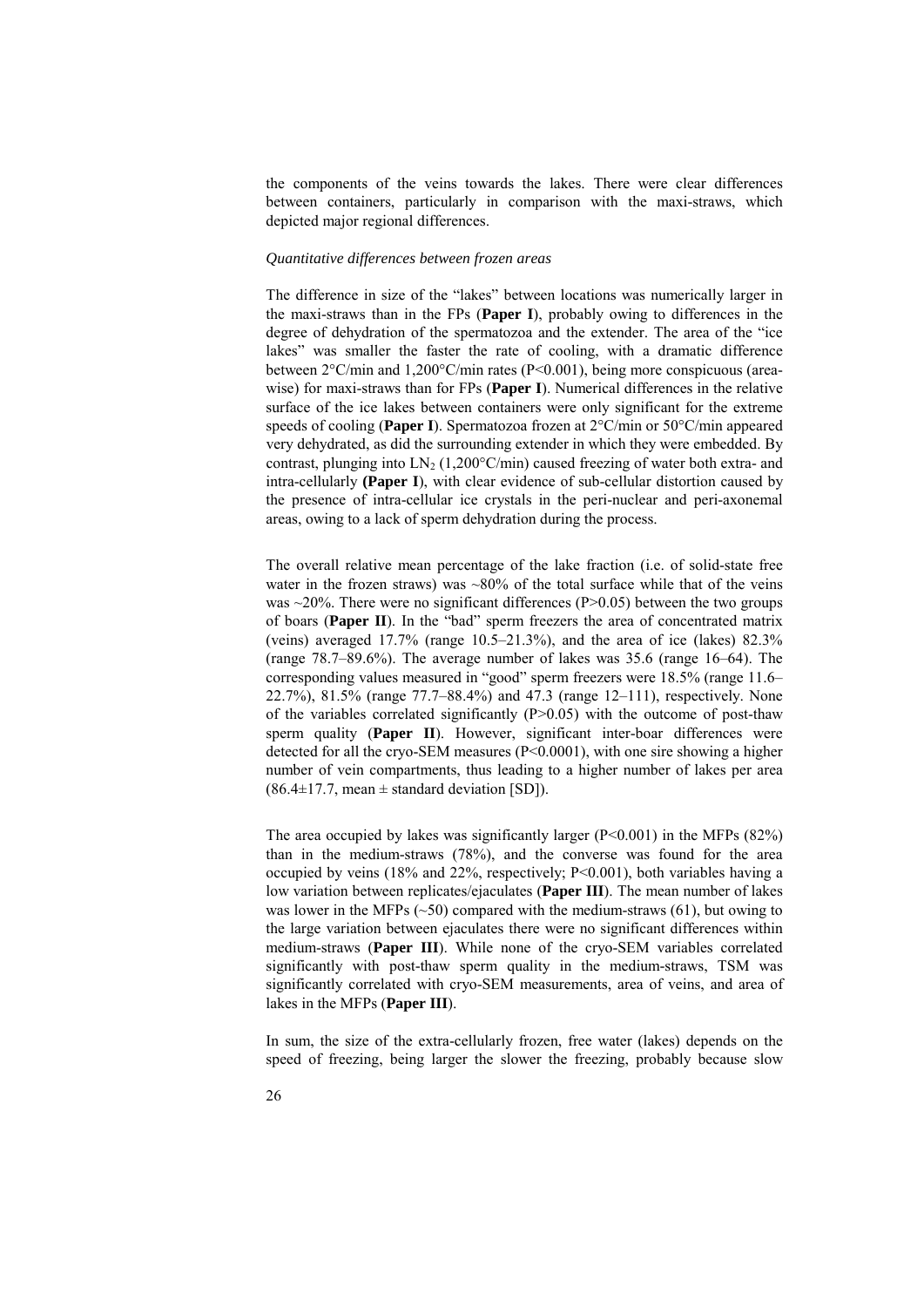cooling allows water to leave the cells and the surrounding concentrated CPAcontaining extender, thus decreasing the size of the veins. At a similar cooling rate range (40–50°C/min), following crystallisation, container size (and shape) influences the size of the lakes/veins, with the MFPs showing the highest homogeneity.

#### **Expression of hexose transporters -3 and -5 in boar spermatozoa**

The presence of hexose transporters GLUT-3 and GLUT-5 in boar spermatozoa was confirmed by Western blotting (**Paper IV**), with specific bands of about 50 KDa, which were mainly maintained during cooling (Steps A and B) and post-thaw (Step C). However, in almost all cases, the relative intensity of the GLUT-3 band in supernatants from sperm extracts decreased during the cooling and thawing steps (A–C) compared with equivalent fresh sperm samples, while that of GLUT-5 increased during Steps A–C compared with equivalent, freshly collected spermatozoa (**Paper IV**).

#### **Immunocytochemistry of hexose transporters -3 and -5 in boar spermatozoa**

The analyses of the SEM and TEM immunolabellings clearly showed that boar spermatozoa expressed the hexose transporters GLUT-3 and GLUT-5 in both the outer and the inner plasmalemma (**Paper IV**). The expression of the hexose transporter isoform GLUT-3, however, showed differences with GLUT-5 in terms of both location and concentration among spermatozoa, as well as during the various steps of the freezing-thawing protocol used (Steps A–C). The GLUT-3 immunoreactivity was apparently more conspicuous in the acrosome membrane of spermatozoa kept chilled at 17°C (Step A), especially in the anterior half of the head, clearly delimited by the equatorial segment, decreasing in the rest of the domains towards the mid-piece. This pattern of reactivity was maintained at 5°C (Step B) when glycerol was added. Post-thaw (Step C), the immunolabelling became, however, less clear in terms of both intensity and distribution (**Paper IV**). The immunolabelling of the hexose isoform GLUT-5 in spermatozoa kept chilled at 17°C (Step A) was mainly located in the apical and principal segments of the acrosomal region, with moderate labelling in the post-acrosomal region and strong labelling in the connecting piece, the mid-piece and the principal tail segment (**Paper IV**). Contrasting the GLUT-3 pattern, the immunolabelling was maintained at 5°C (Step B) and post-thaw (Step C), thus contrasting the GLUT-3 pattern. Controls were negative.

In sum, boar spermatozoa express the hexose transporters GLUT-3 and GLUT-5 in both the outer and the inner plasmalemma, mostly over the acrosome. The intensity of expression and the relative intensity of immunolabelling decreased during freezing-thawing for GLUT-3 but they were maintained throughout for GLUT-5.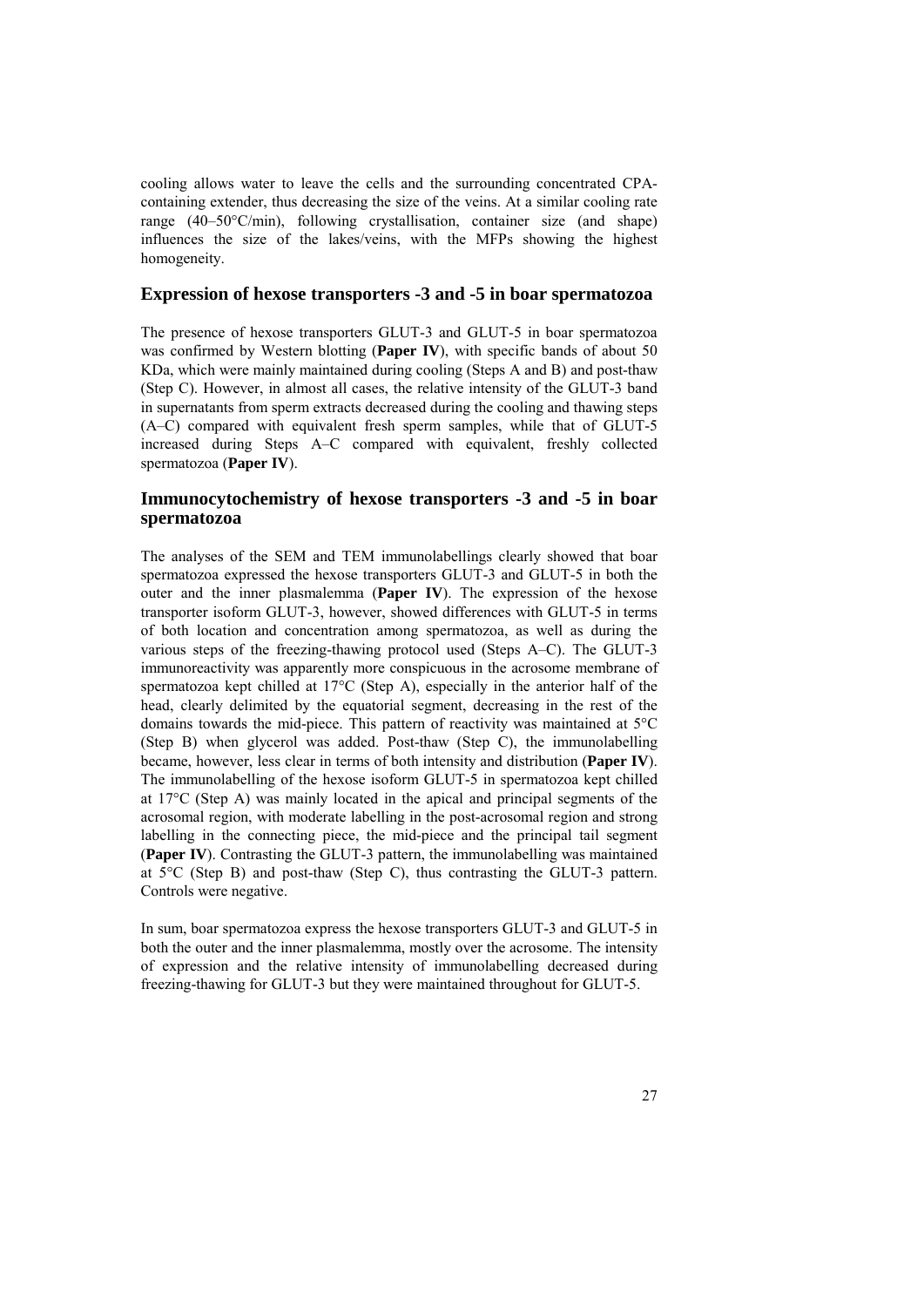#### **Immunocytochemistry of Aquaporin 7 in boar spermatozoa**

Controls were negative, while boar spermatozoa incubated with the AQP7 antibody showed differential immunolabelling depending on the sperm membrane domains considered (**Paper V**). The labelling was distinct in the tail region of most spermatozoa, particularly in spermatozoa from the cauda epididymides. The binding was most prominent over the mid-piece down to the annulus, with more intermittent or absent labelling along the principal piece and the end piece of the sperm tail. Cytoplasmic droplets, either proximally or distally located, were conspicuously immunostained. They were particularly visible in spermatozoa collected from the cauda epididymides, with a tendency for reactivity at the sperm neck region. The intact sperm acrosome domain did not show obvious labelling, but what presumably was unspecific immunostaining could be seen when the acrosome appeared exocytosed during processing (**Paper V**). Aquaporin 7 was more intensely localised in the entire tail and cytoplasmic droplets in spermatozoa from the cauda epididymides than in ejaculated spermatozoa, where it was intensely present only in the mid-piece and the principal tail piece, irrespective of the portion of the ejaculate that the spermatozoa had been collected from. Spermatozoa ejaculated in P1 showed very little labelling in the surrounding seminal plasma, while spermatozoa from P2 showed major background labelling.

Cryopreservation of the ejaculated spermatozoa modified the AQP7 immunolabelling, with a clear redistribution and increasing intensity following cooling and, particularly, freezing-thawing (**Paper V**). At RT (S1) after extension in BTS, and at 15°C (S2, extender 2), the immunostaining was mainly restricted to the sperm neck region and the mid-piece. At S3, when temperature decreased to 5°C and the extender contained the CPA glycerol, immunolabelling was maintained in the same regions. On the other hand, labelling increased post-thaw (at S4), both at the mid-piece and at the sperm neck, and also at the post-acrosomal region. Over the acrosome, a very intense immunolabelling (probably unspecific) was noted.

In sum, boar spermatozoa possess AQP7 at the plasma membrane, with specific domain location. The degree of immunolabelling is influenced by the site of origin (epididymal v. ejaculate), by interactions with seminal plasma (ejaculate fractions P1 v. P2) and by the stages of cryopreservation.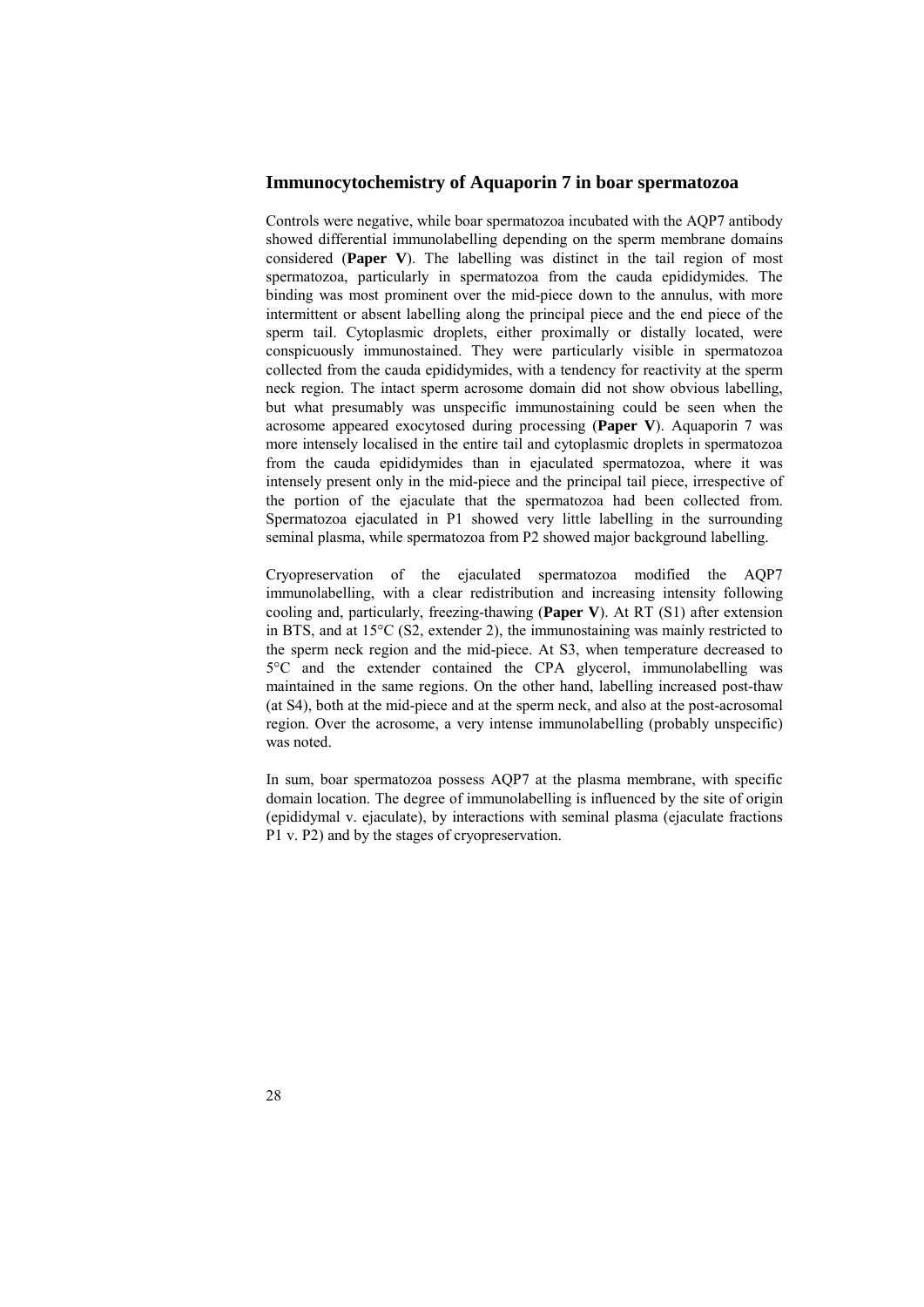### **General discussion**

Freezing of spermatozoa from various species of domestic and wild animals, and also from humans, has been done for decades, following the discovery that addition of egg yolk and rather simple CPAs (such as glycerol) allows spermatozoa to survive cooling and freezing, and be viable after thawing (Polge *et al* 1949; Smith & Polge 1950; Lovelock & Polge 1954). However, the success of cryopreservation using rather simple extenders and protocols is dependent on many factors, some of them still unknown. Perhaps the most striking of these factors is the difference between species (Holt 2000b). Spermatozoa from fowl or humans can be preserved relatively easily, while those from stallions or boars are more difficult, and marsupial spermatozoa are nearly impossible to recover as viable cells post-thaw (Watson & Holt 2001). There are also differences between individuals in the ability of their spermatozoa to survive freezing and thawing. For the porcine species, the frequency of spermatozoa from those males surviving the process of cryopreservation has, historically, been very low (Johnson *et al* 2000).

About 40% of the red meat consumed worldwide is currently provided by pigs, and increases in production/consumption of up to 25% are foreseen for the next decade (Rodriguez-Martinez 2007a). With such anticipated production figures, genetic selection of boars and sows for desired characters (growth, leanness, litter size, reproductive efficiency, health, etc) is regarded as a priority. In order to increase the dissemination of desired characters from the elite sires to the general breeding population, artificial insemination (AI) has been developed. The technique has grown exponentially since it started in the Soviet Union in the 1920s, when proper extenders to handle boar semen at RT were initially designed (Milovanov 1962; Serdiuk 1970). In the past 20 years, the use of boar semen preserved in liquid form for AI has increased more than threefold; in Europe >90% of the sows are now bred using AI with liquid semen. More than 99% of the approximately 30 million registered first AIs in the world are performed with liquid semen, while the remaining 1% utilise frozen-thawed semen (Wagner & Thibier 2000). Liquid semen is mostly used for genetic improvement at national or regional level while frozen-thawed semen is preferred for international trade, to avoid the movement of live animals.

The reason for this difference in the use of liquid-preserved v. frozen boar semen is the low sperm survival post-thaw. Those spermatozoa that survive usually show signs of a shortened lifespan, i.e. they succumb shortly after thawing, obviously leading to decreased fertility. To compensate for these losses (often  $~50\%$ ), the total number of frozen-thawed spermatozoa contained in an AI dose is huge, usually in the order of 5 billion spermatozoa. Despite these excessive sperm numbers, fertility, particularly in terms of the number of piglets born after AI, is lower with frozen-thawed semen than with liquid-stored semen. The farrowing rates for cryopreserved spermatozoa are around 10–30% lower, and the litter sizes smaller by one to three piglets than those obtained with fresh, liquid semen stored at moderately reduced temperatures (i.e. 16–20°C) which, in turn, are similar to those reached after natural mating.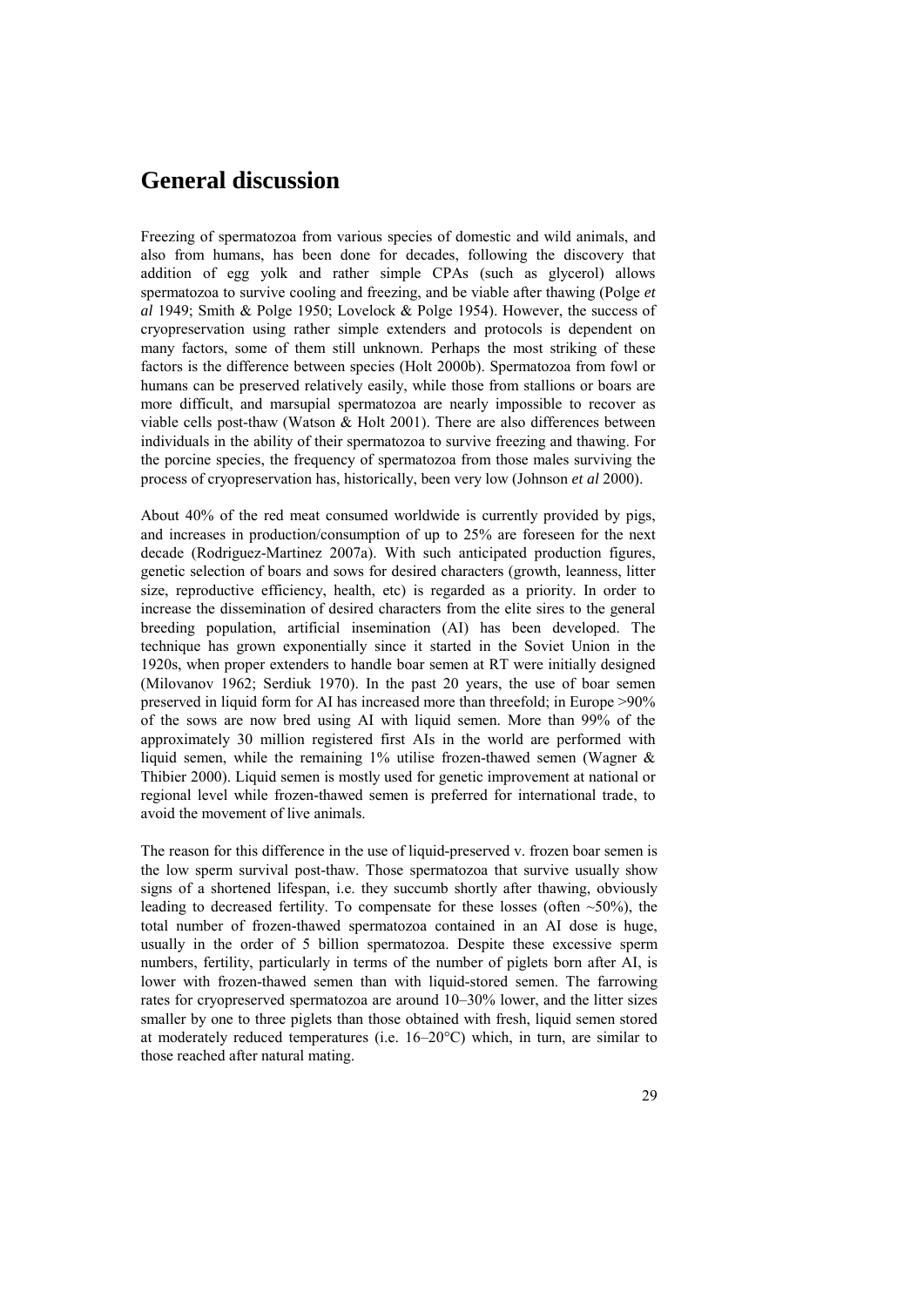Research on freezing of boar semen has been carried out since the first successful inseminations with frozen-thawed boar semen in the early 1970s, leading to the design of the current semen cryopreservation techniques, which became commercially available shortly thereafter. However, these methods are still suboptimal, and technically demanding. Consequently, boar sperm cryopreservation is currently limited to research, genetic banking and the export of semen for selected nuclei lines (for a review, see Johnson *et al* 2000). Moreover, the freezing procedure is expensive in terms of labour and laboratory equipment, as well as being time-consuming (for a review, see Roca, Rodriguez-Martinez *et al* 2006). Lastly, because of low sperm survival, the number of AI doses that can be prepared from a single ejaculate is low  $\left($ <10). Taking these factors together, it seems unlikely that deep-frozen semen will replace the use of fresh semen on an extensive basis even if the fertility levels were similar. The procedure is, to put it simply, too expensive.

The major constraints to developing cryopreservation procedures for pigs are the inherent difficulties in freezing spermatozoa from this species (Holt 2000a; 2000b), and also, the sire-dependent cryosurvivability with the current process (Eriksson *et al* 2002; Holt *et al* 2005; Gil *et al* 2005; Waterhouse *et al* 2006; Hernandez *et al* 2006; Roca, Hernandez *et al* 2006). On the technical side, the methods currently used have been empirically designed, often simply extrapolating the techniques used in other species (mostly the bovine). In view of the lack of success, however, attempts are still being made worldwide to design novel cryopreservation methods and containers (Eriksson & Rodriguez-Martinez 2000; Kumar *et al* 2003; Saravia *et al* 2005; Woelders *et al* 2005). The goals of this research are to increase both cryosurvival (Peña *et al* 2003; 2004a, b; 2005, 2006; Roca *et al* 2004) and the number of AI doses per processed ejaculate (Bussiere *et al* 2000; Saravia *et al*  2005). These studies have had moderate success. Fertility post-AI is now substantially improved, in some cases approaching the rates seen with liquid semen (Eriksson *et al* 2002), even when using low sperm numbers. However, to achieve higher results, alternative sites for sperm deposition, such as deep intra-uterine deposition, have been used instead of the conventional, cervical AI (Bathgate *et al* 2005; Roca, Rodriguez-Martinez *et al* 2006). In any case, the problem of individual variability still remains. Methods are being modified (still empirically) in order to accommodate the differences in sperm survival between different sires. For instance, we use different containers to package the semen (from large maxistraws to medium-straws, which represent a tenfold difference in size, with corresponding differences in cryogenic suitability), as well as different handling methods, new extenders (and CPAs) and different cooling and thawing rates. One way to resolve this confounding situation is to study how the freezing-thawing process affects sperm structures essential for VIA and sperm function. This knowledge may lead to the design of an ideal cryopreservation method, which could be used subsequently for all boars, in order to implement their selection, as is current practice with bull sires for AI.

Most groups dealing with cryopreservation of boar semen use similar extenders (often three, used stepwise), among which hexoses provide an energy source, egg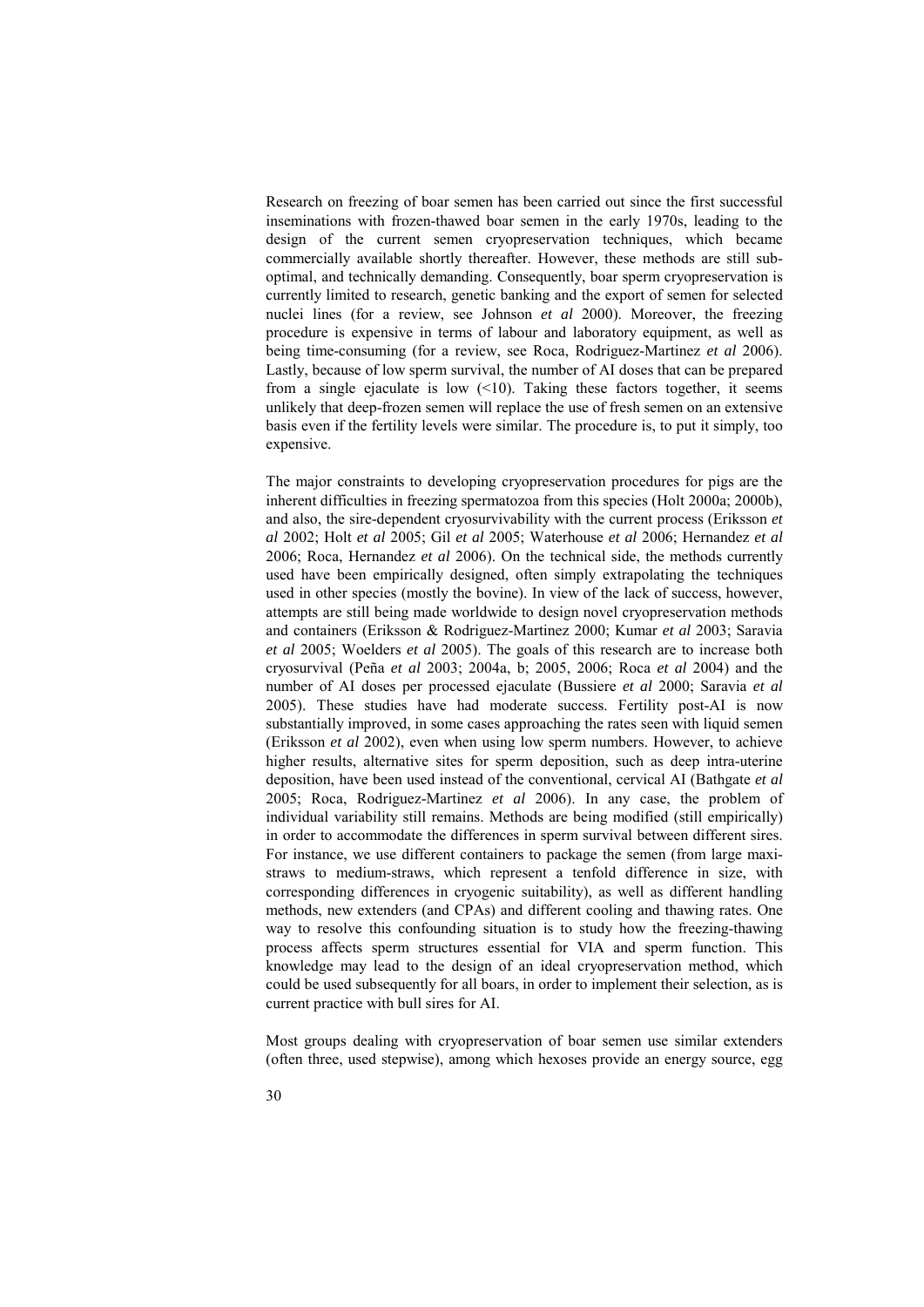yolk functions as a cryoprotectant of the plasma membrane following modification (emulsification) with detergents, and glycerol is most commonly used as a CPA at low concentrations  $(\sim 3\%)$ , owing to its toxicity. Most groups cool the semen in two steps, starting with a reduction from the temperature at collection ( $\sim$  +35 $^{\circ}$ C), to +20 $^{\circ}$ C (RT), followed by a further decrease to +5 $^{\circ}$ C during extension and equilibration, and eventually to a seeding temperature (often  $-5^{\circ}$ C). This stage is followed by faster cooling (between 40 and 50°C/min or even higher) after the initial nucleation of ice. Packaging of the semen differs, from large containers (such as 5 mL maxi-straws or FPs) to smaller containers (such as 0.5 mL mediumstraws or MFPs). Thawing procedures also vary, being adapted to the container in question (volume-wise).

The present thesis has studied the use of these techniques and their effects on the cryobiology of the frozen semen, with particular emphasis on the sperm plasma membrane, a structure that has been defined over the years as that mostly, and primarily, affected by cryopreservation (Watson 1981; Parks & Graham 1992). The sperm plasma membrane is responsible for maintaining the homeostasis of the spermatozoon, particularly regulating the transport of water and essential molecules (such as metabolic substrates). Moreover, it is the structure that interacts with the different environments the spermatozoa sequentially encounter during their migration from the caudal epididymis, along the female genital tract, until they meet the oocytes, with which they interact during fertilisation (Rodriguez-Martinez *et al* 2001). The plasma membrane is, therefore, responsible for destabilisation processes such as capacitation, which primes the spermatozoon for the fusogenic events that lead to the acrosome reaction upon subsequent contact between the sperm plasma membrane and the ZP (receptor-mediated, speciesspecific contact). Finally, fusion occurs between the oolemma and the postacrosomal plasma membrane remnants during fertilisation (Yanagimachi 1994).

Most studies of the plasma membrane have focused on its integrity during or following cryopreservation (i.e. post-thawing). These studies employ either light microscopy with phase contrast optics, staining (particularly combining nonpermeable dyes against a dark background, such as the classic eosin-nigrosin stain) or, more recently, the use of specific fluorophores, either penetrating or nonpermeable (for a review, see Rodriguez-Martinez & Barth 2007). Other, recent studies have focused on determining the degree of (in)stability of the plasma membrane, particularly in relation to the lipid bilayer (Silva & Gadella 2006), which some researchers have linked to a "capacitation-like" phenomenon caused by cooling of the membrane (Green & Watson, 2001). However, more recent studies have indicated that the phenomenon is not linked to capacitation, but, rather, to subtle damage to the plasmalemma, which eventually (post-thaw) causes its disruption and, ultimately, cell death (Guthrie & Welch 2005a; 2005b; Saravia *et al* 2007). In the present studies (**Papers I–IV**), PMI and sperm motility were consistently lower post-thaw than pre-freeze, no matter which container or cooling speed was used, with significant variation between individual animals/breeds. These findings were expected, and they simply confirmed that the freezing method used was not optimal. However, differences were lower when the smallest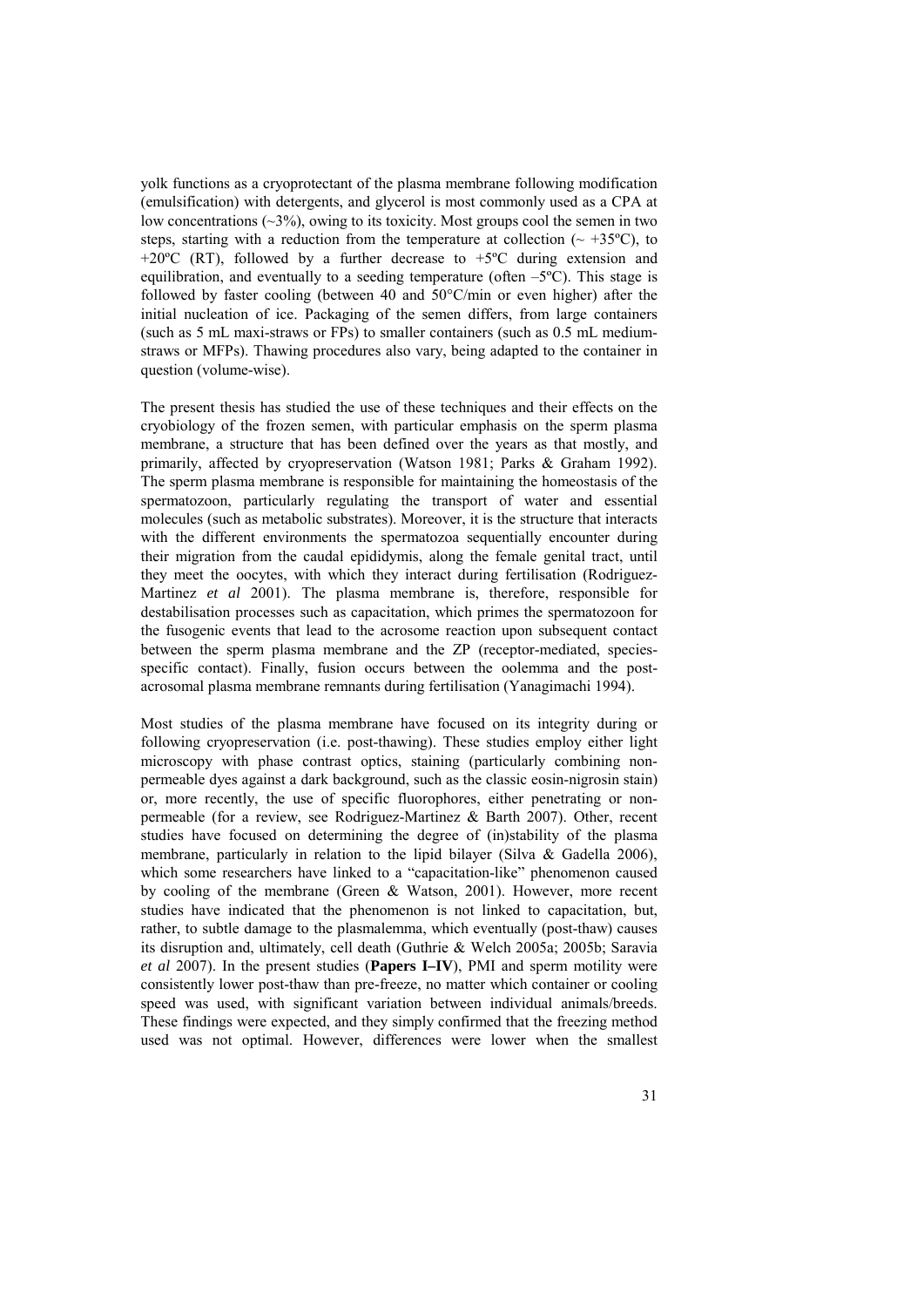packaging containers (medium-straws and MFPs) were used, yielding the highest proportions of LIN spermatozoa post-thaw (**Papers II–IV**).

The present thesis studied the changes occurring during freezing, by examining processed boar semen in a frozen state, using cryo-SEM. The aim was to determine whether the appearance of the frozen material could be linked to VIA post-thaw, mostly recorded as membrane integrity and sperm motility. The methods used included determination of the degree of dehydration that the extender (including the CPA and the spermatozoa) was subjected to during freezing at different rates and in containers of different shapes and volumes.

The cryo-SEM and the accessories used (cryo-chamber, etc) constituted suitable instrumentation for examining these frozen samples, samples that were physically fixed and not subjected to excessive manipulation, thus avoiding the introduction of undesirable artefacts (Nijsse & Van Aelst 1999; Wyss *et al* 2002). In a conventional SEM microscope, placement of a fully hydrated specimen results in the removal of water from the specimen in the high vacuum of the microscope, causing the cells to shrink, deform and die (besides ruining the microscope). In the past, attempts to overcome this problem involved chemical fixation followed by freeze-drying or critical point drying in order to detect indirectly where ice crystals were, for instance (for a review regarding spermatozoa, see Rodriguez-Martinez & Ekwall 1998). These techniques were tedious, and liable to introduce unacceptable artefacts, either by the chemical fixation or through the methods used for dehydration and staining/fracturing. Cryo-SEM permits relatively quick assessment of non-chemically fixed, fully hydrated samples, providing instant views of the different components (such as extender and free water) and their ultrastructure, including internal structures if the fracture plane is favourable. Since the temperature of the sample can be controlled, it can be raised to allow water sublimation during the etching of the surface and thus expose the interface between free water in solid phase, such as extra-cellular ice, and the concentrated solutes, such as extender or spermatozoa. Alternatively, the temperature can be maintained at, or lowered back to, levels below –140°C, thus preventing changes in the original frozen state and allowing for extended examinations in vacuum, without water loss and distortions. The internal structure of cooled specimens can be sequentially revealed by several freeze fractures. Even the structure of highly hydrated cells can be exposed in this way, provided that care has been taken to minimise ice crystal growth. Moreover, cryo-SEM enables quantitative image analysis and, furthermore, X-ray microanalysis of the elemental contents of the sample (Rodriguez-Martinez & Ekwall 1998). Obviously, cryo-SEM would facilitate studies of the effects caused by different cooling rates, containers and location within frozen samples. These data would be beneficial to the development of new handling protocols for both freezing and thawing (Morris *et al* 1999; 2007).

The cryo-SEM ultrastructure of the frozen boar semen was clearly defined by the presence of two major domains, the frozen free water (lakes) and the concentrated CPA extender, which included the spermatozoa (the veins) (**Papers I–III**). These domains are formed during the process of supercooling of the CPA-treated sample, during which water changes phase from the liquid to the solid state, with the initial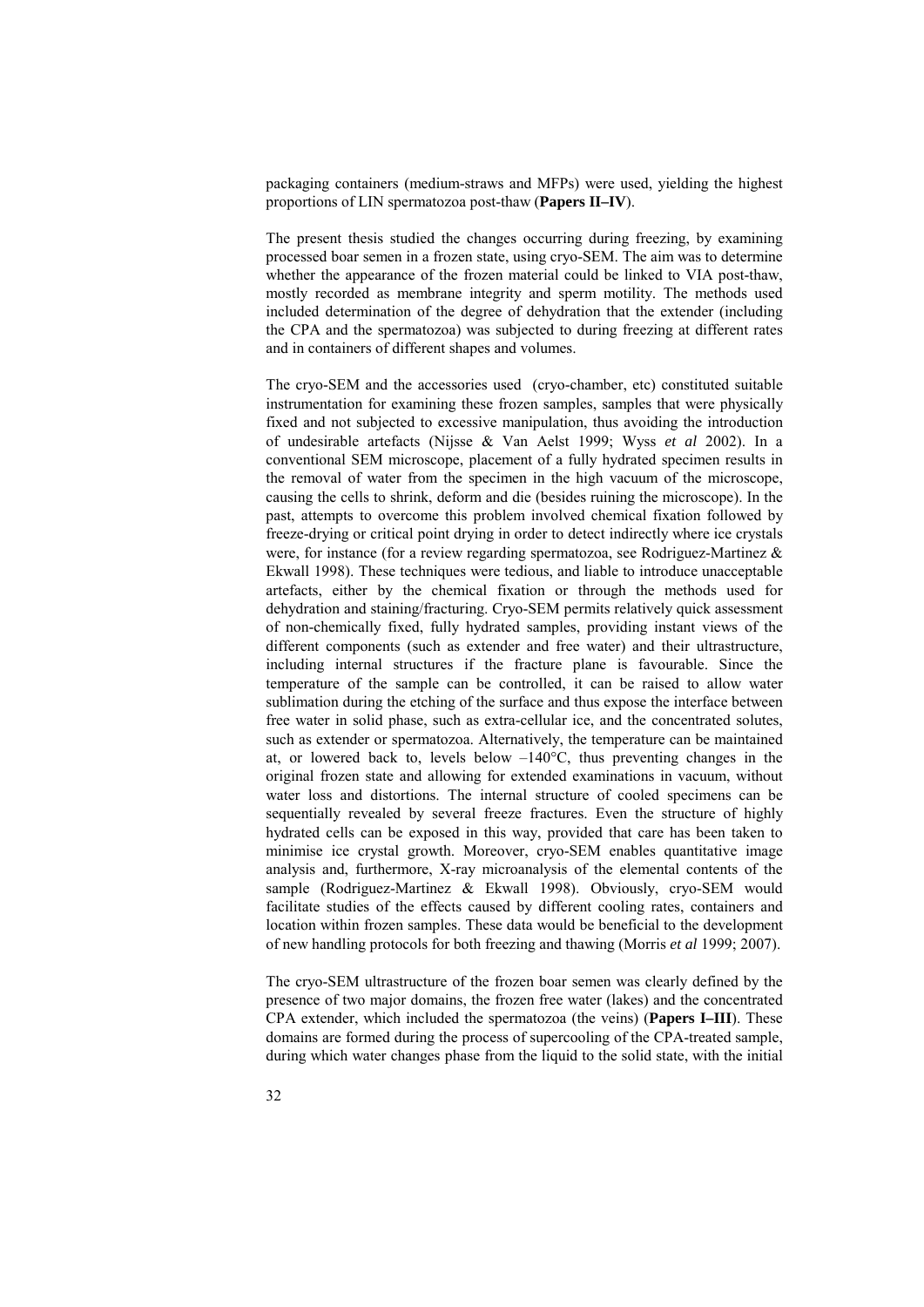formation of ice crystals in the extra-cellular milieu where free water is more abundant. Ice crystals grow and displace the solute-rich, cell-containing extender (the veins), which also loses water to the growing ice masses. These continue enlarging until an equilibrium is formed, either because the veins are dehydrated or because ice is also formed there. The duration of the process depends on the rate of cooling, and also on the volume of the sample to be cooled, the amount of CPA present, the composition of the extender and the number of spermatozoa involved. In the present studies (**Papers I–III**) some of these variables were tested for their effect on the morphology of the semen in a frozen state.

Since the organisation and relative surface of the frozen biological material (veins and lakes) could be easily registered by cryo-SEM, these complementary variables were measured and quantified by image analysis in samples from four different packages (FPs v. maxi-straws (**Paper I**), and medium-straws v. MFPs (**Paper III**)). The apparent organisation of lakes and veins differed between packages, with the MFPs depicting larger lakes than the maxi-straws and FPs, and tending to show a more homogenous distribution of lakes/veins compared with medium-straws. There seems to be a logical relation between lake/vein size and post-thaw viability, with the maxi-straws yielding the lowest proportions of surviving spermatozoa compared with the other containers. Following the classical theory, sperm damage is expected to occur during freezing, by the formation of intra-cellular ice (Mazur, 1984) or by the toxicity of the hyper-osmotic medium (Watson & Fuller 2001), and/or (as is considered today) at thawing, especially when re-warming is slow. The form and volume of the semen sample to be cooled/re-warmed, and the concentration of the contained cells, play a major role in cryo-injury during the most damaging interval in the processes, i.e. during the changes in phase of the extra-cellular water, when heat is either dissipated (during cooling) or incorporated (during re-warming) (Mazur *et al* 1972; Mazur 1984; Mazur & Cole 1985; 1989; Morris *et al* 1999). Maxi-straws and FPs, although holding the same volume, are constructed in different ways, the former being a cylinder and the latter a flat bag. Under current cooling/re-warming, the maxi-straws have longer heat exchange periods, and therefore presumably allow more damage to the cells than the FPs (**Paper I**), which have a larger surface-to-thickness ratio.

In a comparison of the smaller containers (medium-straws v. MFPs, **Paper III**), the cryo-SEM showed differences in the degree of *in situ* dehydration and the levels of homogeneity of freezing of the semen. The MFPs allowed for a more uniform dehydration of the spermatozoa, and higher cryosurvival, as determined by the proportion of LIN spermatozoa measured subsequently by CASA. The lakes in the medium-straws appeared highly asymmetrical, depending on their position in the section and their relative surface per section, with a smaller amount of free water (lakes) and, consequently, thicker veins in the medium-straws than in the MFPs. It was therefore concluded that MFPs allowed for a more homogenous dehydration of the spermatozoa/frozen extender compared with medium-straws, which may account for their somewhat better sperm quality post-thaw. Since the degree of dehydration and heat transfer is higher in MFPs than in straws, and the motility as well as PMI is superior in MFPs compared with straws, it can be concluded that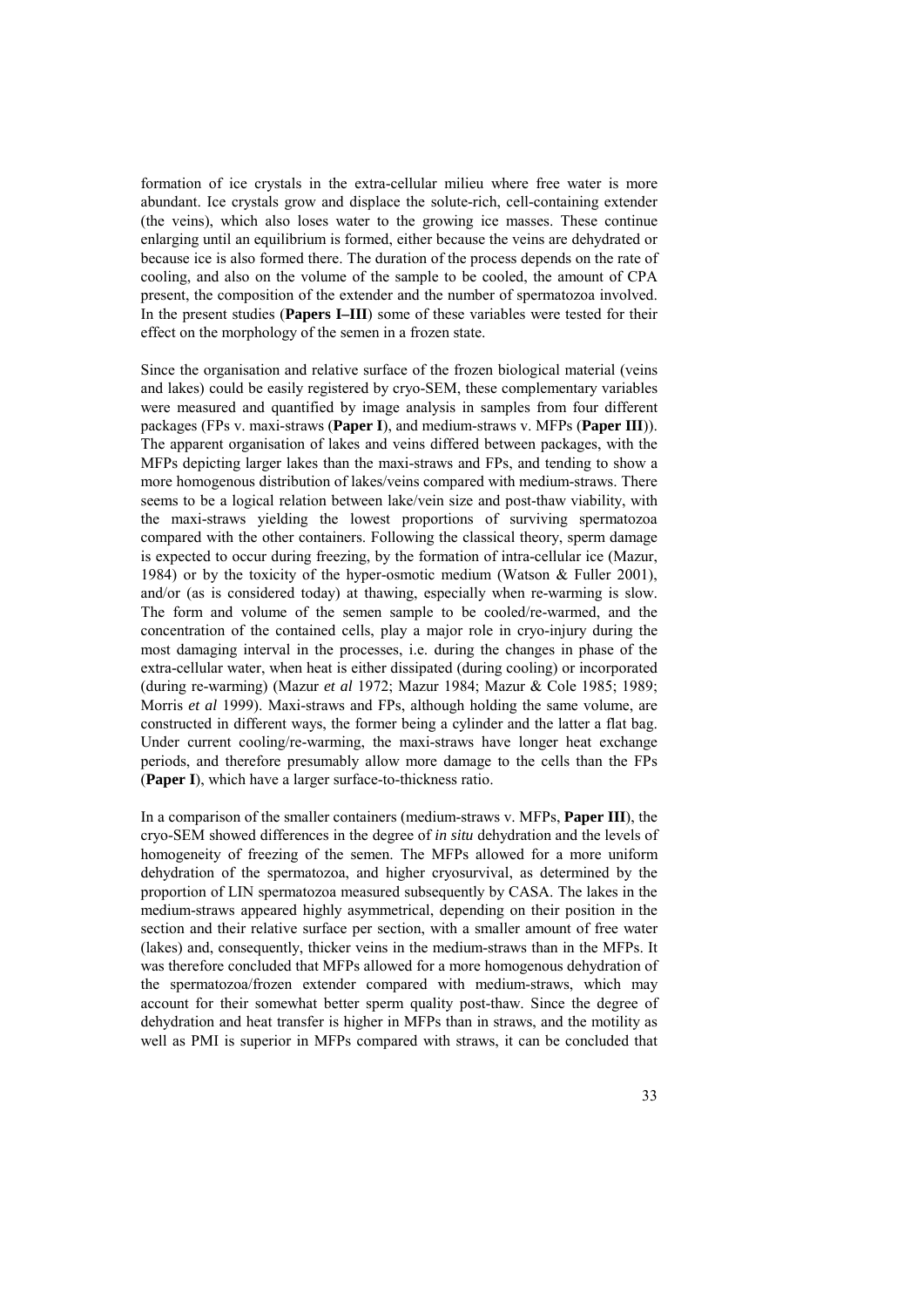freezing in MFPs gives a higher proportion of viable cells after thawing, related to differences in surface-to-diameter ratio.

In **Paper I** three different cooling rates following ice nucleation  $(2^{\circ}C/\text{min})$ , 50°C/min and 1,200°C/min) were tested for the largest containers. The results of post-thaw survival were dramatically different, the best sperm motility being seen in samples frozen at 50°C/min. These large packages can easily contain 5 mL volume and ~5 billion total spermatozoa, i.e. the customary AI dose for frozen boar semen. In these packages the ice lake area decreased inversely with increasing rapidity of cooling, being particularly evident with the extreme cooling speeds. Although the trend was similar for both maxi-straws and FPs, the differences were more obvious in maxi-straws, especially when comparing locations within the container. The ice lakes were larger in the periphery compared with the central compartment, except for the samples plunged into  $LN<sub>2</sub>$ . The differences in the size of the lakes obviously relate to the possibility of water being transferred from the veins to the lakes, and therefore the quicker the freezing speed, the smaller the chance of vein dehydration.

The cryo-SEM observations also indicated that the ultrastructure of cryopreserved spermatozoa differed according to the rate at which the sample was cooled after nucleation. At higher magnification, the freeze-etched samples revealed that the spermatozoa had migrated into the freeze-concentrated material during solidification: spermatozoa were not entrapped within ice crystals, particularly when low cooling rates were used (2–50ºC). These frozen spermatozoa did not show evidence of major osmotic shrinkage or presence of ice voids within the sperm heads. On the other hand, some shrinkage was observed in the mid-piece and tail. It is, however, important to bear in mind that the cryo-SEM does not permit detailed observation of the inner structures, as seen with TEM, unless the cryo-fracture plane is suitable.

Samples cooled down at low rates (2–50ºC/min) had a freeze-concentrated material similar to that seen in human and stallion semen, where the overall composition of the veins has been reported to contain more than 60% glycerol, close to the eutectic concentration (Morris 2006; Morris *et al* 2007). At faster cooling rates (3,000ºC/min), in the same studies, the concentration of glycerol in the freezeconcentrated material was only approximately 20%. Although the semen frozen in the present study did not reach such high cooling rates, the sample morphology was similar at 1,200ºC. The present investigation has therefore provided significant insights into the effect of freezing on boar spermatozoa. In particular, the cryo-SEM has extended previous observations made by light microscopy (Holt *et al* 2005), and also by freeze substitution (Ekwall, Eriksson *et al* 1997), that spermatozoa and solutes migrate either entirely into the freeze-concentrated glycerol-rich matrix (veins) when cooled at low rates, or are entrapped in a looser matrix (containing more water) when higher temperature rates are applied  $(1.200\textdegree C)$ . These results agree with other observations in human and equine spermatozoa (Morris *et al* 1999; 2007).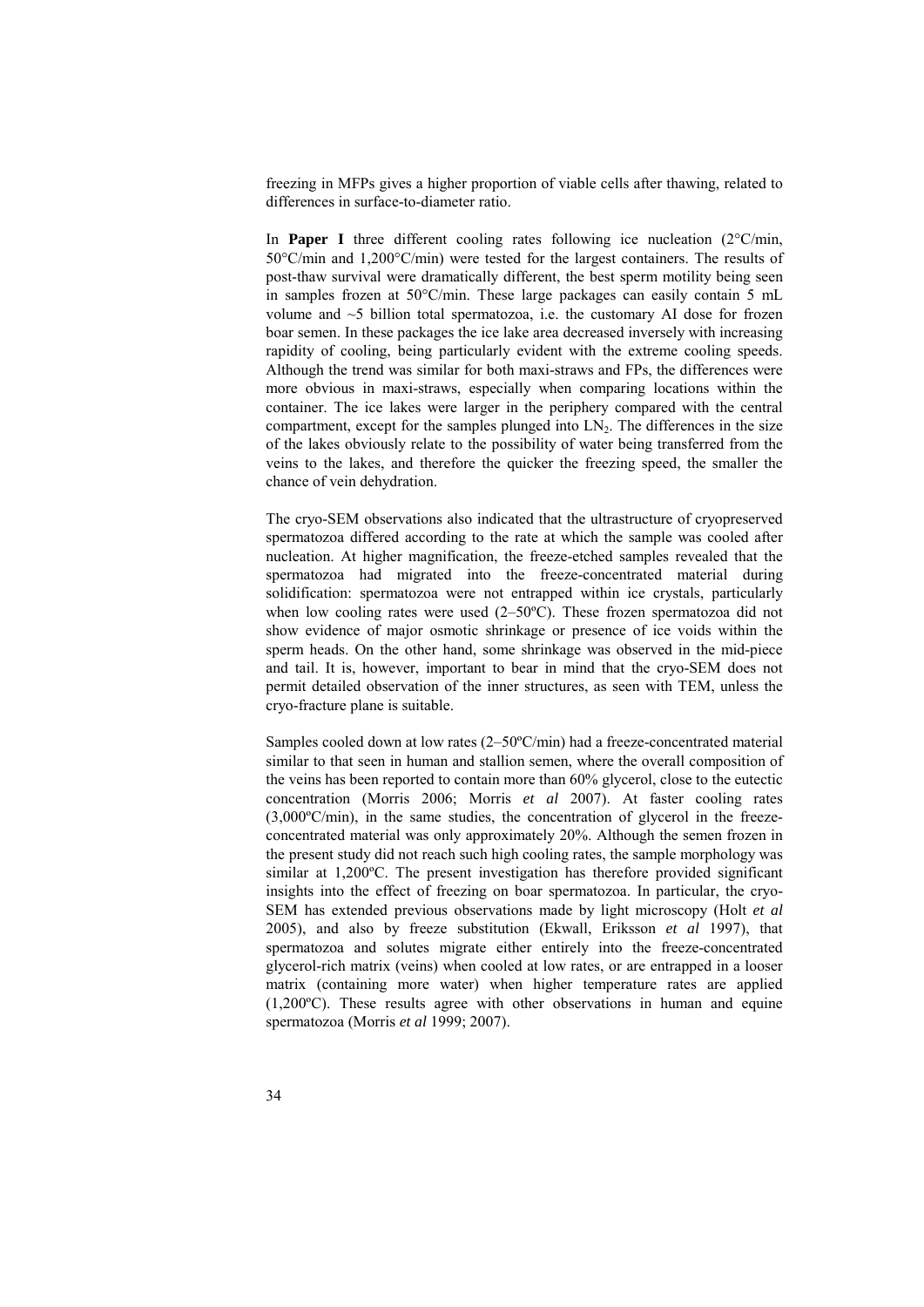Intra-cellular ice may be visualised and correlates with loss of boar VIA at thawing (Bwanga, Einarsson *et al* 1991; Eriksson & Rodriguez-Martinez 2000). Although intra-cellular ice has not been identified in human or equine spermatozoa, probably due to the low resolution used while conducting the studies (Morris 2006; Morris *et al* 2007), human/stallion spermatozoa possess more water in the sperm head than porcine spermatozoa do, as determined by the presence of uncondensed chromatin areas in the former species. Moreover, their spermatozoa, or those of primates, which hold a similar chromatin structure (Rutllant *et al* 2003), act as good osmometers, with a high permeability for glycerol (Gao *et al* 1993). By contrast, boar spermatozoa are not good osmometers, and show signs of glycerol toxicity at concentrations above 5% (Iida & Adachi 1966; Larsson 1985). Human spermatozoa can be frozen at very high cooling rates without inducing the death of all spermatozoa (Noiles *et al* 1993), while boar spermatozoa cannot be cooled at very high speeds without leading to cell death (Bwanga, Einarsson *et al* 1991). The CPA glycerol is added during cryopreservation in order to reduce ice crystal formation within the cell. However, glycerol is only effective when slow cooling rates are applied, which is usually the case with spermatozoa (Farrant *et al* 1977). With higher rates (see Bwanga, Ekwall *et al* 1991) intra-cellular ice crystals are formed in boar spermatozoa, although these rapidly cooled cells are apparently injured mainly during re-warming, since their ultrastructure is almost unaltered in the frozen state. Another possibility is that, at high cooling rates, the concentration of glycerol becomes too low in the vicinity of the spermatozoa, which may explain why samples frozen at such speeds usually die. Moreover, the viscosity of the frozen extender varies with the temperature, increasing at lower temperature ranges. The speed of cooling also contributes, not only to this viscosity, but also, to a concerted effect on the diffusion rate for water, which becomes limited and, in turn, restricts the osmotic loss of water from the cells (Morris *et al* 2006). Therefore, it can be concluded that freezing rates of 40–50ºC/min are suitable when boar semen is packaged in cryogenically effective containers, such as FPs, medium-straws or MFPs.

In sum, the size of the extra-cellularly frozen free water (lakes) depends on the speed of freezing. The lakes are larger the slower the freezing, probably since the slower rate allows water to leave the cells and the surrounding concentrated CPAcontaining extender, thus decreasing the size of the veins. At a similar cooling rate range (40–50°C/min) following crystallisation, container size (as well as shape) influences the size of the lakes/veins. The MFPs show the most homogenous freezing of boar semen, which is consistent with the highest sperm survival postthaw.

However, it should be remembered that another major factor affecting sperm recovery is the rate of change in solute concentration, which depends on the rate of cooling below 5ºC (Maldjian *et al* 2005) and, most importantly, on the rate of thawing (Saravia *et al* 2007). It has been observed by SEM that spermatozoa subjected to hypertonic conditions display exvaginations of the head membrane, resulting in a wrinkled surface (Hammerstedt *et al* 1990; Gao *et al* 1993). If this wrinkled surface results in a fusion of contiguous membranes under the influence of hypertonic stress, as has been described in other cell types (Homann 1998), then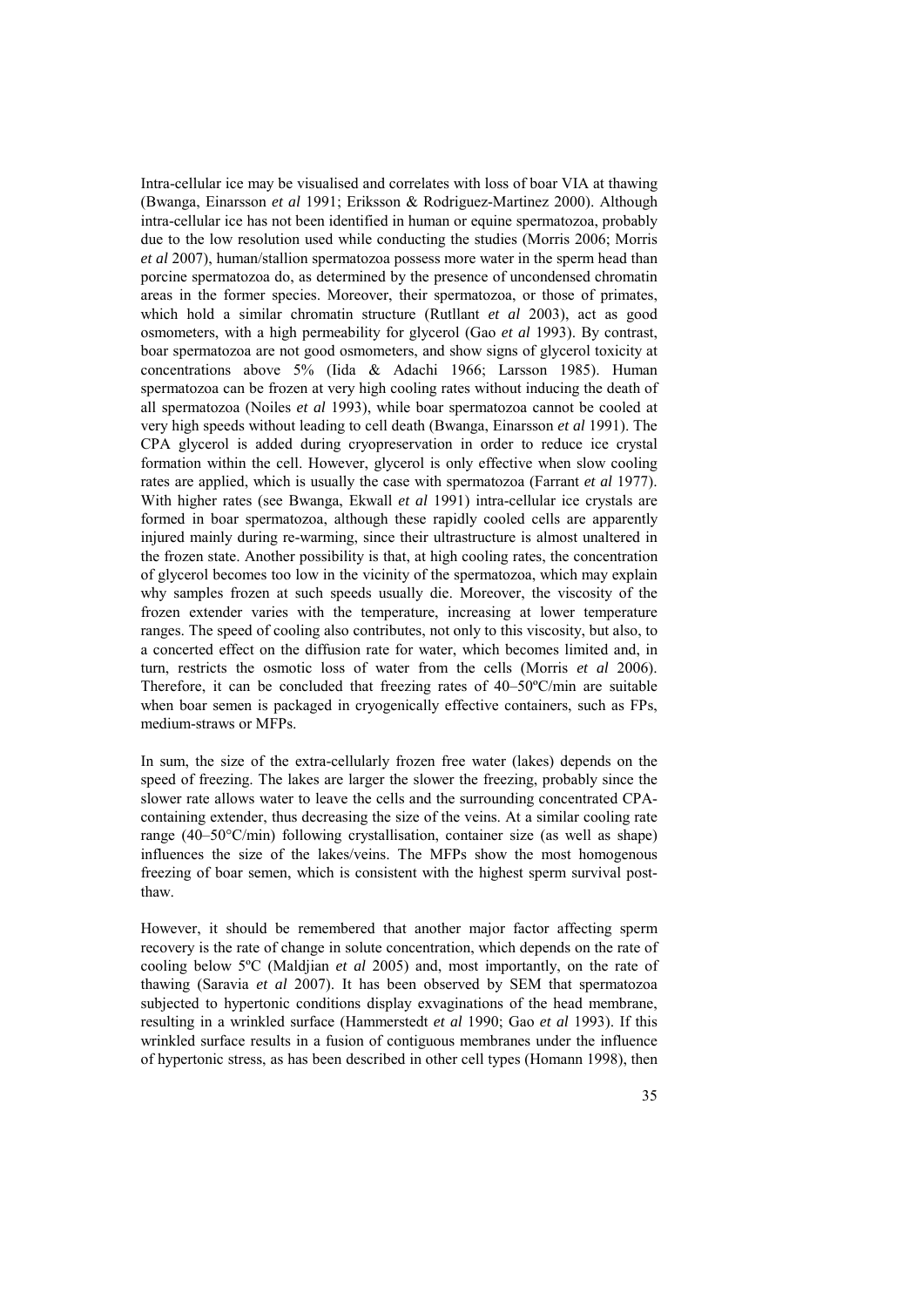an abrupt return to isosmolal conditions would possibly result in cell lysis. Thus, spermatozoa with a hypertonically stressed membrane during cooling would, upon return to isotonic conditions (after thawing), swell above their normal volume, and lyse (Lovelock 1953; Zade-Oppen 1968; Steponkus & Wiest 1979). It is at this point that the limitations to using cryo-SEM become clear. Thawing, which is now regarded as the most critical step in causing membrane disruption (Morris *et al* 2007), cannot, at least not at present, be studied using this instrumentation. Since the sample is in a vacuum, the containing water will sublimate from the sample if the temperature of the chamber is raised above  $-100^{\circ}$ C. Therefore, since the extender and the cells contained therein also contain water (mostly as bound water), the sample will collapse when this water disappears, thus introducing damage not related to the process of thawing.

Moreover, cryo-SEM did not prove useful when studying differences in semen classified as coming from "good" or "bad" freezers (frozen at the same temperature, and using the same extenders and containers) (**Paper II**). As already mentioned, a major limiting factor for commercial cryopreservation of boar semen for AI is the large individual variation in cooling, where the degree of cell dehydration during ice (re)shaping appears to play a major role. Cross-sectioned medium-straws (0.5 mL) containing frozen semen from these boars were examined by cryo-SEM to determine whether differences between groups could be distinguished prior to thawing and would relate to differences in dehydration during cooling. The degree of hydration was monitored in relation to the areas of ice crystals formed extra-cellularly (lakes), the areas of frozen, concentrated extender (veins) where spermatozoa were located, and the degree of compartmentalisation (i.e. number of lakes) present. Irrespective of the region studied, the gradient of dehydration observed along the cross-section area of the straws was very irregular. Most spermatozoa were enclosed in the freezing extender matrix and no obvious signs of external membrane damage were observed. However, none of the cryo-SEM variables correlated significantly with post-thaw sperm parameters, thus invalidating the tested hypothesis. However, significant differences were detected between boars in all ultrastructural variables studied. This led to the conclusion that inter-boar post-thaw sperm differences are not related to the large variability in ice crystal formation during the conventional freezing process, once again disproving the hypothesis. However, thawing may still be the single most important process causing sperm damage and consequently, differences between boars may be visible only post-thaw.

Cold shock of the sperm plasma membrane is considered a predisponent factor for sperm damage (Watson & Morris 1987). Apparently, the sensitivity of the boar sperm membrane to cooling is strongly related to the characteristic lipid composition of this membrane (Watson 1995; Parks 1997), which reacts differently during freezing and thawing (Pettit & Buhr 1998). Moreover, any modifications of the structure of the plasma membrane, including protein deterioration or movement, could very well alter both the housekeeping metabolism of the cell and its ability to move. These effects could be caused by an altered capacity for energy sourcing (Cerolini *et al* 2001) if the proteins involved are related to the transport of substrates. Examples of these proteins are those belonging to the GLUT family,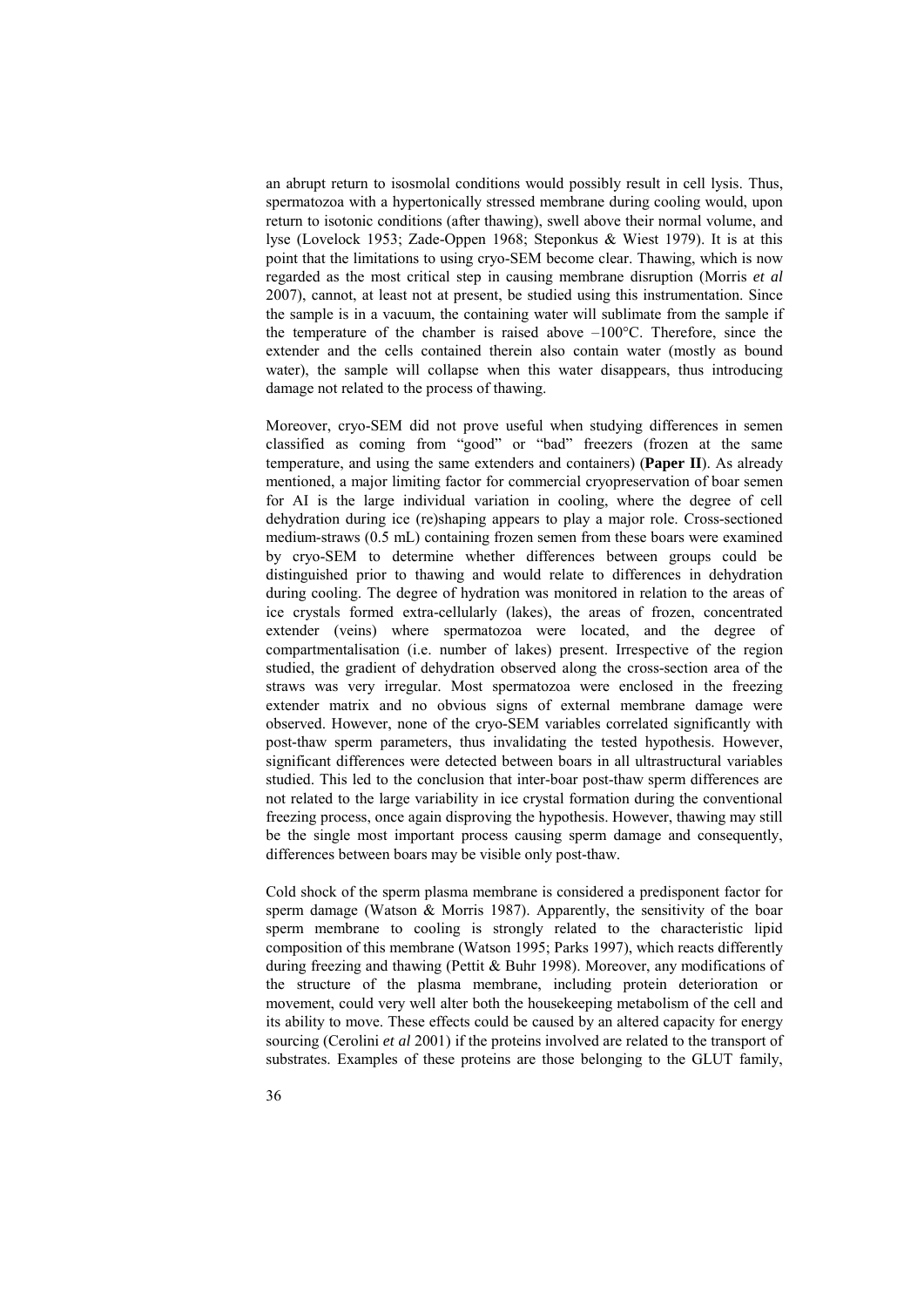which are mainly responsible for the transport of hexoses across mammalian sperm membranes (Burant *et al* 1992; Farooqui *et al* 1997; Angulo *et al* 1998; Kokk *et al* 2005). Other proteins may well play a role in the active transport of water, solutes or CPAs, such as the AQPs (Verkman *et al* 1996; Borgnia *et al* 1999; Izumi *et al* 2006). The presence and temporal localisation of representative proteins of these families, i.e. GLUT-3 and GLUT-5, and AQP7, respectively, were studied in boar spermatozoa at different stages during the process of cryopreservation (**Papers IV** and **V**).

Immunocytochemistry, i.e. the fundamental laboratory practice which uses antibodies to target antigenic receptors in order to determine the presence of certain proteins, is probably the technique of choice to determine the precise location of the above-mentioned sperm proteins (Griffits 1993). There are many methods available for performing immunological stains on cells and tissues, including the use of fluorescent or non-fluorescent indicators. With the first method, an antibody is used that is bound either directly to the antigen (marker) on a cell, with a fluorescent or coloured dye directly bound to the antibody, or indirectly, where the primary antibody binds directly to the antigen, and a second antibody, linked to a marker, binds to the primary antibody, thereby allowing the complex to be visualised. Such stainings are most often used for assessment with light microscopy, although the exact location of the antigen may be hard to determine because of the low resolution of the instrument. In order to increase the capacity for locating the antigens more precisely, for instance when trying to determine the sperm plasma membrane domain in which a certain protein is located, immunocytochemistry at the EM level can be performed using either SEM or TEM. The most commonly used method for detecting the antigen is by using a primary antibody which links to the protein of interest, followed by the binding of a secondary antibody that is conjugated with colloidal gold, which is then visible under the electron beam in the SEM or TEM. The technique can also be applied with light microscopy, with an additional incubation with silver that binds to the gold, the so-called "silver enhancement" (Griffits 1993).

**Paper IV** evaluated the effects of cooling, freezing and thawing on the PMI, and the kinetics and expression of two sugar transporters (GLUT-3 and GLUT-5) in spermatozoa from fertile Iberian boars of the Entrepelado and Lampiño breeds, two ancient pig breeds without pre-selection for sperm freezing. The expression of the proteins was determined by electrophoresis and Western blotting, while their precise localisation and temporal variations during cryopreservation were studied using immunocytochemistry at EM level. The results clearly confirmed that these breeds have not been selected for sperm freezing and that the method used for cryopreservation probably needs to be modified, since the post-thaw survival was very low. The study also showed that boar spermatozoa express both GLUT-3 and GLUT-5, these being localised in both the outer and the inner plasmalemma, mostly over the acrosome. The intensity of expression and the relative intensity of immunolabelling decreased during freezing-thawing for GLUT-3 (dramatically post-thaw) but were maintained for GLUT-5. The GLUT-3 is a very effective glucose transporter (Medrano *et al* 2006), while GLUT-5 is a fructose-specific transporter (Burant *et al* 1992). The specific distribution in the different sperm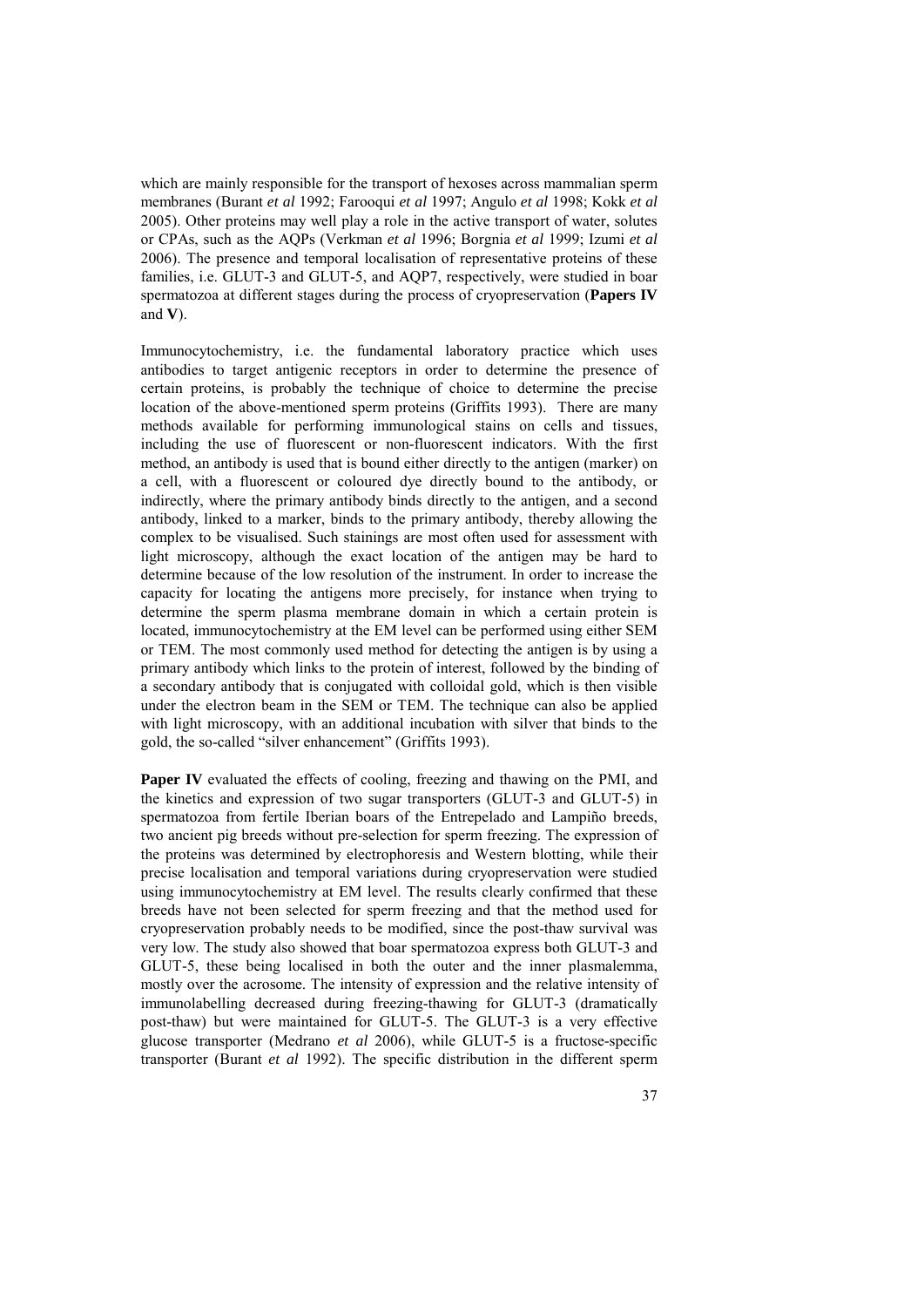domains may link their presence to different sperm metabolic events, either to the housekeeping metabolism (membrane activity, etc) or to sperm motility. Since boar spermatozoa show a very different affinity to utilise various monosaccharides such as glucose, fructose, sorbitol and mannose depending on the location and activity of these transporters, this finding indicates that the exact location of a specific hexose transporter would be the first regulatory step in the utilisation of a particular carbohydrate to obtain energy at a given moment (Medrano *et al* 2006). The relocation of the transporters links these proteins to the deterioration of function (particularly motility, but also membrane viability) in relation to cryopreservation. The maintenance of the GLUT-3 location in spermatozoa kept chilled at 5ºC suggests that the problem is not present up to this point, but that it appears during either sub-zero handling or at thawing.

The expression of GLUT-5 followed a different pattern, without undergoing any major changes in location, distribution or intensity of immunolabelling, despite the spermatozoa being damaged by the cryopreservation process. In mammals, fructose is mainly internalised from the seminal plasma by the GLUT-5 sperm membrane carrier, directly affecting the glycolytic activity of the mid-piece of the tail and, consequently, sperm motility (Grootegoed  $&$  Den Boer 1990). Fructose is produced and excreted by seminal vesicles. In boars it represents an important substrate, and it is usually stored for special situations (Sancho *et al* 2004; 2006). However, the affinity for, and rate of use of, fructose by boar spermatozoa is lower than that of glucose, probably owing to the differential substrate affinity depicted by hexokinases (Medrano *et al* 2006). The differential modifications of GLUT-3 and GLUT-5 may follow their association with different non-soluble sperm structures underlying the plasma membrane. For example, GLUT-5 may be linked to the mitochondria, and therefore to motility regulation (Silva & Gadella 2006). On the other hand, GLUT-3 may simply be linked to the plasma membrane, which explains its decrease when cells disrupt their plasma membrane.

Until recently, movement of solutes through the cell membrane was thought to occur only by slow, passive transport regulated by osmotic pressure differences. The discovery of AQPs, special proteins present in the cell membranes of several human organs (Agre *et al* 2002), was, therefore, a breakthrough. These proteins build water channels for active water transport, functioning with a tenfold to 100 fold higher capacity compared with diffusion. Of the two families of AQPs, the most interesting for cryopreservation of spermatozoa are the aquaglyceroporins (AQP3, 7, 9 and 10) since they are, apparently, involved in the transport of glycerol during lypolisis in fat tissue (Rodriguez *et al* 2006). Therefore, the presence and temporal localisation of a member of this family, AQP7, through which water movement appears to be bi-directional, was studied in boar spermatozoa, collected either from the caudae epididymides or from different fractions of the ejaculate (**Paper V**). The rationale behind using these two different sources was that epididymal spermatozoa survive handling and cryopreservation procedures better than ejaculated spermatozoa do (Lasley & Bogart 1944; Woelders & Den Besten 1993; Watson 1995; 2000). Spermatozoa collected in the first portion (P1) of the sperm-rich fraction of the ejaculate have also been proved to survive handling and cryopreservation procedures better compared with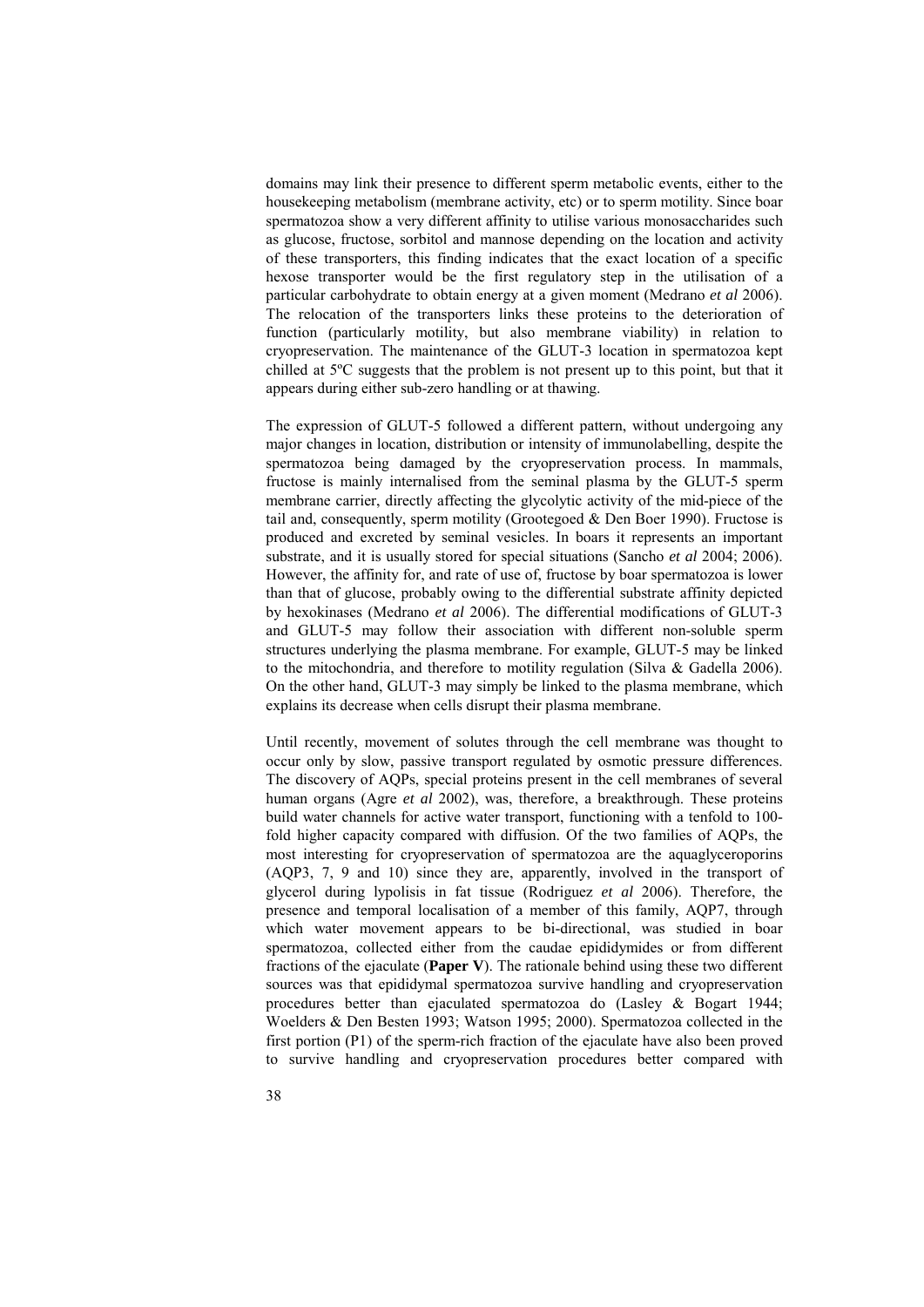spermatozoa collected in other portions of the seminal plasma (P2) or even compared with the whole ejaculate (Rodriguez-Martinez *et al* 2005). Survival to handling and cryopreservation is apparently related to the different amounts (rather than the kind) of seminal plasma proteins present in these fractions (Rodriguez-Martinez *et al* 2005; 2007; Saravia *et al* 2007). Lastly, the movement of water and cryoprotectants such as glycerol across the sperm plasma membrane plays a central role in sperm survival post-thaw. Therefore, if the rate of water transport or the replacement of water by glycerol, which occurs during cell cryopreservation, is modulated by AQPs, then these molecules rank highly among substances that can be used as markers for functional monitoring of this process.

Aquaporin 7 is present in both epididymal and ejaculated boar spermatozoa, thus confirming the hypothesis tested in **Paper V**. Aquaporin 7 was specifically and more intensely localised in the entire tail and the cytoplasmic droplets in cauda epididymidal spermatozoa compared with ejaculated spermatozoa, where it reached the same intensity only in the mid-piece and the proximal tail. The portion of the ejaculate the spermatozoa originated from did not influence the distribution of AQP7. Interestingly, AQP7 appeared in the plasma membrane domains where more water is intra-cellularly present (see **Paper III**) and where the cell dehydrates the most during cryopreservation, rather than in the sperm head, where the least water has been reported in boar spermatozoa (Ekwall, Eriksson *et al* 1997). The presence of seminal plasma from P2 contributed to extra-cellular labelling, probably in an unspecific manner. Processing of ejaculated spermatozoa modified the immunolabelling, with a clear redistribution and increasing intensity following cooling and freezing-thawing, indicating that the distribution of AQP7 was affected by these procedures. The acrosomal region was disturbed during processing of the samples and also post-thaw (during acrosome exocytosis) and caused an increase, probably unspecified, of immunolabelling over this particular domain. The role of AQP7 is controversial, since it has been related to fertility in the human (Saito *et al* 2004) but did not appear to be essential for fertility in AQP7 knockout (KO) mice (Sohara *et al* 2007). However, this does not necessarily mean that AQP7 is not involved in sperm function, since some of the other members of the family may have acted as back-up for the missing protein in the KO mice.

Why AQP7 was more strongly present in the epididymal caudal spermatozoa than in the ejaculated spermatozoa is not known. Boar caudal spermatozoa survive freezing and thawing better than ejaculated spermatozoa do, with less damage to the plasma membrane. Whether a higher amount of AQP7 is related to this higher resilience to cryopreservation remains to be studied. However, it is interesting that the labelling in the ejaculated spermatozoa decreased dramatically compared with the epididymal labelling. The ejaculated spermatozoa showed virtually the same labelling irrespective of whether they were collected in P1, P2 or the whole set of seminal plasma (i.e. the whole ejaculate), suggesting that there was no relation between surrounding proteins (epididymal or seminal) and the expression of AQP7. In the present studies, perhaps the most relevant link of AQP7 is with glycerol, since this is the CPA most frequently used when preserving boar spermatozoa. During the different steps of cooling, AQP7 binding was relatively higher when spermatozoa were cooled (5ºC) and exposed to glycerol (pre- and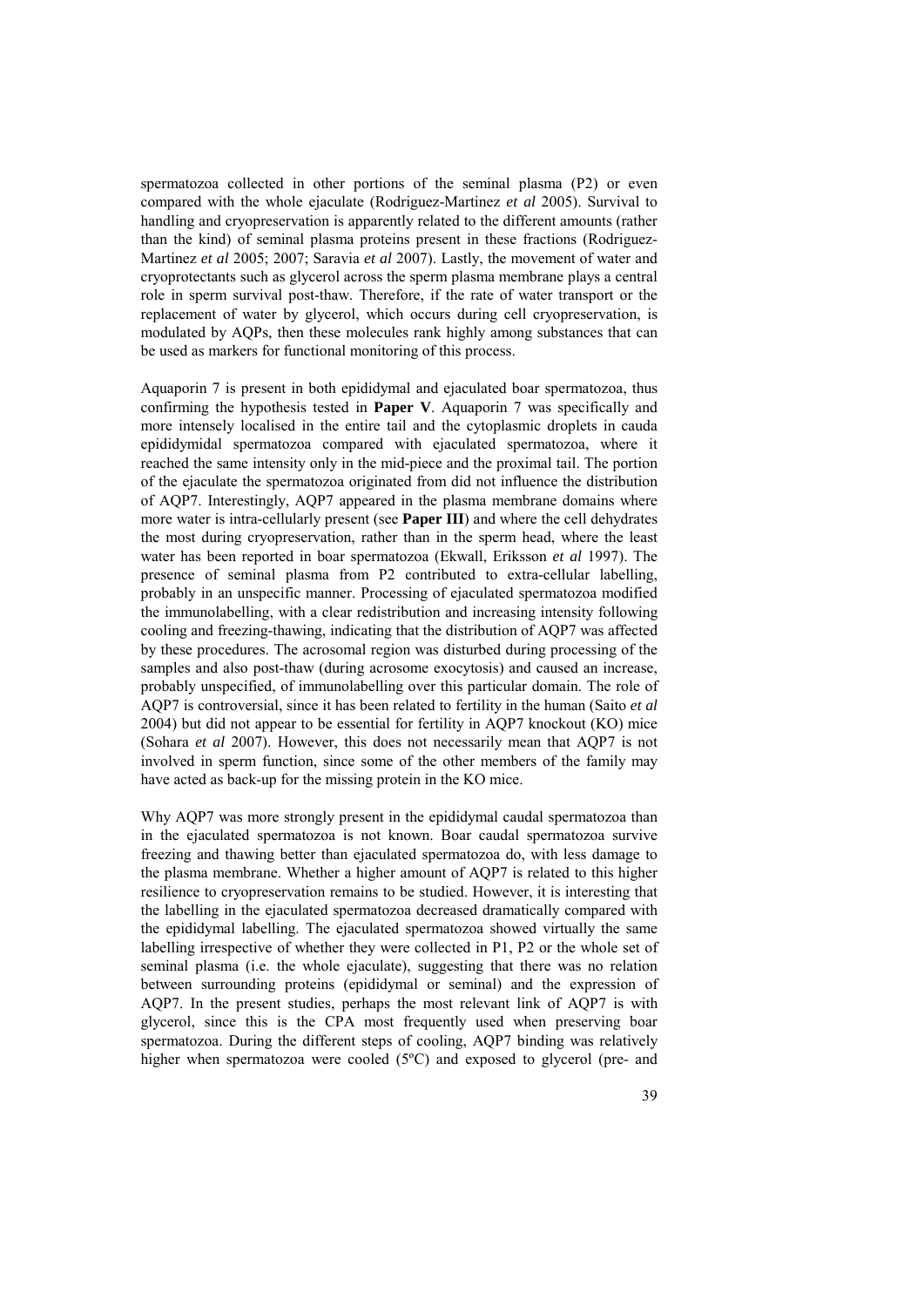post-thaw) (S2–S4), suggesting that it is during these stages that AQP7 becomes more visible (and perhaps active). Such observations of the distribution pattern of AQP7 and its temporal change may make it useful as a marker in studies of cooling and re-warming effects. Obviously, more studies are needed, including studies on other AQPs, to shed more light on their role in cryopreservation and hopefully facilitate the design of better cryopreservation protocols.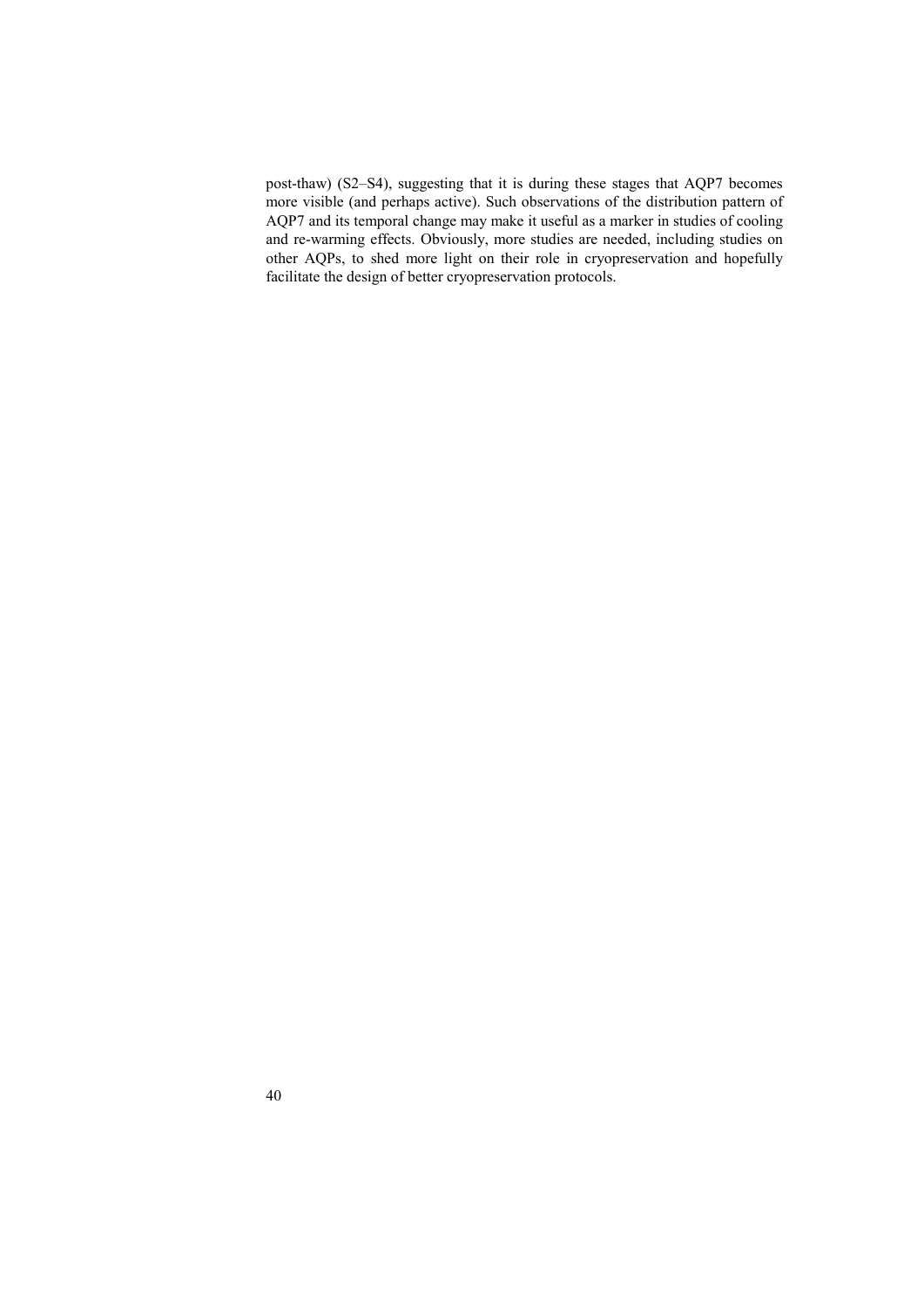## **General conclusions**

- The degree of dehydration of boar spermatozoa/frozen extender (measured as areas of extra-cellular, unbound frozen water) differed between single-dose (5 mL) containers (maxi-straws and FPs), the location of free water within the container and the cooling speed, explaining differences in post-thaw VIA, and suggesting that FPs permit a more homogenous freezing of boar semen.
- There was large variability among boars regarding ice crystal formation during the conventional freezing of medium-straws (0.5 mL), which was apparently unrelated to inter-boar post-thaw sperm differences.
- The MFP (0.5 mL) seemed to allow for a more homogenous dehydration of the spermatozoa/frozen extender compared with the medium-straw, which may explain the relatively better sperm quality observed post-thaw.
- The hexose transporters GLUT-3 and GLUT-5 were present in boar spermatozoa. Their pattern of expression was characteristic, in terms of location and concentration, although the expression was maintained only for the isoform GLUT-5 during cryopreservation steps, suggesting that cryopreservation affects the status of spermatozoa by altering the distribution of GLUT-3.
- Aquaporin 7 was present in the plasma membrane of boar spermatozoa, with differences in location between epididymal and ejaculated sources. Cryopreservation of ejaculated spermatozoa modified the AQP7 immunolabelling, which was most intense following thawing, thus suggesting that AQP7 could be an interesting marker for non-empirical studies of boar semen cryopreservation.

In summary, cryo-SEM is a valuable instrument to determine changes in the dehydration of boar spermatozoa during cryopreservation. The results clearly indicate that cooling rates, semen containers and boar influenced the amount of frozen free water (and, consequently, dehydration of the CPA-concentrated extender). Such differences affected post-thaw sperm survival, which was best using MFPs. Scanning electron microscopy and TEM immunocytochemistry was useful in determining the precise localisation of membrane molecules of relevance for sperm metabolism (hexose transporters GLUT-3 and GLUT-5) and glycerol transport/de(re)hydration, such as AQP7. Although EM techniques, particularly cryo-SEM, are expensive and require highly skilled personnel, they are a prerequisite to perform these in-depth studies.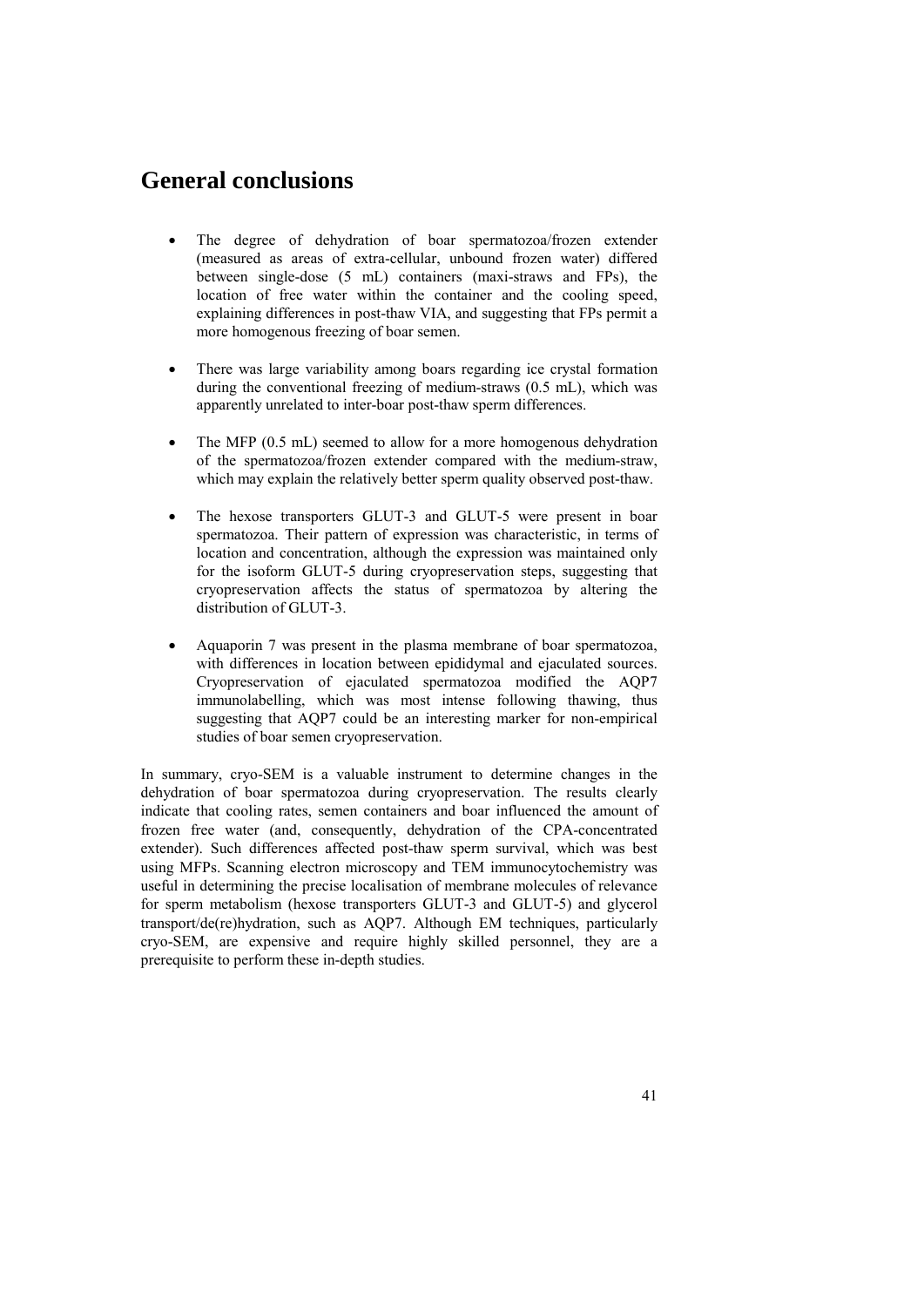### **References**

- Abaigar, T., Holt, W.V., Harrison, R.A., & Del Barrio, G. 1999. Sperm subpopulations in boar (*Sus scrofa*) and gazelle (*Gazella dama mhorr*) semen as revealed by pattern analysis of computer-assisted motility assessments. *Biology of Reproduction 60*: 32–41.
- Agre, P., King, L.S., Yasui, M., Guggino, W.B., Ottersen, O.P., Fujiyoshi, Y., Engel, A., & Nielsen, S. 2002. Aquaporin water channels – from atomic structure to clinical medicine. *Journal of Physiology 542*: 3–16.
- Angulo, C., Rauch, M.C., Droppelmann, A., Reyes, A.M., Slebe, J.C., Delgado-López, F., Guaiquil, V.H., Vera, J.C., & Concha, I.I. 1998. Hexose transporter expression and function in mammalian spermatozoa: cellular location and transport of hexoses and vitamin C. *Journal of Cellular Biochemistry 71*: 189– 203.
- Armitage, W.J., & Mazur, P. 1984. Osmotic tolerance of human granulocytes. *American Journal of Physiology 247 (Cell Physiol 16)*: C373–C381.
- Bathgate, R., Eriksson, B., Maxwell, W.M.C., & Evans, G. 2005. Low dose deep intrauterine insemination of sows with fresh and frozen-thawed spermatozoa. *Theriogenology* 63: 553–554.
- Belbin, L. 1993. PATN, Pattern Analysis Package. Division of Wildlife and Ecology. Canberra, Australia: CSIRO.
- Borgnia, M., Nielsen, S., Engel, A., & Agre, P. 1999. Cellular and molecular biology of the aquaporin water channels. *Annual Review of Biochemistry 68*: 425–458.
- Bradford, M.M. 1976. A rapid and sensitive method for the quantitation of microgram quantities of protein utilizing the principle of protein-dye binding. *Analytical Biochemistry 72*: 248–254.
- Burant, C.F., Takeda, J., Brot-Laroche, E., Bell, G.I., & Davidson, N.O. 1992. Fructose transporter in human spermatozoa and small intestine is Glut 5. *Journal of Biological Chemistry 267*: 14523–14526.
- Burnette, W.M. 1981. Western blotting: electrophoretic transfer of proteins from sodium dodecyl sulfate-polyacrylamide gels to unmodified nitrocellulose and radiographic detection with antibody and radioiodinated proteins. *Journal of Analytical Biochemistry 112*: 195–203.
- Bussiere, J.F., Bertaud, G., & Guillouet, P. 2000. Conservation of boar semen by freezing. Evaluation in vitro and after insemination. *32èmes Journées de la Recherche Porcine en France 32*: 429–432.
- Bwanga, C.O., Einarsson, S., & Rodriguez-Martinez, H. 1991. Cryopreservation of boar semen. II. Effect of cooling rate and duration of freezing point plateau on boar semen frozen in mini-, maxi-straws and plastic bags. *Acta Veterinaria Scandinavica 32*: 455–461.
- Bwanga, C.O., Ekwall, H., & Rodriguez-Martinez, H. 1991. Cryopreservation of boar semen. III. Ultrastructure of boar spermatozoa frozen ultra-rapidly at various stages of conventional freezing and thawing. *Acta Veterinaria Scandinavica 32*: 463–471.
- Calamita, G., Mazzone, A., Bizzoca, A., & Svelto, M. 2001. Possible involvement of aquaporin-7 and -8 in rat testis development and spermatogenesis. *Biochemical and Biophysical Research Communication 28*: 619–625.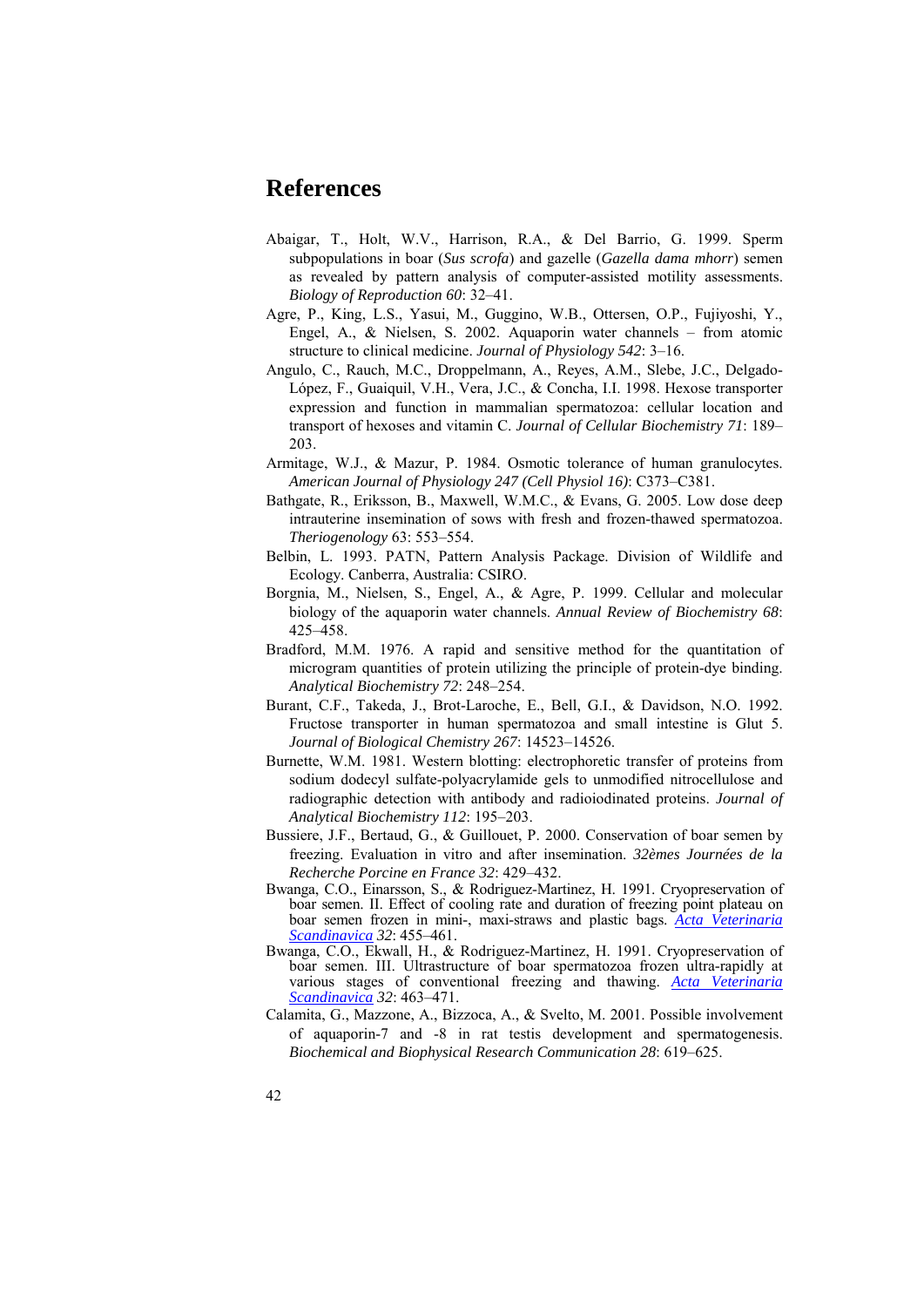- Carvajal, G., Cuello, C., Ruiz, M., Vazquez, J.M., Martinez, E.A., & Roca, J. 2004. Effects of centrifugation before freezing on boar sperm cryosurvival. *Journal of Andrology 25*: 389–396.
- Cerolini, S., Maldjian, A., Pizzi, F., & Gliozzi, T.M. 2001. Changes in sperm quality and lipid composition during cryopreservation of boar semen. *Reproduction 121*: 395–401.
- Courtens, J.L., & Paquignon, M. 1985. Ultrastructure of fresh, frozen and frozenthawed spermatozoa of the boar. *In: Johnson, L.A., Larsson, K. (Eds.), Deep Freezing of Boar Semen*, vol. 1. Uppsala, Sweden: Swedish University of Agricultural Sciences, pp. 61–87.
- Courtens, J.L., Ekwall, H., Paquignon, M., & Plöen, L. 1989. Preliminary study of water and some element contents in boar spermatozoa, before, during and after freezing. *Journal of Reproduction and Fertility 87*: 613–626.
- Courtens, J.L., Ekwall, H., & Plöen, L. 1992. Comparison of nuclear hydration in boar spermatozoa before and after freeze-thawing: contrast analysis of cells embedded in bromide-labelled medium. *Microscopy Research Techniques 21*: 249–254.
- Critser, J.K., Ameson, B.W., Aaker, D.V., & Ball, G.D. 1987. Cryopreservation of human spermatozoa. II. Post-thaw chronology of motility and of zona-free hamster ova penetration. *Fertility and Sterility 47*: 980–984.
- Critser, J.K., Huse-Benda, A.R., Aaker, D.V., Ameson, B.W., & Ball, O.D. 1987. Cryopreservation of human spermatozoa. Effects of holding procedure and seeding on motility, fertilizability, and acrosome reaction. *Fertility and Sterility 47*: 656–663.
- Curry, M.R. 2000. Cryopreservation of semen from domestic livestock. *Reviews of Reproduction 5*: 46–52.
- Ekwall, H., Eriksson, B., Courtens, J.L., & Rodriguez-Martinez, H. 1997. Ice granulometry and cell damage in boar semen frozen in two types of containers. *Infusionstherapie und Transfusionsmedizin 24*: 376.
- Ekwall, H., Eriksson, B., & Rodriguez-Martinez, H. 1997. Cryo-EM of frozen boar semen. *Proceedings of the Annual Meeting of the Royal Microscopical Society, "Low temperature microscopy and analysis"*, 6–9 July 1997, York, UK, p. 2.
- Eriksson, B.M., & Rodriguez-Martinez, H. 2000. Effect of freezing and thawing rates on the post-thaw viability of boar spermatozoa frozen in large 5 ml packages (FlatPack). *Animal Reproduction Science 63*: 205–220.
- Eriksson, B.M., Petersson, H., & Rodriguez-Martinez, H. 2002. Field fertility with exported boar semen frozen in the new FlatPack container. *Theriogenology 58*: 1065–1079.
- Farooqui, S.M., Fakhri, A.I-B., O'Donnell, J.M., & Stout, R. 1997. Degenerative changes in spermatogonia are associated with loss of glucose transporter (Glut-3) in abdominal testis of surgically induced unilateral cryptorchidism in rats. *Biochemical and Biophysical Research Communications 236*: 407–412.
- Farrant, J., Walter, C.A., Lee, H., Morris, G.J., & Clarke, K.J. 1977. Structural and functional aspects of biological freezing techniques. *Journal of Microscopy 111*: 17–34.
- Gao, D.Y., Ashworth, E., Watson, P.F., Kleinhans, F.W., Mazur, P., & Critser, J.K. 1993. Hyperosmotic tolerance of human spermatozoa: separate effects of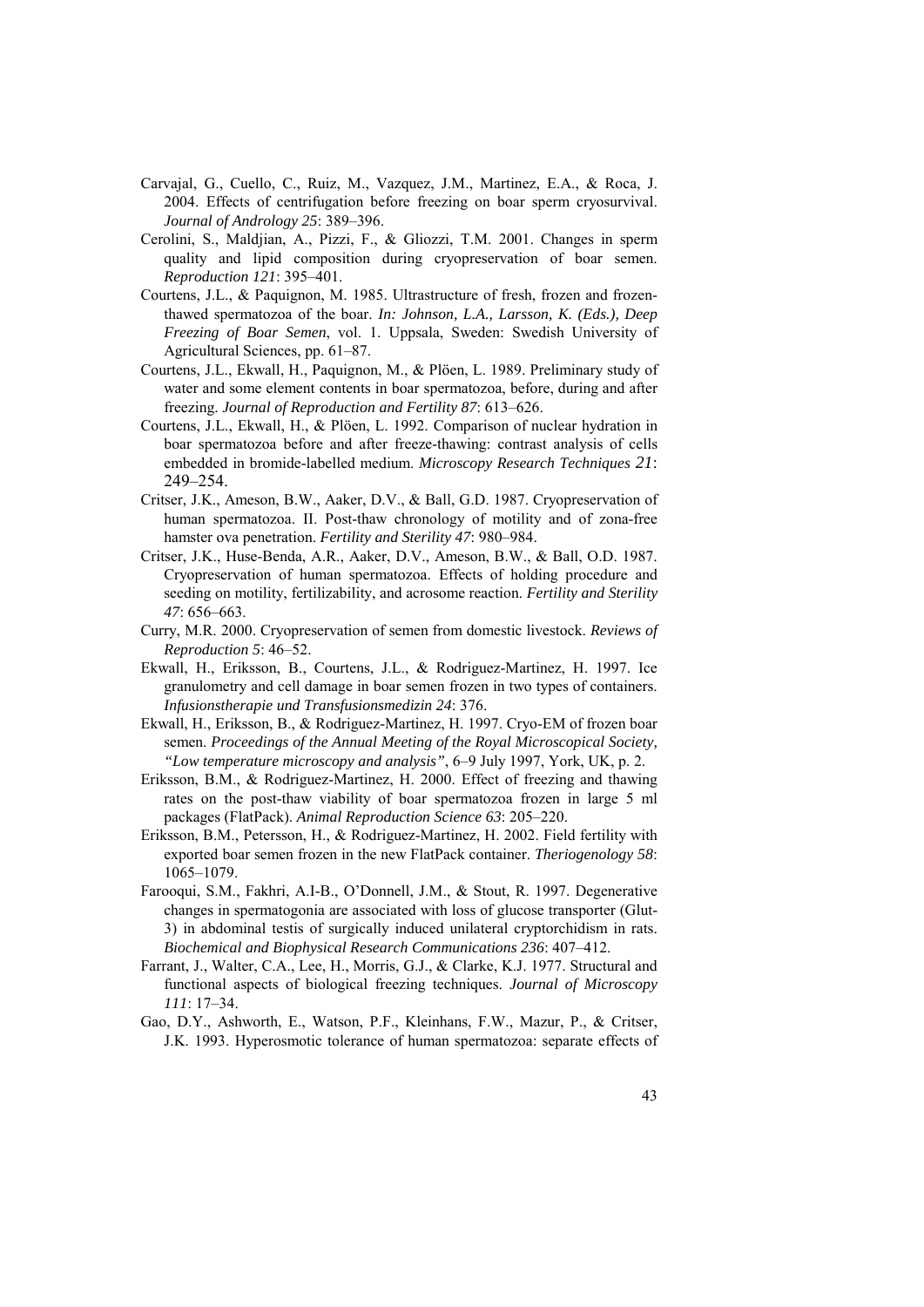glycerol, sodium chloride and sucrose on spermolysis. *Biology of Reproduction 49*: 112–123.

- Gao, D.Y., Mazur, P., & Crister, J.K. 1997. Fundamental cryobiology of mammalian spermatozoa. *In: Karow, A.M., Crister, J.K. (Eds.), Reproductive Tissue Banking.* San Diego, CA: Academic Press, pp. 263–327.
- Gil, M.A., Roca, J., Cremades, T., Hernandez, M., Vazquez, J.M., Rodriguez-Martinez, H., & Martinez, E.A. 2005. Does multivariate analysis of post-thaw sperm characteristics accurately estimate in vitro fertility of boar individual ejaculates? *Theriogenology 64*: 305–316.
- Green, C.E., & Watson, P.F. 2001. Comparison of the capacitation-like state of cooled boar spermatozoa with true capacitation. *Reproduction 122:* 889–898.
- Griffits, G. 1993. Fine structure immunocytochemistry. Berlin: Springer-Verlag, 449 pp.
- Grootegoed, J.P., & Den Boer, P.J. 1990. Energy metabolism of spermatids: a review. In: *Hamilton, D.W., Waites, G.M.H. (Eds.), Scientific Basis for Fertility Regulation. Cellular and Molecular Events in Spermiogenesis.*  Cambridge: Cambridge University Press.
- Guthrie, H.D., & Welch, G.R. 2005a. Impact of storage prior to cryopreservation on plasma membrane function and fertility of boar sperm. *Theriogenology 63*: 396–410.
- Guthrie, H.D., & Welch, G.R. 2005b. Effects of hypothermic liquid storage and cryopreservation on basal and induced plasma membrane phospholipid disorder and acrosome exocytosis in boar spermatozoa. *Reproduction, Fertility and Development 17*: 467–477.
- Hammerstedt, R.H., Graham, J.K., & Nolan, J.P. 1990. Cryopreservation of mammalian sperm: what we ask them to survive? *Journal of Andrology 11*: 73– 88.
- Hernandez, M., Roca, J., Ballester, J., Vázquez, J.M., Martinez, E.A., Johannisson, A, Saravia, F., & Rodriguez-Martinez, H. 2006. Differences in SCSA outcome among boars with different sperm freezability. *International Journal of Andrology 29*: 583–591.
- Hernandez, M., Roca, J., Gil, M.A., Vázquez, J.M., & Martínez, E.A. 2007. Adjustments on the cryopreservation conditions reduce the incidence of boar ejaculates with poor sperm freezability. *Theriogenology 67*: 1436–1445.
- Holt, W.V. 2000a. Basic aspects of frozen storage of semen. *Animal Reproduction Science 62*: 3–22.
- Holt, W.V. 2000b. Fundamental aspects of sperm cryobiology: the importance of species and individual differences. *Theriogenology 53*: 47–58.
- Holt, W.V., Medrano, A., Thurston, L.M., & Watson, P.F. 2005. The significance of cooling rates and animal variability for boar sperm cryopreservation: insights from the cryomicroscope. *Theriogenology 15*: 370–382.
- Homann, U. 1998. Fusion and fission of plasma-membrane material accommodates for osmotically induced changes in the surface area of guardcell protoplasts. *Planta 206*: 329–333.
- Iida, I., & Adachi, T. 1966. Studies on deep-freezing of boar semen. I. Effect of various diluents, glycerol levels and glycerol equilibration periods on deepfreezing of boar semen. *Japanese Journal of Zootechnical Sciences 37*: 411– 416.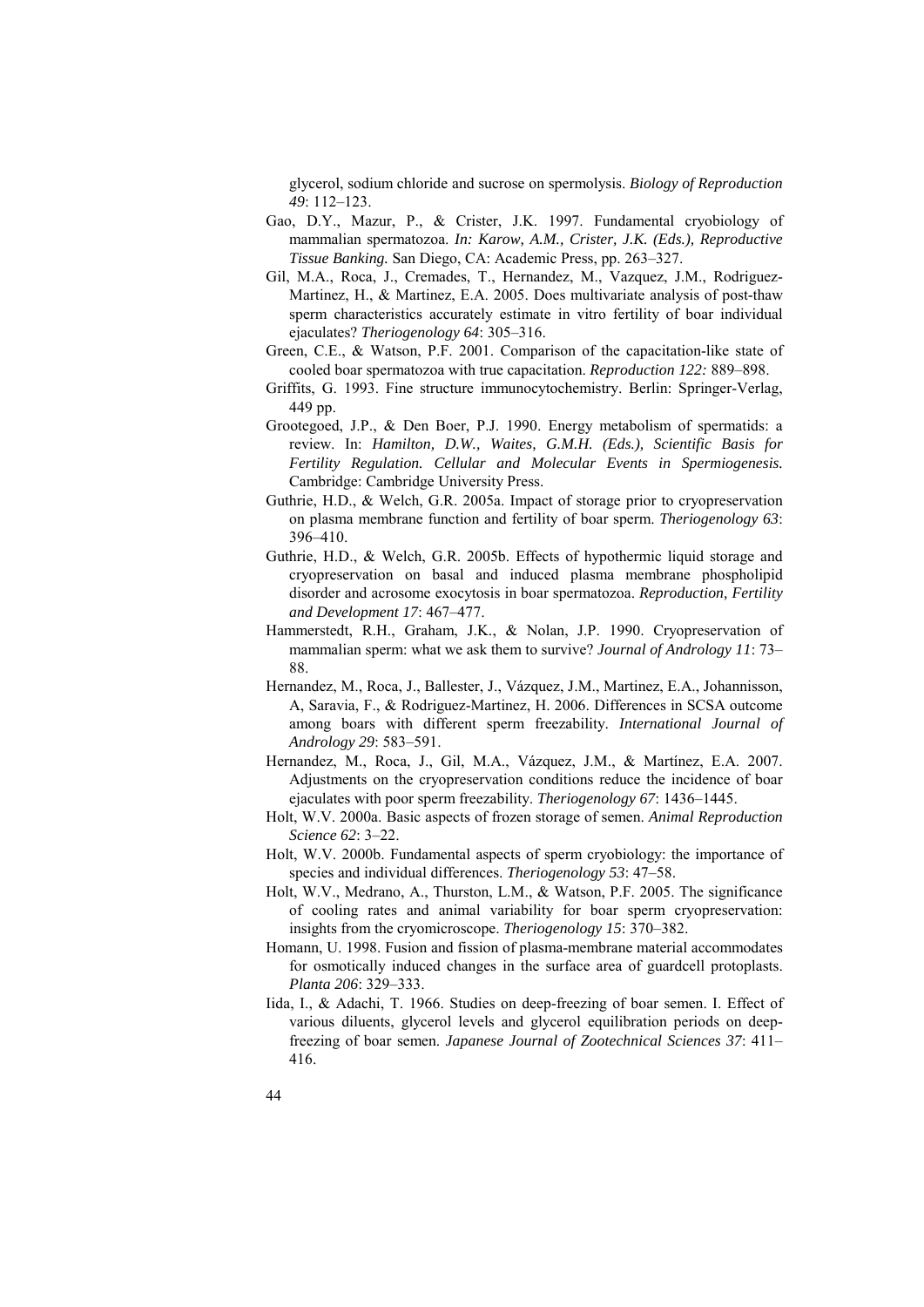- Ishibashi, K., Sasaki, S., Fushimi, K., Uchida, S., Kuwahara, M., Saito, H., Furukawa, T., Nakajima, K., Yamaguchi, Y., Gojobori, T., & Marumo, F. 1994. Molecular cloning and expression of a member of the aquaporin family with permeability to glycerol and urea in addition to water expressed at the basolateral membrane of kidney collecting duct cells. *Proceedings of the National Academy of Sciences, USA 91*: 6269–6273.
- Ishibashi, K., Kuwahara, M., Gu, Y., Kageyama, Y., Tohsaka, A., Suzuki, F., Marumo, F., & Sasaki, S. 1997. Cloning and functional expression of a new water channel abundantly expressed in the testis permeable to water, glycerol, and urea. *Journal of Biological Chemistry 272*: 20782–20786.
- Izumi, Y., Sonoda, S., Yoshida, H., Danks, H.V., & Tsumukia, H. 2006. Role of membrane transport of water and glycerol in the freeze tolerance of the rice stem borer, Chilo suppressalis Walker (Lepidoptera: Pyralidae). *Journal of Insect Physiology 52*: 215–220.
- Johnson, L.A. 1985. Fertility results using frozen boar spermatozoa: 1970 to 1985. In: *Larsson, K. (Ed). Deep Freezing of Boar Semen*, vol. 1. Uppsala, Sweden: Swedish University of Agricultural Sciences, pp. 199–222.
- Johnson, L.A., Weitze, K.F., Fiser, P., & Maxwell, W.M. 2000. Storage of boar semen. *Animal Reproduction Science 62*: 143–172.
- Karlsson, J.O.M. 2002. Cryopreservation: freezing and vitrification. *Science 296*: 655–656.
- King, K.E. 2004. Blood and bone marrow pathology. *Transfusion 44*: 1119.
- Kokk, K., Verajankorva, E., Laato, M., Wu, X.K., Tapfer, H., & Pollanen P. 2005. Expression of insulin receptor substrates 1–3, glucose transporters Glut-1–4, signal regulatory protein 1 alpha, phosphatidylinositol 3-kinase and protein kinase B at the protein level in the human testis. *Anatomical Science International 80*: 91–96*.*
- Kumar, S., Millar, J.D., & Watson, P.F. 2003. The effect of cooling rate on the survival of cryopreserved bull, ram and boar spermatozoa: a comparison of two controlled-rate cooling machines. *Cryobiology 46*: 246–253.
- Laemmli, U.K. 1970. Cleavage of structural proteins during the assembly of the head of bacteriophage T4. *Nature 227*: 680–685.
- Larsson, K. 1985. Boar semen viability after freezing and thawing. In: *Larsson, K. (Ed). Deep Freezing of Boar Semen*, vol. 1, Uppsala, Sweden: Swedish University of Agricultural Sciences, pp. 177–187.
- Larsson, K., & Einarsson, S. 1976. Fertility of deep frozen boar spermatozoa: influence of thawing diluents and of boars. *Acta Veterinaria Scandinavica 17*: 43–62.
- Larsson, K., & Ersmar, M. 1980. Laboratory studies on frozen-thawed boar semen in relation to contemporary fertility with liquid semen of AI boars. *Zuchthygiene 15*: 111–117.
- Lasley, J.F., & Bogart, R. 1944. Some factors affecting the resistance of ejaculated and epididymal spermatozoa of the boar to different environmental conditions. *American Journal of Physiology 141*: 619–624.
- Lovelock, J.E. 1953. The hemolysis of human red blood cells by freezing and thawing. *Biochimica et Biophysica Acta 10*: 414–426.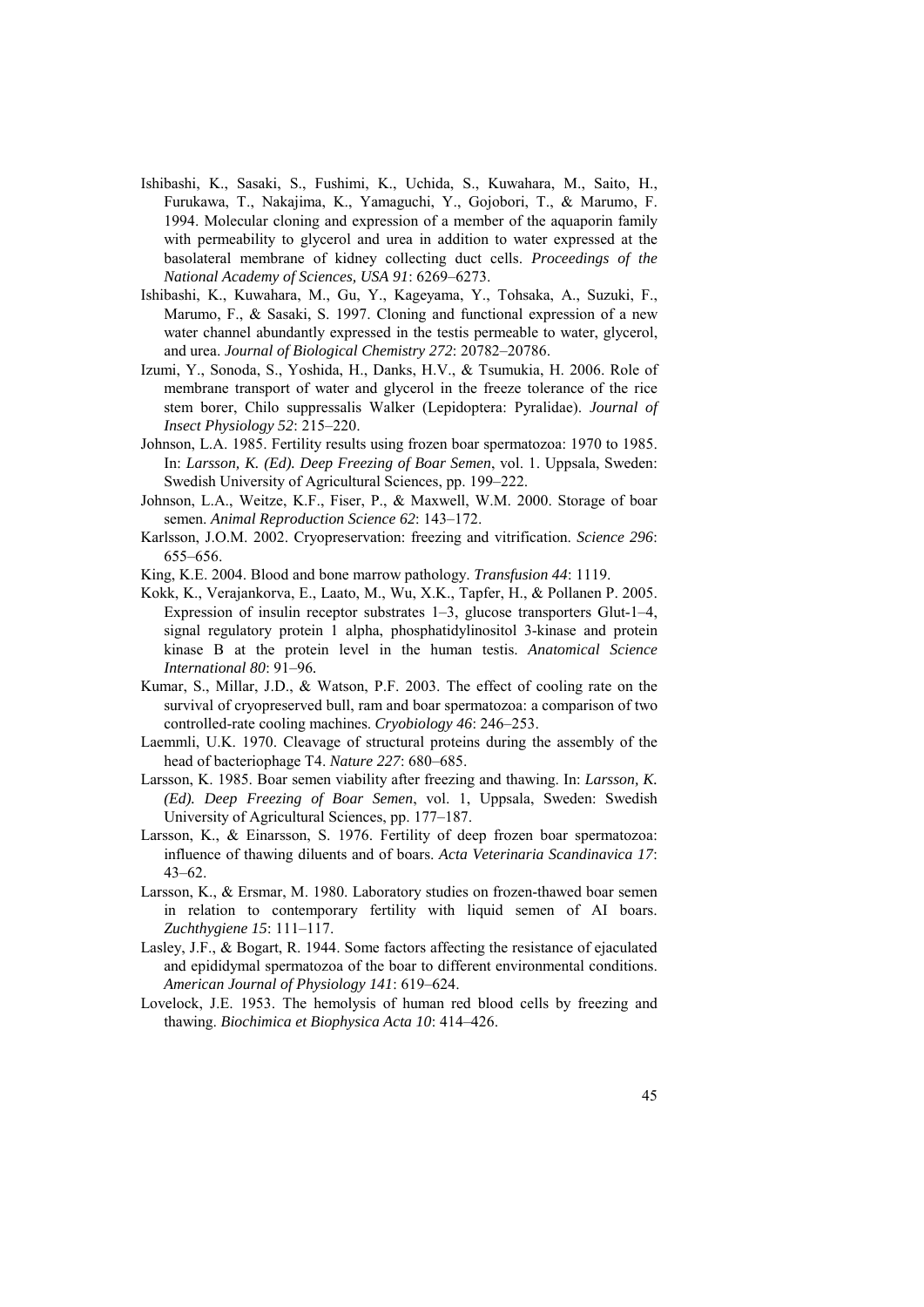- Lovelock, J.E., & Polge, C. 1954. The immobilization of spermatozoa by freezing and thawing and the protective action of glycerol. *The Biochemical Journal 58*: 618–622.
- Maldjian, A., Pizzi, F., Gliozzi, T., Cerolini, S., Penny, P., & Noble, R. 2005. Changes in sperm quality and lipid composition during cryopreservation of boar semen. *Theriogenology 63*: 411–421.
- Mazur, P. 1963. Kinetics of water loss from cells at subzero temperatures and the likelihood of intracellular freezing. *Journal of General Physiology 47*: 347– 369.
- Mazur, P. 1984. Freezing of living cells: mechanisms and implications. *American Journal of Physiology 247*: C125–C142.
- Mazur, P., & Cole, K.W. 1985. Influence of cell concentration on the contribution of unfrozen fraction and salt concentration to the survival of slowly frozen human erythrocytes. *Cryobiology 22*: 509–536.
- Mazur, P., & Cole, K.W. 1989. Roles of unfrozen fraction, salt concentration, and changes in cell volume in the survival of slowly frozen human erythrocytes. *Cryobiology 26*: 1–29.
- Mazur, P., Leibo, S.P., & Chu, E.H. 1972. A two-factor hypothesis of freezing injury. Evidence from Chinese hamster tissue-culture cells. *Experimental Cell Research 71*: 345–355.
- Medrano, A., Watson, P.F., & Holt, W.V. 2002. Importance of cooling rate and animal variability for boar sperm cryopreservation: insights from the cryomicroscope. *Reproduction 123*: 315–322.
- Medrano, A., Garcia-Gil, N., Ramió, L., Rivera, M.M., Fernández-Novell, J.M., Ramírez, A., Peña, A., Briz, M.D., Pinart, E., Concha, I.I., Bonet, S., Rigau, T., & Rodríguez-Gil, J.E. 2006. Hexose-specificity of hexokinase and ADPdependence of pyruvate kinase play important roles in the control of monosaccharide utilization in freshly diluted boar spermatozoa. *Molecular Reproduction and Development 73*: 1179–1194.
- Milovanov, V.K. 1962. *Biology of Reproduction and Artificial Insemination of Animals.* Moscow: Selhozizdat, 696 pp.
- Morris, G.J. 2006. Rapidly cooled human sperm: no evidence of intracellular ice formation. *Human Reproduction 21*: 2075–2083.
- Morris, G.J., Acton, E., & Avery, S. 1999. A novel approach to sperm cryopreservation. *Human Reproduction 14*: 1013–1021.
- Morris, G.J., Goodrich, M., Acton, E., & Fonseca, F. 2006. The high viscosity encountered during freezing in glycerol solutions: effects on cryopreservation. *Cryobiology 52*: 323–334.
- Morris, G.J., Faszer, K., Green, J.E., Raper, D., Grout, B.W.W., & Fonseca, F. 2007. Rapidly cooled horse spermatozoa: loss of viability is due to osmotic imbalance during thawing, not intracellular ice formation. *Theriogenology 68*: 804–812.
- Nissje, J., & Van Aelst, A.C. 1999. Cryo-planing for cryo-scanning electron microscopy. *Scanning 21*: 372–378.
- Noiles, E.E., Mazur, P., Watson, P.F., Kleinhans, F.W., & Critser, J.K. 1993. Determination of water permeability coefficient for human spermatozoa and its activation energy. *Biology of Reproduction 48*: 99–109*.*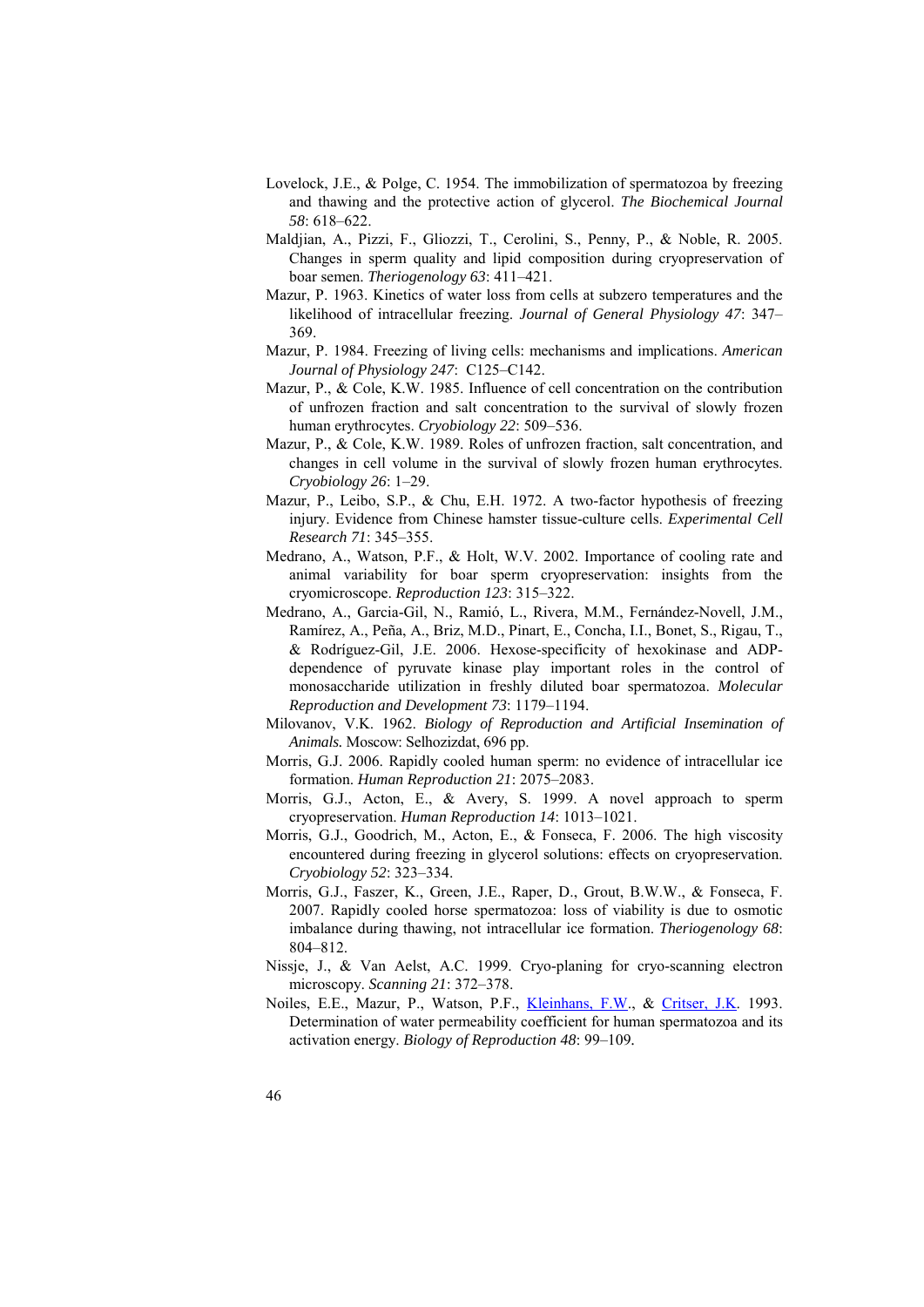- Ortman, K., & Rodriguez-Martinez, H. 1994. Membrane damage during dilution, cooling and freezing-thawing of boar spermatozoa packaged in plastic bags. *Zentralblatt für Veterinärmedizin A 41*: 37–47.
- Parks, J.E. 1997. Hypothermia and mammalian gametes. In: *Critser, J.K. (Ed.), Reproductive Tissue Banking.* San Diego, CA: Academic Press, pp. 229–261.
- Parks, J.E., & Graham, J.K. 1992. Effects of cryopreservation procedures on sperm membranes. *Theriogenology 38*: 209–222.
- Penfold, L.M., & Watson, P.F. 2001. The cryopreservation of gametes and embryos of cattle, sheep, goats and pigs. In: *(Watson, P.F., & Holt, W.V. (Eds.) Cryobanking the Genetic Resource.* New York, NY: Taylor & Francis, pp. 279–316.
- Peña, F.J., Johannisson, A., Wallgren, M., & Rodriguez-Martinez, H. 2003. Antioxidant supplementation in vitro improves boar sperm motility and mitochondrial membrane potential after cryopreservation of different fractions of the ejaculate. *Animal Reproduction Science 78*: 85–98.
- Peña, F.J.,Johannisson, A., Wallgren, M., & Rodriguez-Martinez, H. 2004a. Effect of hyaluronan supplementation on boar sperm motility and membrane lipid architecture status after cryopreservation. *Theriogenology 61*: 63–70.
- Peña, F.J., Johannisson, A., Wallgren, M., & Rodriguez-Martinez, H. 2004b. Antioxidant supplementation of boar spermatozoa from different fractions of the ejaculate improves cryopreservation: changes in sperm membrane lipid architecture. *Zygote 12*: 117–124.
- Peña, F.J., Saravia, F., García-Herreros, F., Nuñez, I., Tapia, J.A., Johannisson, A., Wallgren, M., & Rodriguez Martinez, H. 2005. Identification of sperm morphological subpopulations in two different portions of the boar ejaculate and its relation to post thaw quality. *Journal of Andrology 26*: 716–723.
- Peña, F.J., Saravia, F., Nuñez-Martinez, I., Johannisson, A., Wallgren, M., & Rodriguez Martinez, H. 2006. Do different portions of the boar ejaculate vary in their ability to sustain cryopreservation? *Animal Reproduction Science 93*: 101–113.
- Pettit, M.J., & Buhr, M.M. 1998. Extender components and surfactants affect boar sperm function and membrane behaviour during cryopreservation. *Journal of Andrology 19*: 736–746.
- Polge, C., Smith, A.U., & Parkes, A.S. 1949. Revival of spermatozoa after vitrification at low temperatures. *Nature 164*: 666.
- Reynolds, E.S. 1963. The use of lead citrate at high pH as an electron-opaque stain in electron microscopy. *Journal of Cell Biology 17*: 208–212.
- Rigau, T., Rivera, M., Palomo, M.J., Fernandez-Novell, J.M., Mogas, T., Ballester, J., Peña, A., Otaegui, P.J., Guinovart, J.J., & Rodriguez-Gil, J.E. 2002. Differential effects of glucose and fructose on hexose metabolism in dog spermatozoa. *Reproduction 123*: 579–591.
- Roca, J., Gil, M.A., Hernandez, M., Parrilla, I., Vazquez, J.M., & Martinez, E.A. 2004. Survival and fertility of boar spermatozoa after freeze-thawing in extender supplemented with butylated hydroxytoluene. *Journal of Andrology 25*: 397–405.
- Roca, J., Hernandez, M., Carvajal, G., Vázquez, J., & Martinez, E. 2006. Factors influencing boar sperm cryosurvival. *Journal of Animal Sciences 84*: 2692– 2699.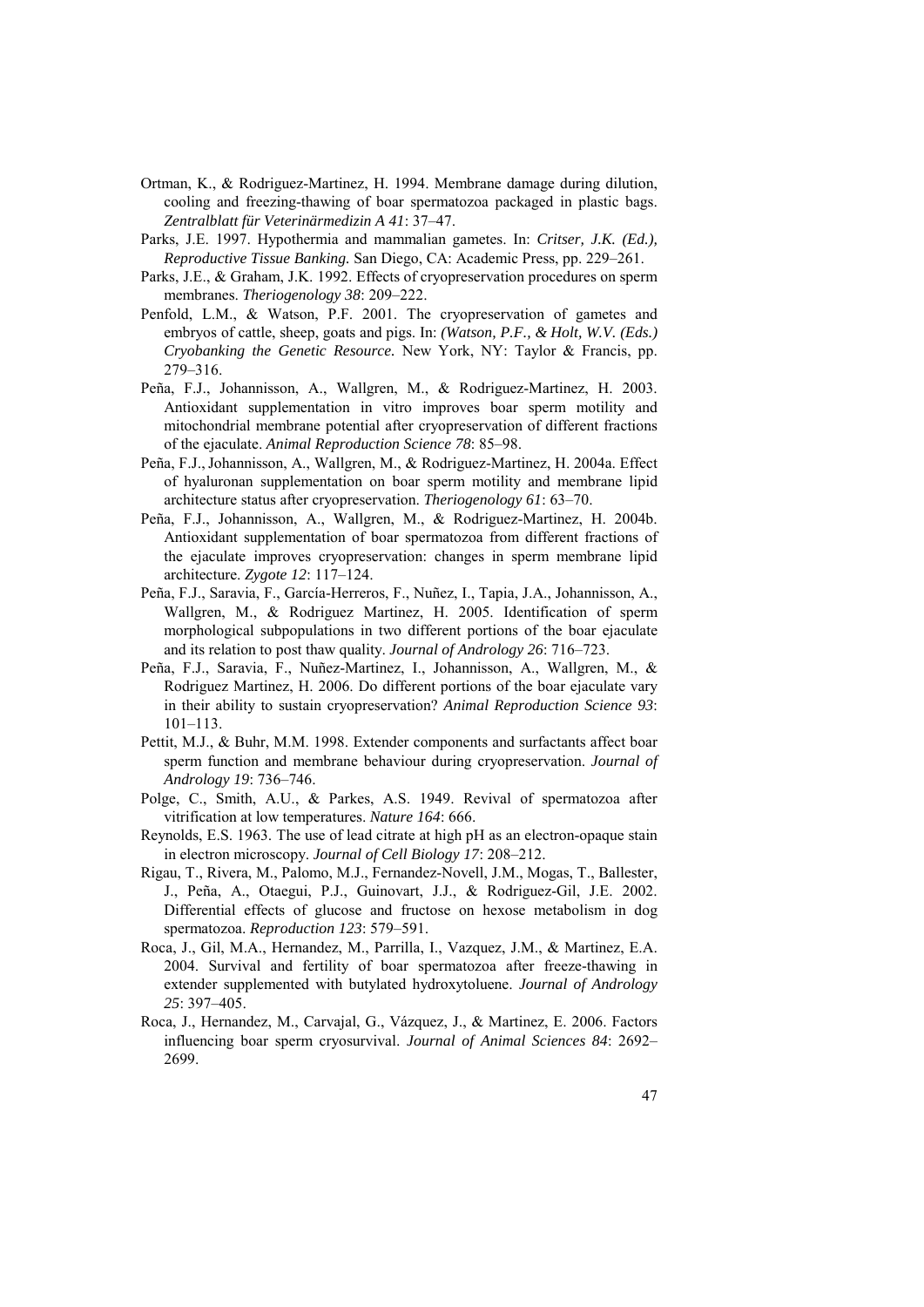- Roca, J., Rodriguez-Martinez, H., Vazquez, J.M., Bolarin, J.M., Hernandez, M., Saravia, F.,Wallgren, M., & Martinez, E.A. 2006. Strategies to improve the fertility of frozen-thawed boar semen for artificial insemination. In: *Ashworth, C.J., Kraeling, R.R. (Eds.) Control of Pig Reproduction VII.* Thrumpton, UK: Nottingham University Press, pp. 261–275.
- Rodriguez, A., Catalán, V., Gómez-Ambrisi, J., & Frübeck, G. 2006. Role of aquaporin-7 in the pathophysiological control of fat accumulation in mice. *FEBS Letters 580*: 4771–4776.
- Rodriguez-Martinez, H. 2007a. Reproductive biotechnology in pigs: what will remain? In: *Wiseman, J., Varley, M.A., McOrist, S., Kemp, B., Paradigms in Pig Science.* Nottingham, UK: Nottingham University Press, pp. 263–302 (ISBN 978-1-904761-56-3).
- Rodriguez-Martinez, H. 2007b. State of the art in farm animal sperm evaluation. *Reproduction, Fertility and Development 19*: 91–101.
- Rodriguez-Martinez, H., & Ekwall, H. 1998. Electron microscopy in the assessment of cryopreserved spermatozoa viability. *Microscopy & Analysis* May: 11–13.
- Rodriguez-Martinez, H., & Barth, A.D. 2007. In vitro evaluation of sperm quality related to in vivo function and fertility. In: *Juengel, J.I., Murray, J.F., Smith, M.F. (Eds.) Reproduction in Domestic Ruminants VI.* Nottingham, UK:*.* Nottingham University Press, pp. 39–54.
- Rodriguez-Martinez H., Tienthai, P., Suzuki, K., Funahashi, H., Ekwall, H., & Johannisson, A. 2001. Oviduct involvement in sperm capacitation and oocyte development. *Reproduction. Suppl 58: Control of Pig Reproduction VI,* 129– 145.
- Rodriguez-Martinez, H., Saravia, F., Wallgren, M., Tienthai, P., Johannisson, A., Vázquez, J.M., Martínez, E., Roca, J., Sanz, L., & Calvete, J.J. 2005. Boar spermatozoa in the oviduct. *Theriogenology 63*: 514–535.
- Rodriguez-Martinez, H., Saravia, F., Wallgren, M., Roca, J., & Peña, F.J. 2007. Influence of seminal plasma on the kinematics of boar spermatozoa during freezing. *Theriogenology (in press).*
- Rutllant, J., Pommer, A.C., & Meyers, S.A. 2003. Osmotic tolerance limits and properties of Rhesus monkey (*Macaca mulatta*) spermatozoa. *Journal of Andrology 24*: 534–541.
- Saito, K., Kageyama, Y., Okada, Y., Kawakami, S., Kihara, K., Ishibashi, K., & Sasaki, S. 2004. Localization of aquaporin-7 in human testis and ejaculated sperm: possible involvement in maintenance of sperm quality. *The Journal of Urology 172*: 2073–2076.
- Sancho, S., Pinart, E., Briz, M., Garcia-Gil, N., Badia, E., Bassols, J., Kadar, E., Pruneda, A., Bussalleu, E., Yeste, M., Coll, M.G., & Bonet, S. 2004. Semen quality of postpubertal boars during increasing and decreasing natural photoperiods. *Theriogenology 62*: 1271–1282.
- Sancho, S., Rodriguez-Gil, J.E., Pinart, E., Briz, M., Garcia-Gil, N., Badia, E., Bassols, J., Pruneda, A., Bussalleu, E., Yeste, M., Casas, I., Palomo, M.J., Ramió, L., & Bonet, S. 2006. Effects of exposing boars to different artificial light regimens on semen plasma markers and "in vivo" fertilizing capacity. *Theriogenology 64*: 317–331.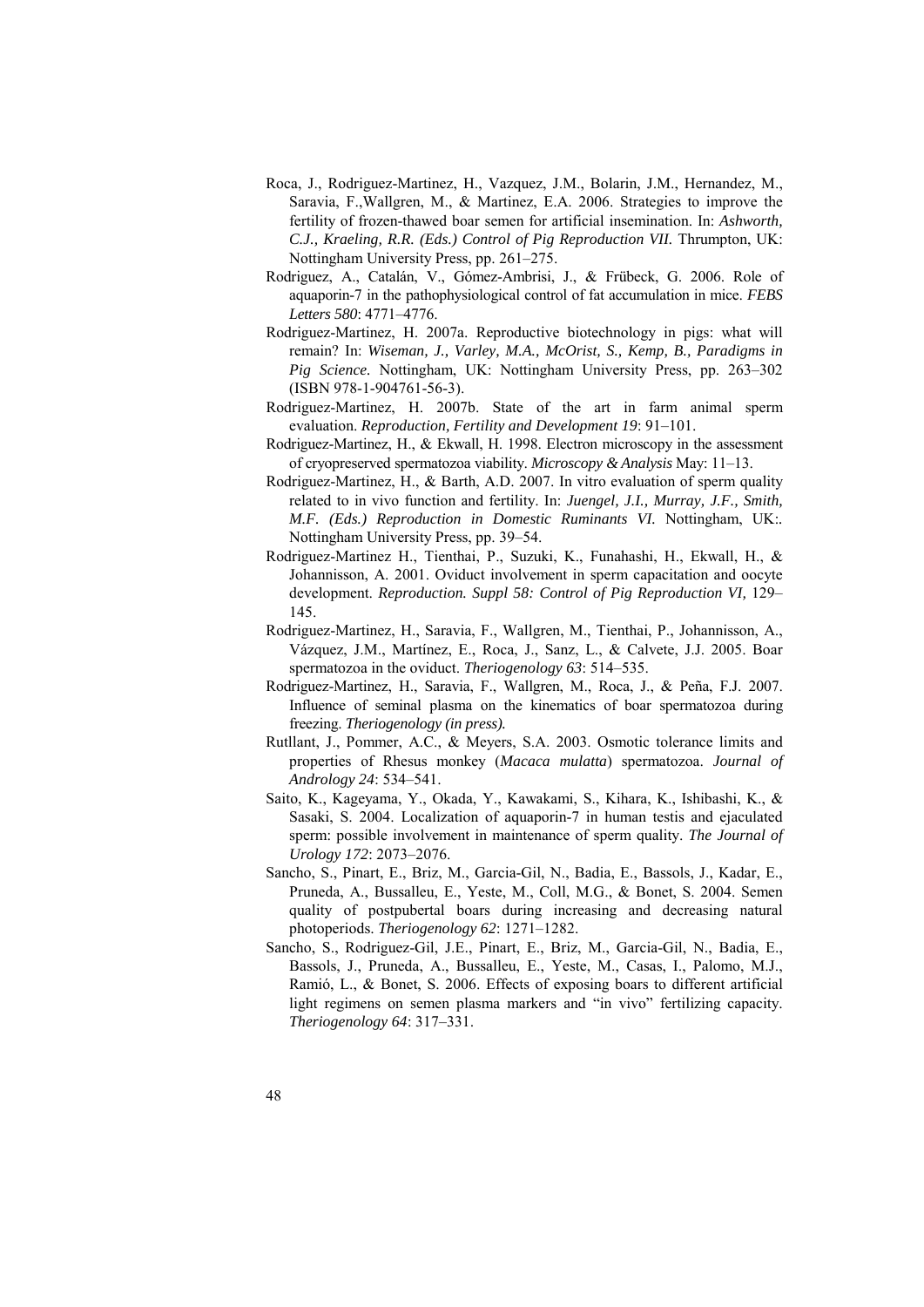- Saravia, F., Wallgren, M., Nagy, S., Johannisson, A., & Rodriguez-Martinez, H. 2005. Deep freezing of concentrated boar semen for intra-uterine insemination: effects on sperm viability. *Theriogenology 63*: 1320–1333.
- Saravia, F., Hernandez, M., Wallgren, M.K., Johannisson, A., & Rodriguez-Martinez, H. 2007. Controlled cooling during semen cryopreservation does not induce capacitation of boar spermatozoa. *International Journal of Andrology (in press).*

Serdiuk, S.I. (1970) *Artificial Insemination of Pigs.* Moscow: Kolos, 144 pp.

- Silva, P.F., & Gadella, B.M. 2006. Detection of damage in mammalian sperm cells. *Theriogenology 65*: 958–978.
- Smith, A.U., & Polge, C. 1950. Survival of spermatozoa at low temperatures. *Nature 166*: 668–669.
- Sohara, E., Ueda, O., Tachibe, T., Hani, T., Jishage, K., Rai, T., Sasaki, S., & Uchida, S. 2007. Morphological and functional analysis of sperm and testes in Aquaporin 7 knockout mice. *Fertility and Sterility 87*: 671–676.
- Steponkus, P.A., & Wiest, S.C. 1979. Freeze-thaw induced lesions in the plasma membrane. In: *Lyons, J.M., Graham, D., Raison, J.K. (Eds.) Low Temperature Stress in Crop. The Role of the Membrane.* New York, NY: Academic Press, pp. 231–254.
- Thurston, L.M., Watson, P.F., & Holt, W.V. 1999. Sources of variation in the morphological characteristics of sperm subpopulations assessed objectively by a novel automated sperm morphology analysis system. *Journal of Reproduction and Fertility 117*: 271–280.
- Thurston, L.M., Siggins, K., Mileham, A.J., Watson, P.F., & Holt, W.V. 2002. Identification of amplified restriction fragment length polymorphism markers linked to genes controlling boar sperm viability following cryopreservation. *Biology of Reproduction 66*: 545–554.
- Thurston, L.M., Watson, P.F., & Holt, W.V. 2002. Semen cryopreservation: a genetic explanation for species and individual variation? *Cryo Letters 23*: 255– 262.
- Tsukaguchi, H., Shayakul, C., Berger, U.V., Mackenzie, B., Devidas, S., Guggino, W.B., Van Hoek, A.N., & Hediger, M.A. 1998. Molecular characterization of a broad selectivity neutral solute channel. *Journal of Biological Chemistry 273*: 24737–24743.
- Verkman, A.S., Van Hoek, A.N., Ma, T., Frigeri, A., Skach, W.R., Mitra, A., Tamarappoo, B.K., & Farinas, J. 1996. Water transport across mammalian cell membranes. *American Journal of Physiology 270*: C12–C30.
- Wagner, H.G., & Thibier, M. 2000. World statistics for artificial insemination in small ruminants and swine. *Proceedings of the 14th International Congress of Animal Reproduction, Stockholm, Sweden. Abstracts, 2: 15*:3.
- Walcerz, D.B., & Karow, A.M. 1996. Cryopreservation of cells for tissue engineering. *Tissue Engineering 2*: 85–96.
- Wales, R.G., & White, I.G. 1959. The susceptibility of spermatozoa to temperature shock. *Journal of Andrology 19*: 211–220.
- Wang, F., Feng, X., Li, Y., Yang, H., & Ma, T. 2006. Aquaporins as potential drug targets. *Acta Pharmacologica Sinica 2*: 395–401.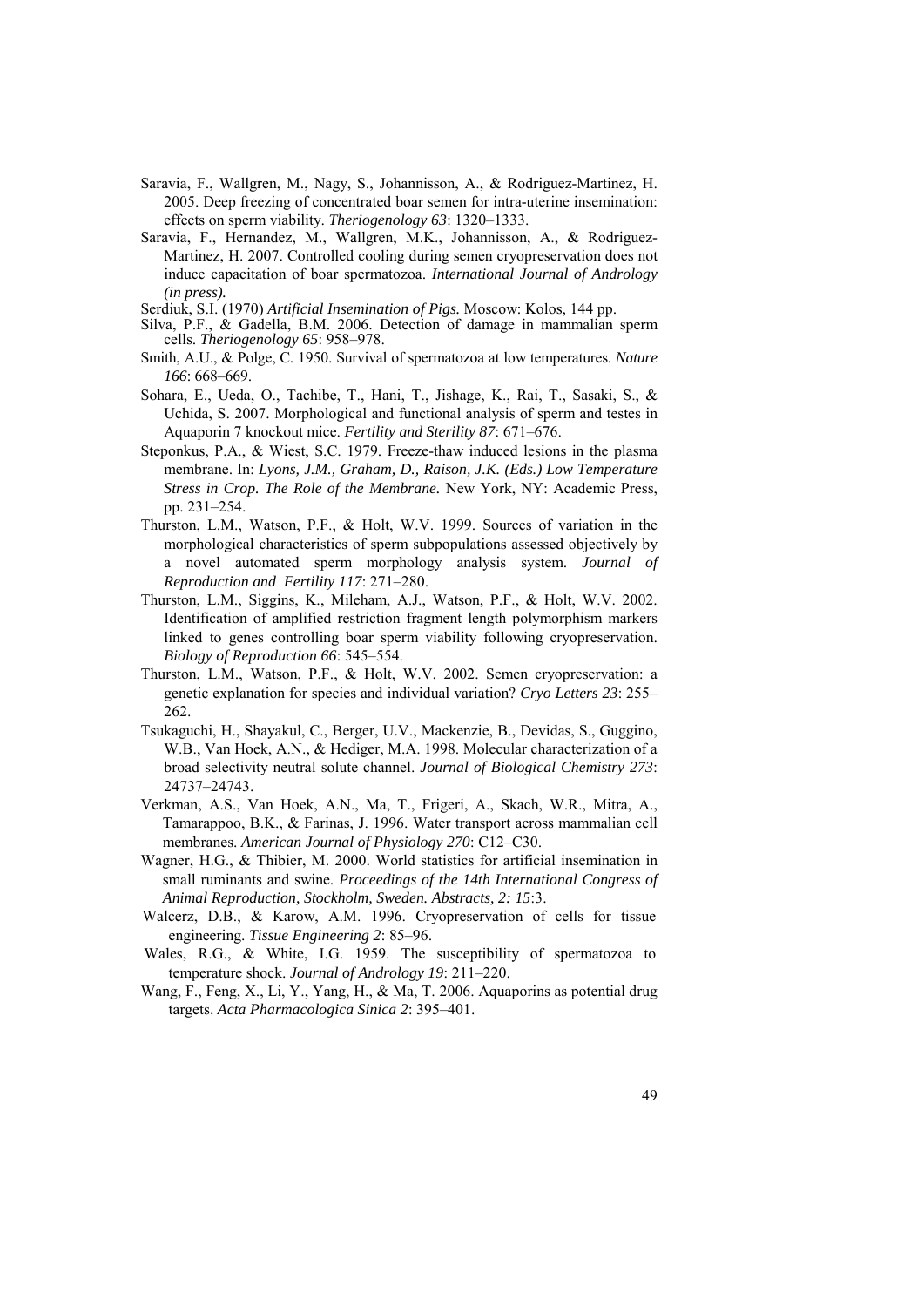- Waterhouse, K.E., Hofmo, P.O., Tverdal, A., & Miller, R.R. Jr. 2006. Within and between breed differences in freezing tolerance and plasma membrane fatty acid composition of boar sperm. *Reproduction 131*: 887–894.
- Watson, P.F. 1981. The effects of cold shock on sperm cell membranes. *In: Morris, G.J., Clarke, A. (Eds.). Effects of Low Temperature on Biological Membranes.* London, UK: Academic Press, pp. 189–218.
- Watson, P.F. 1995. Recent developments and concepts in the cryopreservation of spermatozoa and the assessment of their post-thawing function. *Reproduction, Fertility and Development 7*: 871–891.
- Watson, P.F. 2000. The causes of reduced fertility with cryopreserved semen. *Animal Reproduction Science 60–61*: 481–492.
- Watson, P.F., & Plummer, J.M. 1985. The responses of boar sperm membranes to cold shock and cooling. *In: Johnson, L.A., Larsson, K. (Eds.). Deep Freezing of Boar Semen*, vol. 1. Uppsala, Sweden: Swedish University of Agricultural Sciences, pp. 113–127.
- Watson, P.F., & Morris, G.J. 1987. Cold shock injury in animal cells. *Symposia of the Society for Experimental Biology 41*: 311–340.
- Watson, P.F., & Fuller, B.J. 2001. Principles of cryopreservation of gametes and embryos. *In: Watson, P.F., & Holt, W.V., (Eds.) Cryobanking the Genetic Resource.* New York, NY: Taylor & Francis, pp. 21–46.
- Watson, P.F., & Holt, W.V. 2001. Organizational issues concerning the establishment of a genetic resource bank. *In: Cryobanking the Genetic Resource.* New York, NY: Taylor & Francis, pp. 113–122.
- Weitze, K.F., Rath, D., & Baron, G. 1987. New aspects of preservation of boar sperm by deep freezing in plastic tubes [in German]. *Deutsche Tierärztliche Wochenschrift 94*: 485–488.
- Westendorf, P., Richter, L., & Treu, H. 1975. Zur Tierfgefrierung von Ebersperma: Labor- und Besamungsergebnisse mit dem Hülsenberger Pailleten Verfahren (Deep freezing of boar sperm. Laboratory and insemination results using the Hulsenberger paillete method) [in German]. *Deutsche Tierärztliche Wochenschrift 82*: 261–267.
- Woelders, H., & Den Besten, M. 1993. Cryopreservation of boar semen with small between-boar variation of post-thaw sperm survival. *Cryobiology 30*: 645.
- Woelders, H., Matthijs, A., Zuidberg, C.A., & Chaveiro, A.E. 2005. Cryopreservation of boar semen: equilibrium freezing in the cryomicroscope and in straws. *Theriogenology 63*: 383–395.
- Wongtawan, T., Saravia, F., Wallgren, M., Caballero, I., & Rodriguez-Martinez, H. 2006. Fertility after deep intra-uterine artificial insemination of concentrated low-volume boar semen doses. *Theriogenology 65*: 773–787.
- Wyss, H.M., Hütter, M., Müller, M., Meier, L.P., & Gauckler, L.J. 2002. Quantification of microstructures in stable and gelated suspensions from cryo-SEM. *Journal of Colloid and Interface Sciences 248*: 340–346.
- Yanagimachi, R. 1994. Mammalian fertilization. In: *Knobil, A., Neill, J.D. (Eds.)The Physiology of Reproduction.* New York, NY: Raven Press, pp. 189– 317.
- Yoshida, M. 2000. Conservation of sperms: current status and new trends. *Animal Reproduction Science 60–61*: 349–355.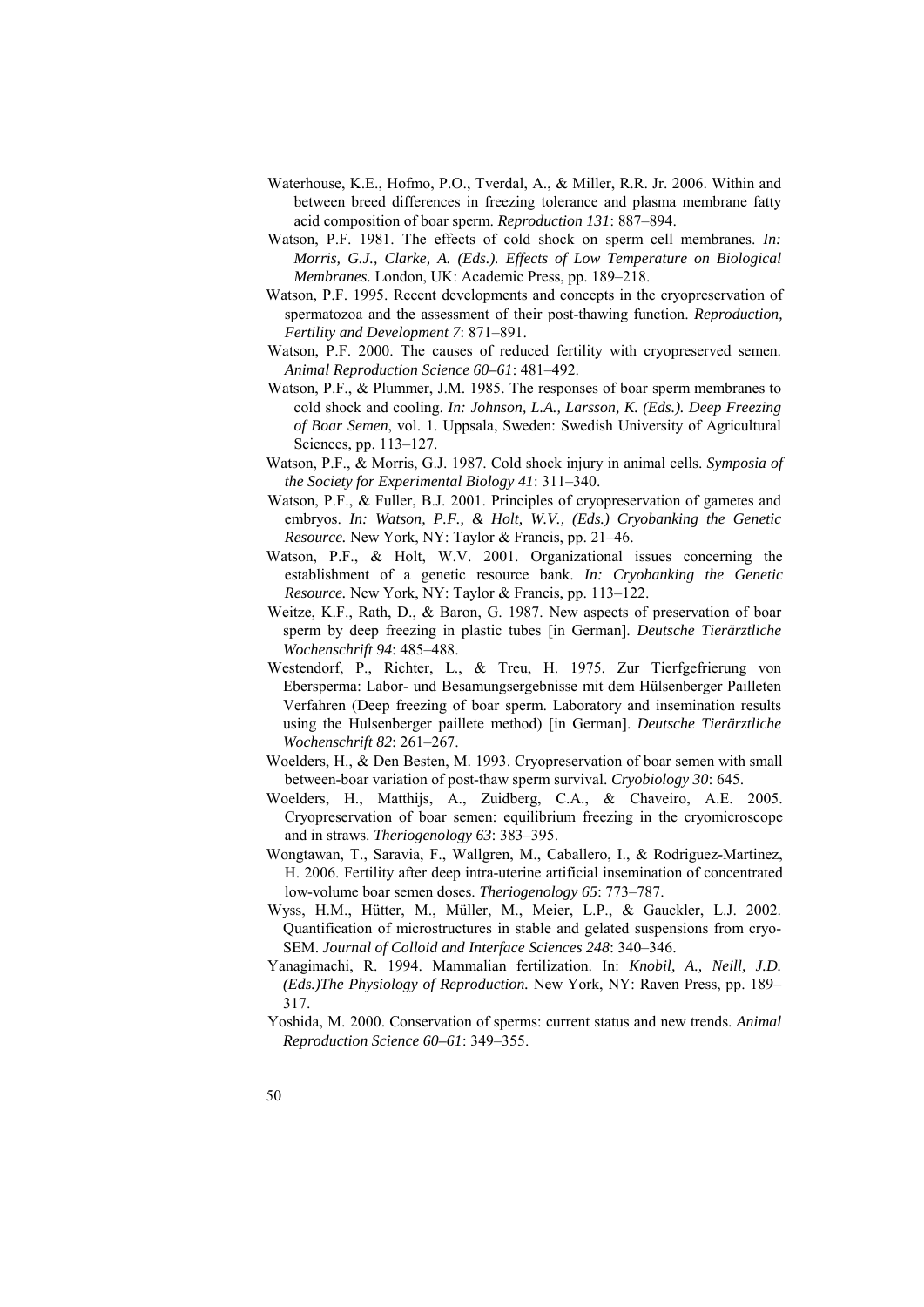Yudin, A.L., Gottlieb, W., & Meizel, S. 1988. Ultrastructural studies of the early events of the human sperm acrosome reaction as initiated by human follicular fluid. *Gamete Research 20*: 11–24.

Zade-Oppen, A.M. 1968. The effect of mannitol, sucrose, raffinose and dextran on posthypertonic hemolysis. *Acta Physiologica Scandinavica 74*:195–206.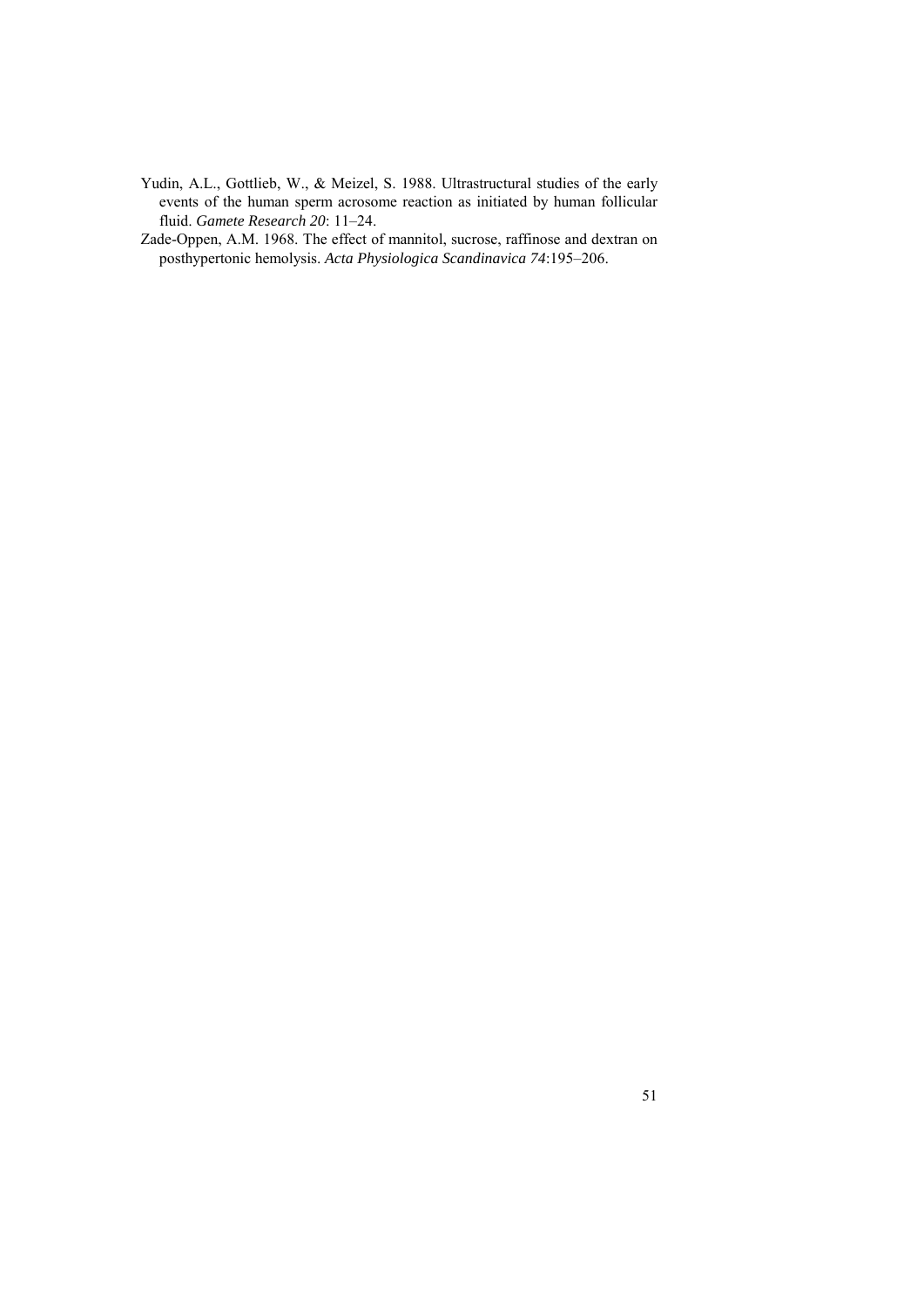## **Acknowledgements**

These studies were conducted at the Division of Reproduction, Department of Clinical Sciences, in collaboration with the former Unit of Cell Analysis, Department of Anatomy, Physiology and Biochemistry, Faculty of Veterinary Medicine and Animal Sciences, Swedish University of Agricultural Sciences (SLU), Uppsala, Sweden. Financial support was provided by the Swedish Research Council for Environment, Agricultural Sciences and Spatial Planning (FORMAS), and the Swedish Farmers' Foundation for Agricultural Research (SLF), Stockholm.

I am very grateful to my co-workers, family and friends who have directly or indirectly contributed to this work. In particular, I would like to express my gratitude to the following:

First and foremost, I would like to thank my main supervisor and very good friend of many years, Heriberto Rodriguez-Martinez, for all his help and support. You got me onto this idea and arranged for me to be a PhD student. You have been a great encouragement all the way, especially during the hard times.

Then, I wish to express my thanks to –

Rauni Niskanen, former departmental head, and Björn Ekesten, the present Head of Department, for accepting me as a post-graduate student and putting the facilities of the institution at my disposal.

Margareta "Kulla" Wallgren, my co-supervisor. You are always happy and interested in how the work progressed; this was a great inspiration, even if you couldn't answer all my questions all the time.

Fernando Saravia, my co-author, for being funny, for making all kinds of jokes, for wonderful singing during our car trips and for always being helpful in providing boar spermatozoa when I needed them, fresh or frozen. Thanks for presenting our results at the latest ESDAR meeting.

Marta Hernandez, my co-author, for your wonderful spirit.

Silvia Sancho and my other co-authors in Spain, for good collaboration.

Lennart Söderquist, Head of the Division of Reproduction, for believing in me and helping me out with all administrative struggles that occured throughout the writing of this thesis.

The late Åsa Jansson, for your friendship and great help with the incubations and all other procedures at the lab.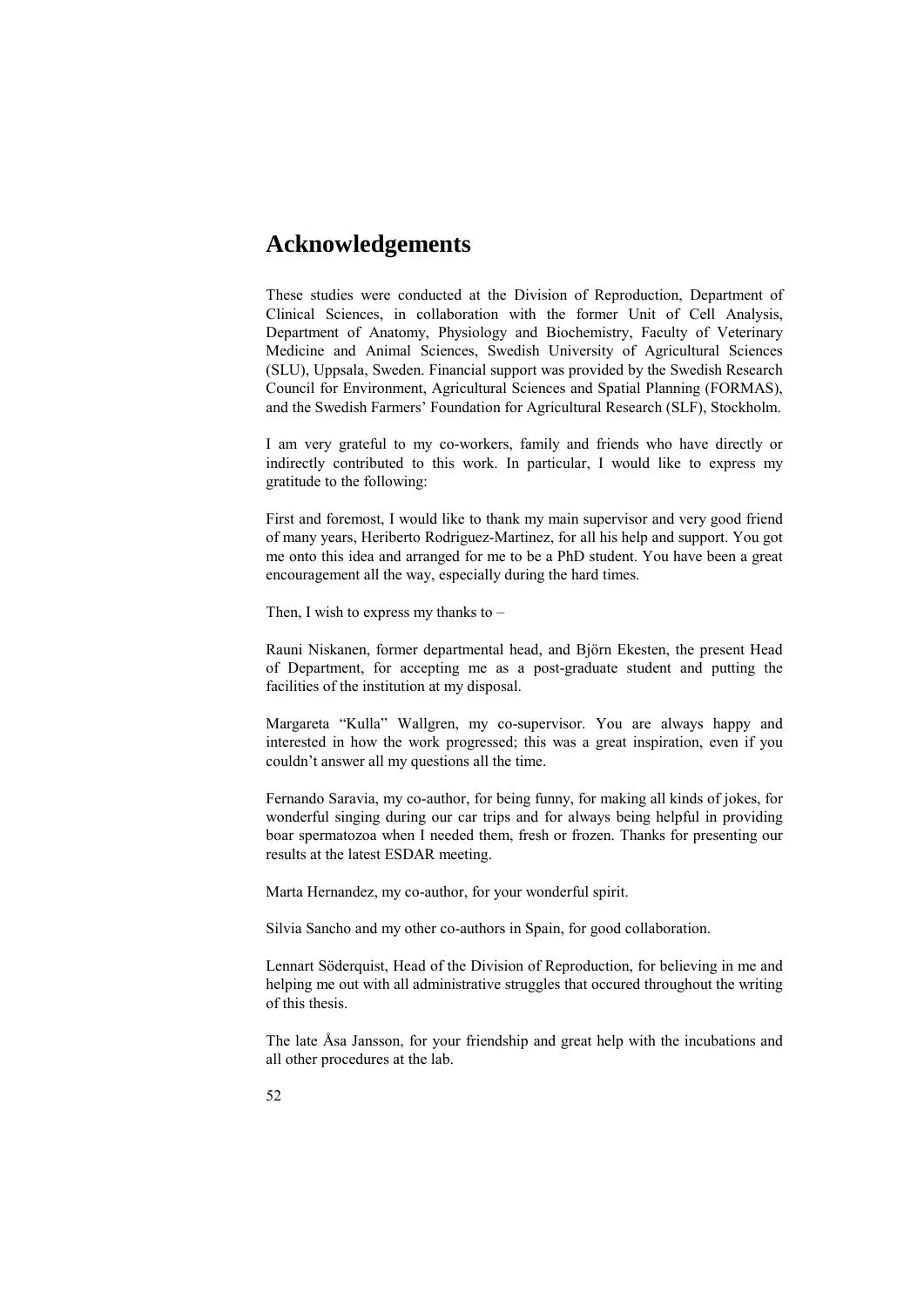Karin Selin-Wretling, Annika Rikberg, Carola Jansson and Mari Wallbring, for being so helpful in general.

Marie Sundberg, Karin Östensson and Elmo, my closest neighbours at the Department. You have been great company.

Jane Morell, for help with the English language in this thesis.

Lars Pettersson, for your help with re-building instruments and constructing new ones whenever the need arose. A workshop with skilled people is indispensable in research.

My thanks also go to Stig Einarsson, Eva Axnér, Renée Båge, Ann-Sofi Bergqvist, Ann-Marie Dalin, Hans Gustafsson and Catharina Linde-Forsberg.

I would also like to thank all the research students, past and present, at our Division: Fikre Lobago, Jatesada Jiwakanon, Yoseph Gebre, Seri, Yahong Zho, Kristina Nordeus, Sara Persson, Bojana Bobic, Branislav Lakic and Paweena Thuwanat.

Thanks go to  $-$ 

Kjell-Åke Ahlin, for help with computers and for all the computer-related talks and chats about other subjects. I really enjoyed them!

Birgitta Berner, Kjell-Ove Eklund, Helene Gille and everybody else at the Division of Reproduction, at KV and at the SLU, for making my work possible.

Titti and Roine Pettersson, for their interest in my work and for a good friendship over the years.

Tilda, our dog and companion who, from time to time, went through long boring sessions in my room.

My children, Åsa and Martin and my grandchild, Tova, for being around.

My beloved wife Marianne, for always being there for me.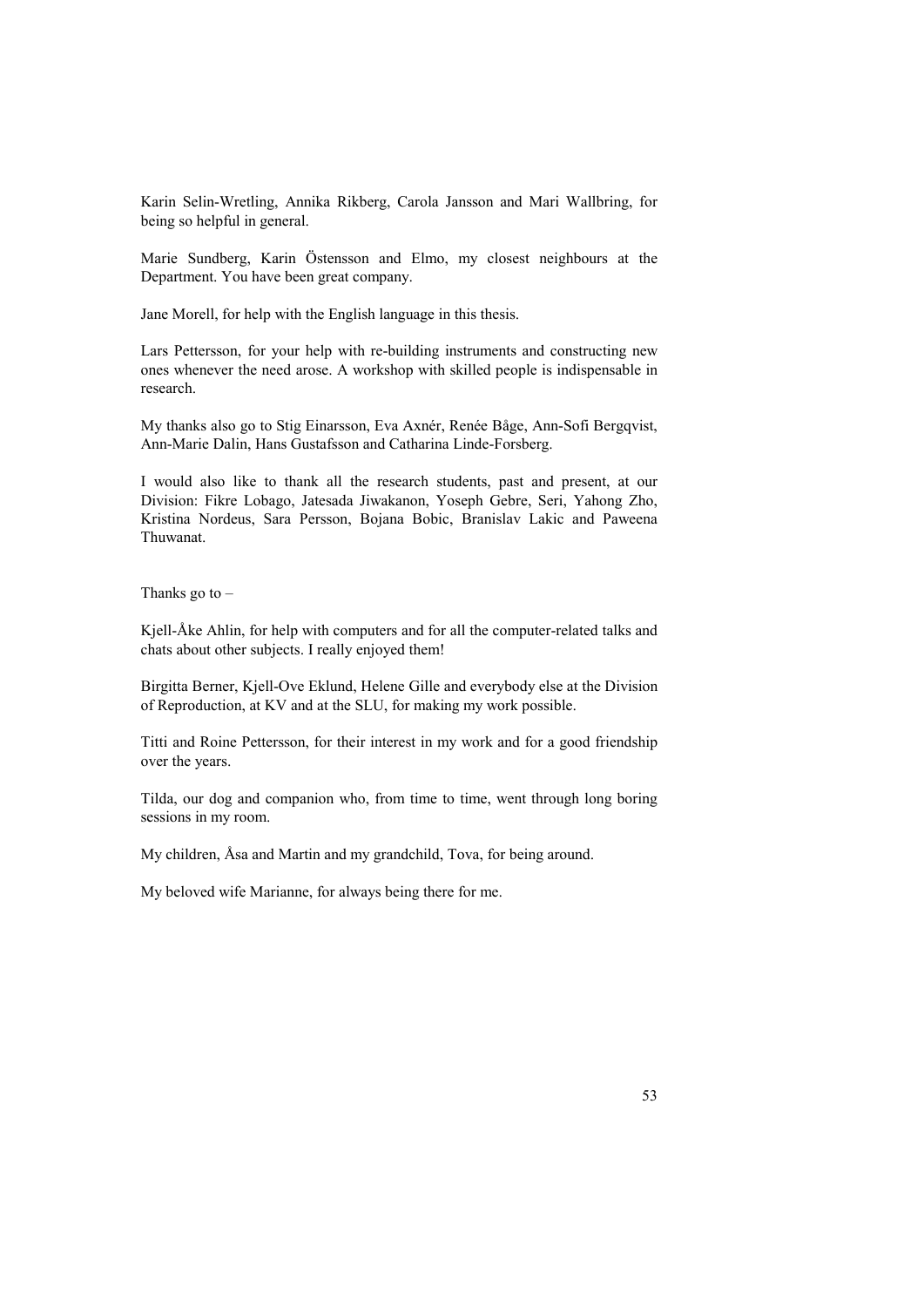#### **Populärvetenskaplig sammanfattning**

Artificiell insemination på gris med färsk, utspädd sperma har ökat dramatiskt under senare år. Spermierna, späds med en väldefinierad buffert och kan sen lagras vid 16-20° C i flera dygn innan de deponeras i hongrisens könsorgan. Insemination med dessa färska spermier medför vanligen lika goda resultat när det gäller dräktighet och antalet födda griskultingar, som efter naturlig parning.

Konservering av galtspermier sker genom djupfrysning till -196° C (flytande kväve), där de kan förvaras i flera år, finns beskriven sedan 1970-talet. Djupfrysningsprocessen för spermier är dock lång och innehåller många steg med tillsats av olika ämnen vid olika temperaturer innan de slutligen överförs till flytande kväve för lagring. Frysning som metod, för att bevara galtspermierna för semin, är fortfarande inte optimal och de flesta spermier (ofta mer än 50 %) överlever inte proceduren eller skadas så mycket att de inte förblir befruktningsdugliga efter upptining. Dessutom finns det en stor variation mellan hangrisar, där vissa "fryser" bra och andra dåligt.

När en cell utsätts för långsam nedkylning till temperaturer under 0° C fryser det omgivande vattnet till is även om man tillsätter frysskyddande medel som glycerol (jämförbart med glykol i bilkylaren!). Denna is blir allteftersom och med sjunkande temperatur omgiven av en ökande koncentration av salter, vilket påverkar det osmotiska trycket hos cellen. Cellerna, som önskar vidmakthålla det osmotiska trycket, svarar med att släppa ifrån sig vatten, vilket inte enbart leder till uttorkning (dehydrering), utan även till ökad saltkoncentration inuti cellen. Dessa förändringar sker även vid upptining av cellen fast åt motsatt håll. En snabb uppvärmning är därför nödvändig för att minimera de toxiska effekter som annars skulle uppstå, med celldöd som följd. Studier av frysning under olika hastigheter verkar behövas för att förstå graden av cellpåverkan. De flesta observationer har dock gjorts på upptinade prov och inte på prov som fortfarande varit frysta.

Galtspermier avsedda för semin har traditionellt frysts i stora förpackningar, s.k. maxistrån innehållande 5 ml och 5 miljarder spermier, vilket är ett det antal spermier som används för insemination av fryst sperma. Frysning i maxistrån har dock resulterat i en låg överlevnad och därmed ett lägre dräktighetsresultat. En rund förpackning, som denna, är inte kryobiologiskt optimal, eftersom kylrespektive värmeöverföringen är låg, vilket förlänger nedkylnings- och upptiningsförloppet. Det är just under dessa faser som de flesta celler dör. Försök med att ändra formen på förpackningarna har gjorts i syfte att förbättra den kryobiologiska situationen. Vid SLU har en platt påse (s.k. FlatPack) testats, som innehåller samma volym och lika många spermier som maxistråna, men där spermierna överlever bättre och även resulterar i ett acceptabelt dräktighetsresultat efter insemination. Ännu högre överlevnad kan fås genom användande av s.k. mediumstrån eller de nyligen vidareutvecklade minipåsarna (s.k MiniFlatPack), som båda innehåller endast 0,5 ml och mellan 500 miljoner till 1 miljard spermier. Även om det är färre spermier som fryses i dessa förpackningar är det sannolikt att utvecklingen vad gäller svinsemin med fryst sperma går mot mindre spermadoser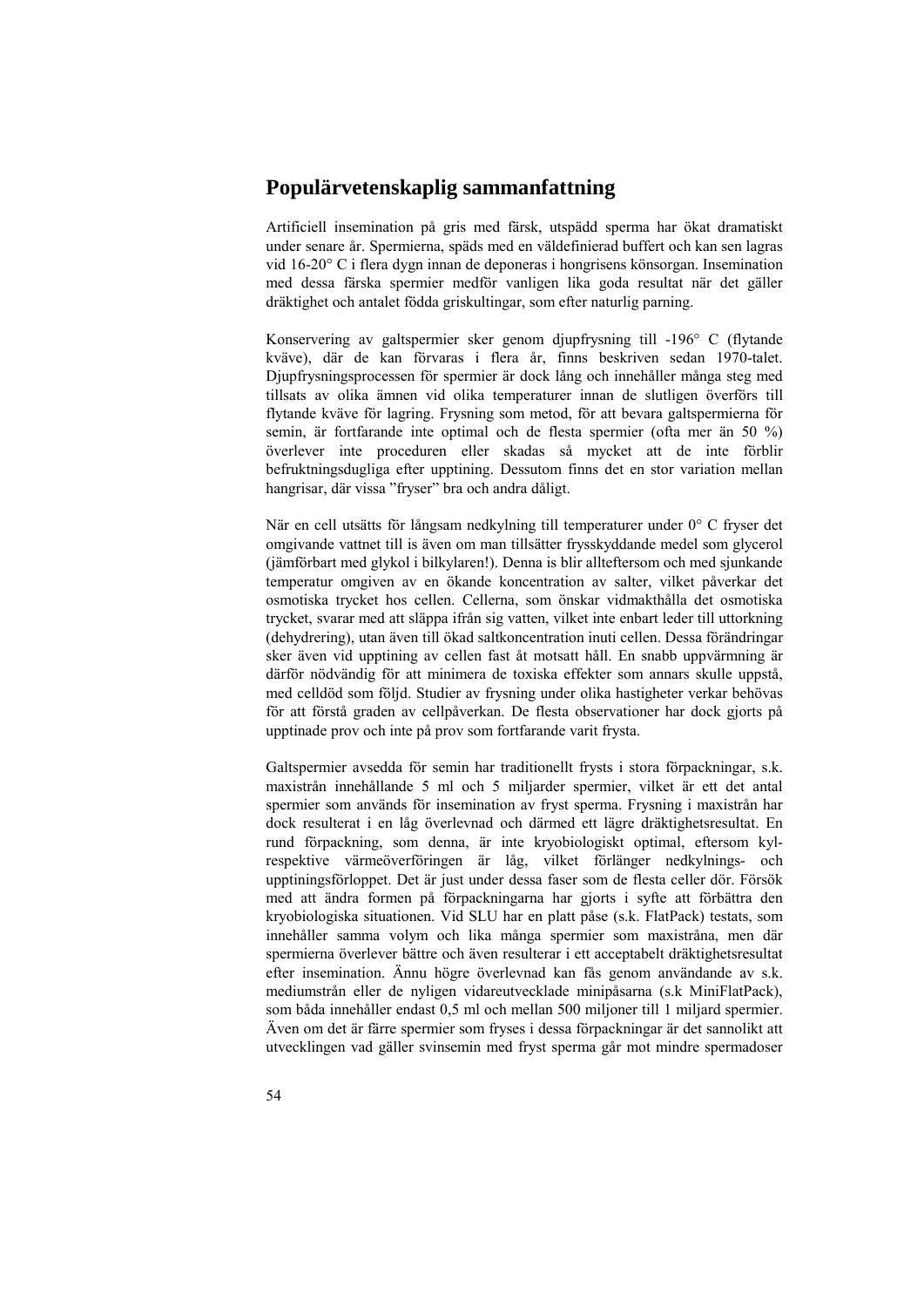som kan ge acceptabel fruktsamhet genom exempelvis deponering av sperman inne i livmodern. Den ökade överlevnadsgraden och dräktighetsresultatet som visats vid användning av dessa behållare förknippas med en mer effektiv frysning och uppvärmning, även om studierna som gjorts hittills huvudsakligen begränsats till undersökning av upptinade prover.

Vid studier av frysta celler har vikten lagts vid hur överlevnaden påverkar det fysiska svaret hos cellerna och då framför allt hos membranerna. Fram till idag är kunskapen om dessa skador inte så väldokumenterade, då det inte funnits metoder för denna typ av studier. Undersökningar med kryomikroskop på ljusmikroskopisk nivå är en metod som använts, men där kan man endast följa nedkylnings- och frysförloppet ned till 0° C, eftersom cellerna då fryser till is och det inte går att se detaljerna i dem. Fryssubstitution med efterföljande analys elektronmikroskopiskt är en annan metod som använts för att finna spår av iskristaller som bildats under frysningen, men metoderna är enormt tidskrävande och innefattar kemisk hantering.

Eftersom endast ett fåtal studier har redovisat hur ett fryst spermaprov ser ut under de olika faserna i infrysningen har man i denna avhandling istället använt sig av kryoscanning elektronmikroskopi (kryo-SEM). Metodiken innebär att provet hålls nedfryst vid en temperatur lägre än -120 C och analyseras i detta tillstånd, vilket ger fördelen att ingen kemisk eller annan process påverkat provet. Man kan således studera topografin hos provet och även fördelningen av fryst vatten jämfört med det biologiska materialet i fryst tillstånd. I kryo-SEM överförs det frysta materialet till en behållare, vilken innehåller flytande kväve, där förpackningen öppnas. Provet överförs sedan till en kryo-kammare som har samma vakuum som svepelektronmikroskopet. Inne i denna kammare bryts provets yta med hjälp av en skalpell, för att blottlägga en fräsch yta. Därefter höjs temperaturen till -90° C, vilket är den temperatur där vatten övergår till gasform,. Förångningen av vatten sker tydligast utanför cellerna eftersom det är där huvuddelen av det icke proteinbundna vattnet finns. Proceduren bidrar till att motverka elektronuppladdningen av provet samt tydliggöra dess strukturer (ökar dess kontrast), vilka förstärks genom att provet därefter täcks med ett elektriskt ledande skikt av tungmetall som förångas över provet. Slutligen förs provet in i mikroskopet för analys. Denna avhandling undersökte hur galtsperma från olika galtar (även klassade som bra respektive dåliga "frysare") överlevde frysningen under olika förhållanden. Olika typer av frysförpackningar med olika volym, som kyldes och frystes med olika hastigheter, testades.

Dessutom undersöktes närvaron av proteiner för såväl socker- (energisubstrat), som vatten- och glyceroltransport genom spermiemembranet och hur dessa påverkades av frysning respektive upptining. De förstnämnda proteinerna (s.k. GLUT-proteiner) är ansvariga för att olika sockerformer, mestadels glukos, förs in i spermien. Spermien använder sockret för att utvinna energi för cellmetabolismen, men framförallt för sin rörlighet. Eftersom den största energikällan i spädningsvätskan för galtsperma utgörs av glukos är det av intresse att studera dessa proteiner under frysningsprocessens olika faser för att fastställa om deras funktion påverkas och därmed bidrar till den dåliga överlevnaden efter upptining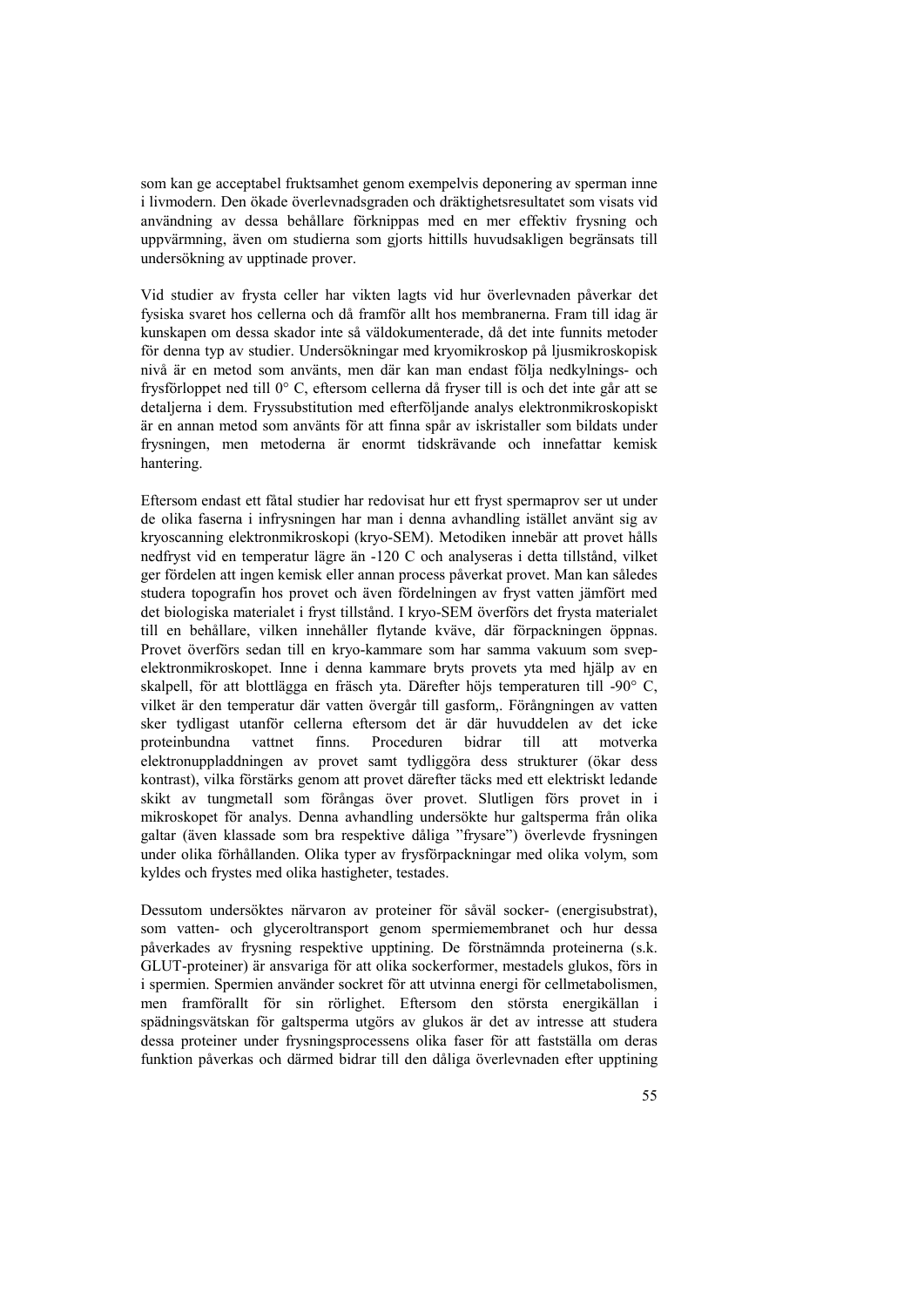som ses idag. De andra proteinerna hör till familjen Aquaporiner, vilka är små proteiner som bildar kanaler genom vilka vatten och glycerol förs in/ut i cellen i hög hastighet. Tidigare trodde man att uttorkningen av cellerna skedde endast för att vatten lämnat cellen passivt genom membranet. Detta är dock en långsam process som inte håller som förklaring för de observationer man dittills gjort. Nu vet man att vatten passerar ett membran på två olika sätt. Dels sker detta genom en passiv transport på grund av det osmotiska trycket och dels genom en aktiv transport genom molekylära vattenkanaler bildade av Aquaporiner, med 100 gånger högre kapacitet än den osmotiskt drivna diffusionen. Funktionellt delas Aquaporinerna in i olika grupper beroende på deras uppbyggnad. En del av dem, såsom Aquaporin-7 (AQP7), kan även förutom vatten, transportera glycerol och andra molekylärt små proteiner. Vattentransporten verkar vara den drivande processen i samband med frysningen som orsakar torkningen. I samband med upptiningen som leder till ett tillbakaflöde av vatten till cellerna samt att glycerol är det mest använda frysskyddsmedlet vid frysning av galtspermier, verkade studier av AQP7 logiska. Frågeställningen var om det fanns AQP7, och i så fall var dessa fanns och om/hur de påverkades av frysning/upptining.

För att kunna undersöka dessa proteiner, som är för små för att kunna särskiljas med de flesta mikroskop, har immunocytokemi använts på elektronmikroskopisk nivå. I första hand har man försökt se om och var dessa proteiner fanns på den yttre spermieytan med hjälp av svepelektronmikroskopi (SEM). När det gäller GLUTproteiner var man även intresserad av att se om/var de kunde finnas inne i cellen, och då har transmissionelektronmikroskopi (TEM) använts. Skillnaden mellan dessa procedurer är, att i den förstnämnda skannas endast ytan på cellen. I den påföljande snittas först cellen i ultratunna snitt som sedan bombarderas med elektroner för att kunna se var i snittet (utanför liksom innanför cellen) proteinerna finns. För att kunna lokalisera proteinerna av den rätta sorten krävdes dock att man först fäste ett antikroppsprotein till dessa som man märkt med ett elektrontätt material, exempelvis små guldpartiklar, som syns tydligt i elektronmikroskopet. På så vis kunde man lokalisera om, var och hur dessa proteiner varierade under en kryobehandling av galtspermier, antingen samlade från bitestikeln eller från olika delar av ejakulatet.

Resultatet från de fem studierna, som utgör stommen av denna avhandling, har redovisats i förhandsgranskade vetenskapliga tidskrifter, och kan sammanfattas på följande sätt:

Hypotesen som testats när man jämförde de fyra olika frysförpackningarna (5ml maxistrån, 0,5ml mediumstrån, 5ml FlatPack samt 0,5ml MiniFlatPack) var hur graden av torkning hos spermierna påverkades i de olika förpackningarna och hur olika nedkylningshastigheter inverkar på spermiernas överlevnad efter upptining. Kryo-SEM användes vid samtliga studier. Den platta typen av förpackning med 0,5 ml innehåll (MiniFlatPack) resulterade i den högsta frekvensen levande spermier, beroende på en snabbare torkning tack vare förpackningens bättre värmeutbyte. Olika fryshastigheter undersöktes och det visade sig, att 50° C/minut gav den högsta överlevnaden efter upptining. Vid långsamma fryshastigheter ansamlades